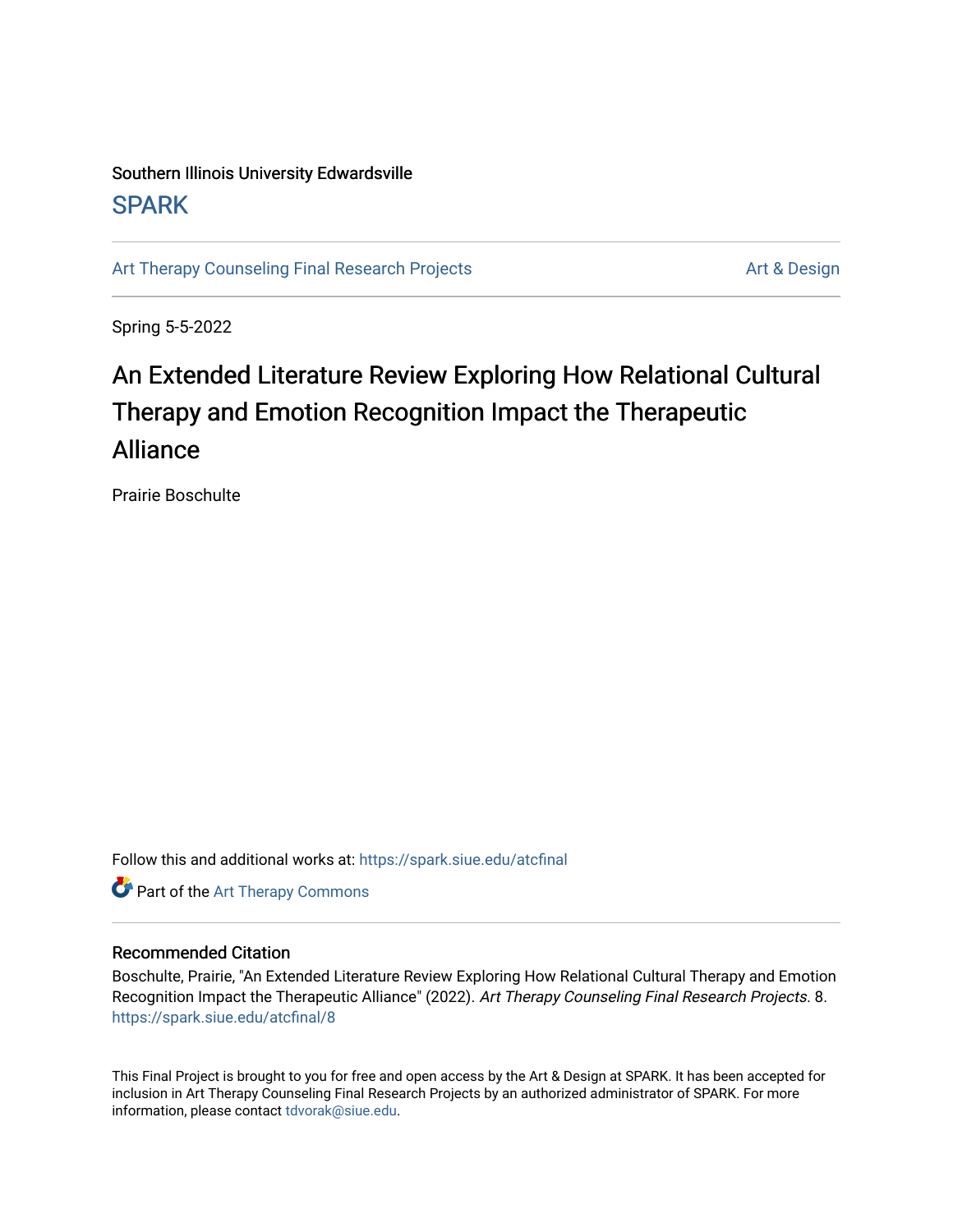# An Extended Literature Review Exploring How Relational Cultural Therapy and Emotion Recognition Impact the Therapeutic Alliance

by Prairie Boschulte, Bachelor of Science

A Research Proposal Submitted in Partial Fulfillment of the Requirements for the Degree of Master of Arts in the field of Art Therapy Counseling

Advisory Committee:

Jayashree George, DA, ATR-BC, LMFT, SEP Chair

Megan Robb, MA, ATR-BC, LPC, NCC

Shelly Goebl-Parker, MSW, LCSW, ATR-BC

Graduate School Southern Illinois University Edwardsville May, 2022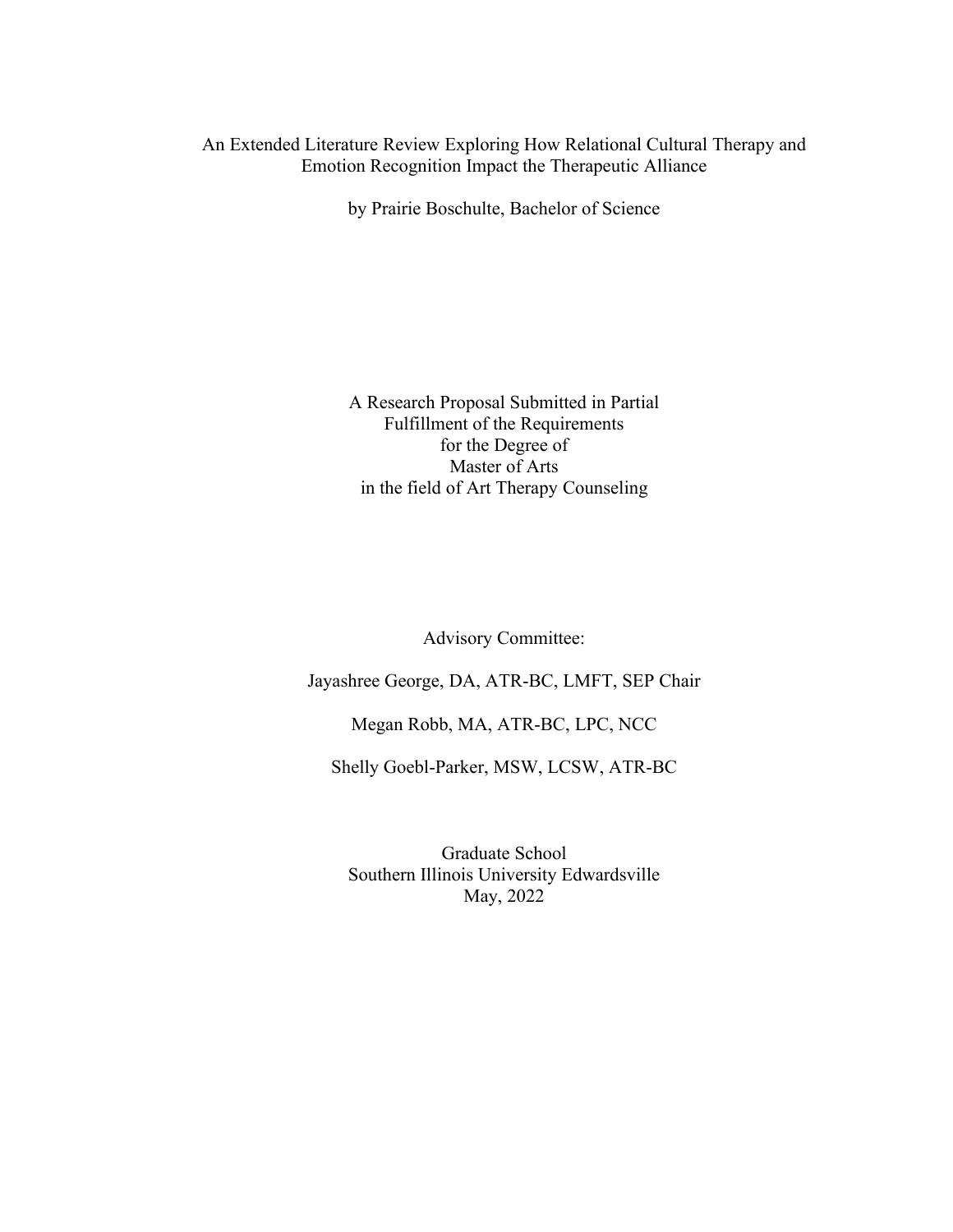@ Copyright by Prairie Boschulte April 2022 All rights reserved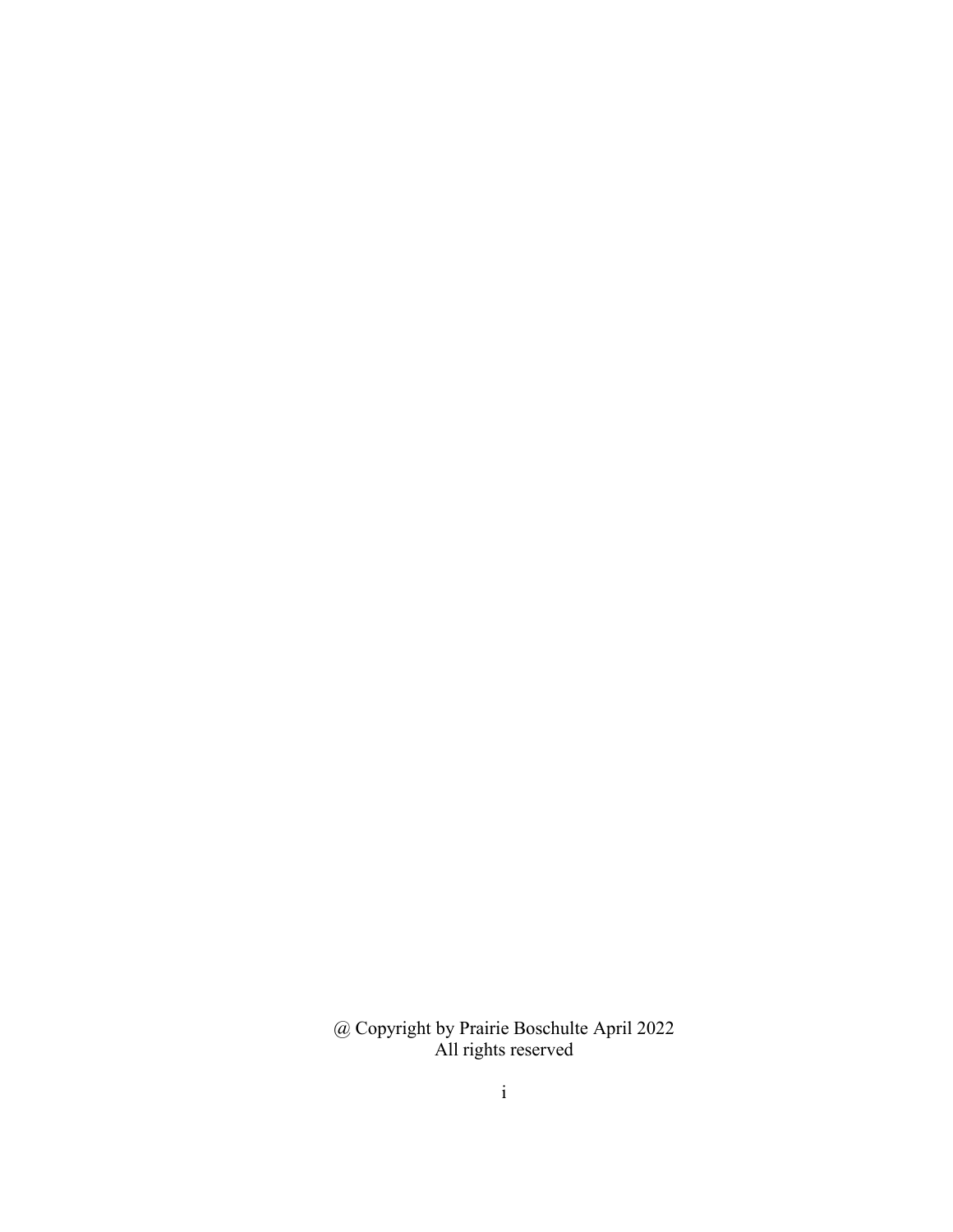#### ABSTRACT

# AN EXTENDED LITERATURE REVIEW EXPLORING HOW RELATIONAL CULTURAL THERAPY AND EMOTION RECOGNITION IMPACT THE THERAPEUTIC ALLIANCE

by the contract of  $\mathbf{b}$ 

#### PRAIRIE BOSCHULTE

Chairperson: Jayashree George, DA, ATR-BC, LMFT, SEP

This research explores existing literature involving the role of Relational Cultural Therapy and emotion recognition on the therapeutic alliance. This exploration is accomplished through an extended literature review focusing specifically on emotion recognition, RCT, and the therapeutic alliance, with an additional focus on art therapy. The themes discussed center around emotional expression and recognition, rupture and repair in the therapeutic relationship, and connection, disconnection, and mutual empathy through a relational-cultural lens. Themes and patterns were identified within this area of study and how this field of research has developed over time. This study found support for therapist emotion recognition abilities and the use of an RCT framework in creating and strengthening therapeutic alliances. In regard to art therapy, foundational information was found in incorporating emotion recognition and RCT in the building of alliances in the art therapy process.

Keywords: *emotion recognition, therapeutic alliance, relational cultural therapy, art therapy*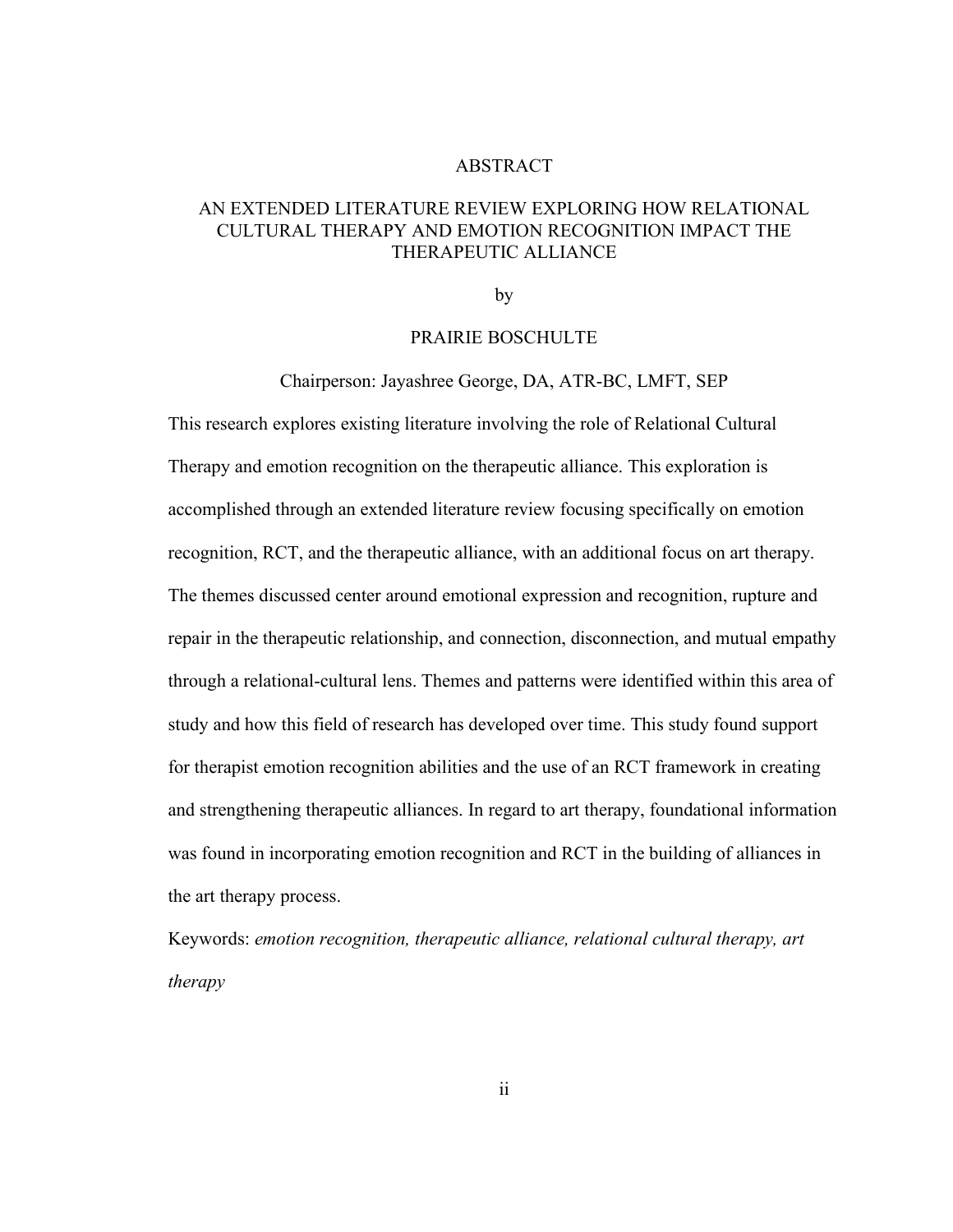| Chapter |
|---------|
| L.      |
|         |
|         |
|         |
|         |
|         |

# TABLE OF CONTENTS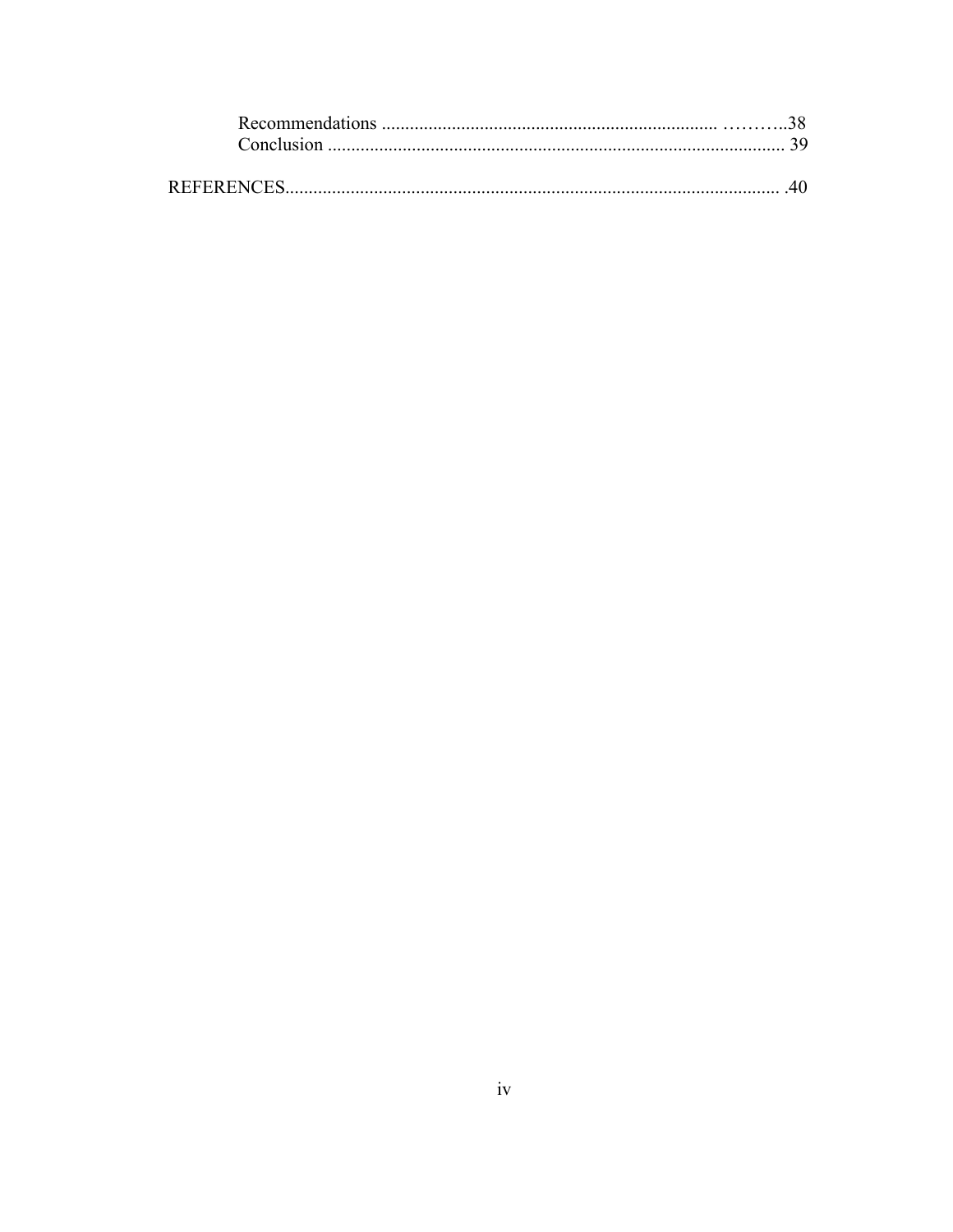# **LIST OF FIGURES**

| Figure | Page |
|--------|------|
|        |      |
|        |      |
|        |      |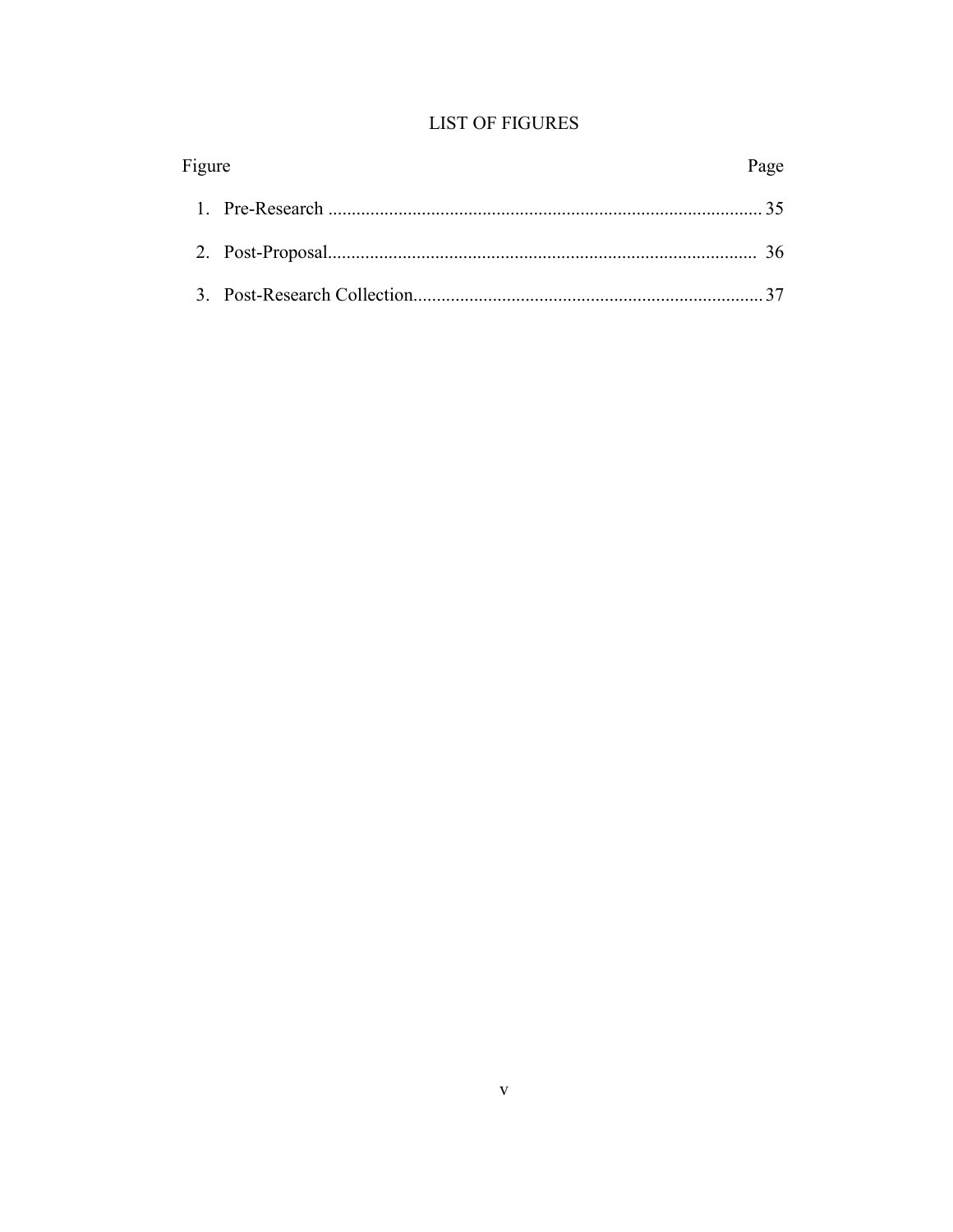#### CHAPTER I

# **INTRODUCTION**

The human face provides multiple signals that are meant to convey multiple messages to others. These signals must be correctly identified in order to accurately understand the message one is sending. In order to understand what emotions others are feeling, we must be able to identify and understand the changes in facial expressions and nonverbal behaviors (Ekman  $\&$ Friesen, 1975). Emotion, according to Brubacher (2017), is seen as a "rapidly unfolding dynamic process: from perceiving a cue (of physical or relational safety danger), to an immediate,<br>preverbal limbic brain assessment of safety or danger. This understanding of other's emotional states becomes ever more important within the therapeutic relationship.

This therapeutic alliance as described by Bordin (1979) is an agreement on goals, an assignment of task(s), and a development of bonds. The therapeutic alliance is formed through interactions between client and therapist. These interactions between the two parties are impacted by both the client and therapist's beliefs, values, relational patterns, and expectations (Ackerman & Hilsenroth, 2001). As with any relationship, the differences between each party's beliefs, values, relational patterns, and expectations are going to differ, which makes ruptures in the therapeutic alliance inevitable.

Ruptures can be defined as tensions or breakdowns in the collaborative therapist-client relationship or an ongoing problem in establishing an alliance (Ackerman & Hilsenroth, 2001; Safran et al., 2011). Ruptures are an expected part of therapy, and if handled correctly can be used to strengthen the therapeutic relationship and towards client change (Ackerman  $\&$ Hilsenroth, 2003). Differing attachment styles can affect the therapeutic relationship, as these styles are ways in which individuals have learned to interact within relationships over their life,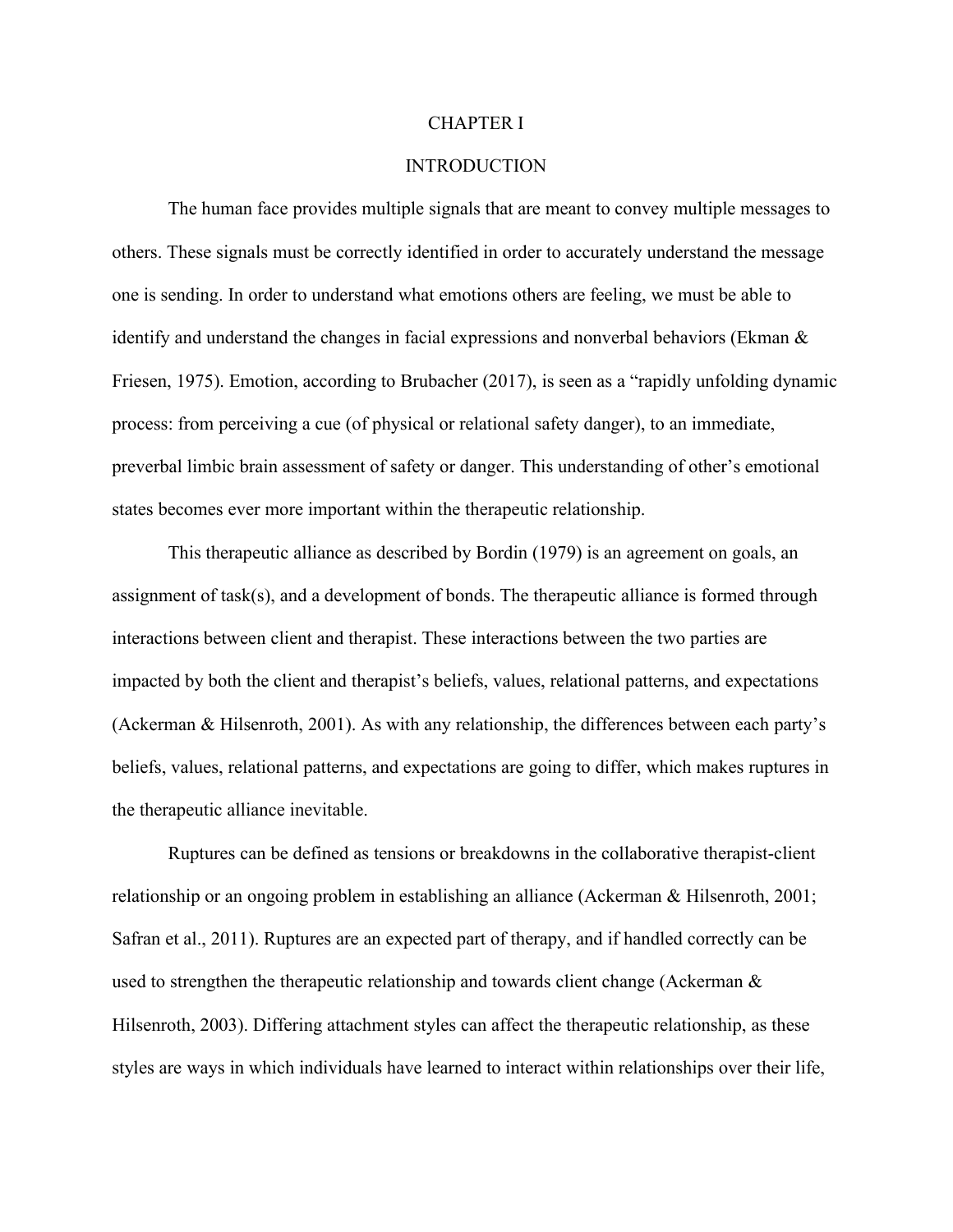whether these be adaptive or maladaptive patterns (Atzil-Slonim et al., 2015). Attachment style refers to "the patterns of expectations, needs, emotions, and social behaviors resulting from a particular history of experiences that usually begin in early infancy in the relationship with the parents" (Arango de Montis et al., 2013, p. 96). Ackerman and Hilsenroth (2001) explained that unidentified and neglected relationship ruptures can lead to clients feeling disconnected, a decrease of participation in the treatment process, and a diminished quality of the existing relationship. In order to recognize these ruptures and work through them, therapists must be able to recognize the emotional feedback from the client.

Accurate recognition of expressed emotion is critical to the therapeutic process, making this nonverbal pathway of communication essential in the counseling context (Hutchison  $\&$ Gerstein, 2017). Individuals who suffer from trauma are likely to develop a set of protective strategies, which can result in emotional dysregulation and disruptions in relationships, making correct emotion recognition more difficult. This can result in more hypervigilance of threat and further break downs in relationships (Javdani et al., 2017; Kress et al., 2018). Within the therapeutic relationship, especially with those who have experienced trauma, it is important that the therapist can be read as trustworthy and empathetic in their reactions to the client to build a strong therapeutic alliance (Mehta et al, 2020).

In addition to accurate interpretation of client's expressed emotion, contextual cues are equally important in understanding the client's current state (Fischer et al., 2012). Cultural contexts influence an individual's emotional expression, as we are all taught in childhood what emotional expression is and is not acceptable. These display rules for emotion are shaped by everyone's cultural, personal, and environmental variables present in their lives (Hutchison & Gerstein, 2017). Hutchison and Gerstein further explained that "given the complexity and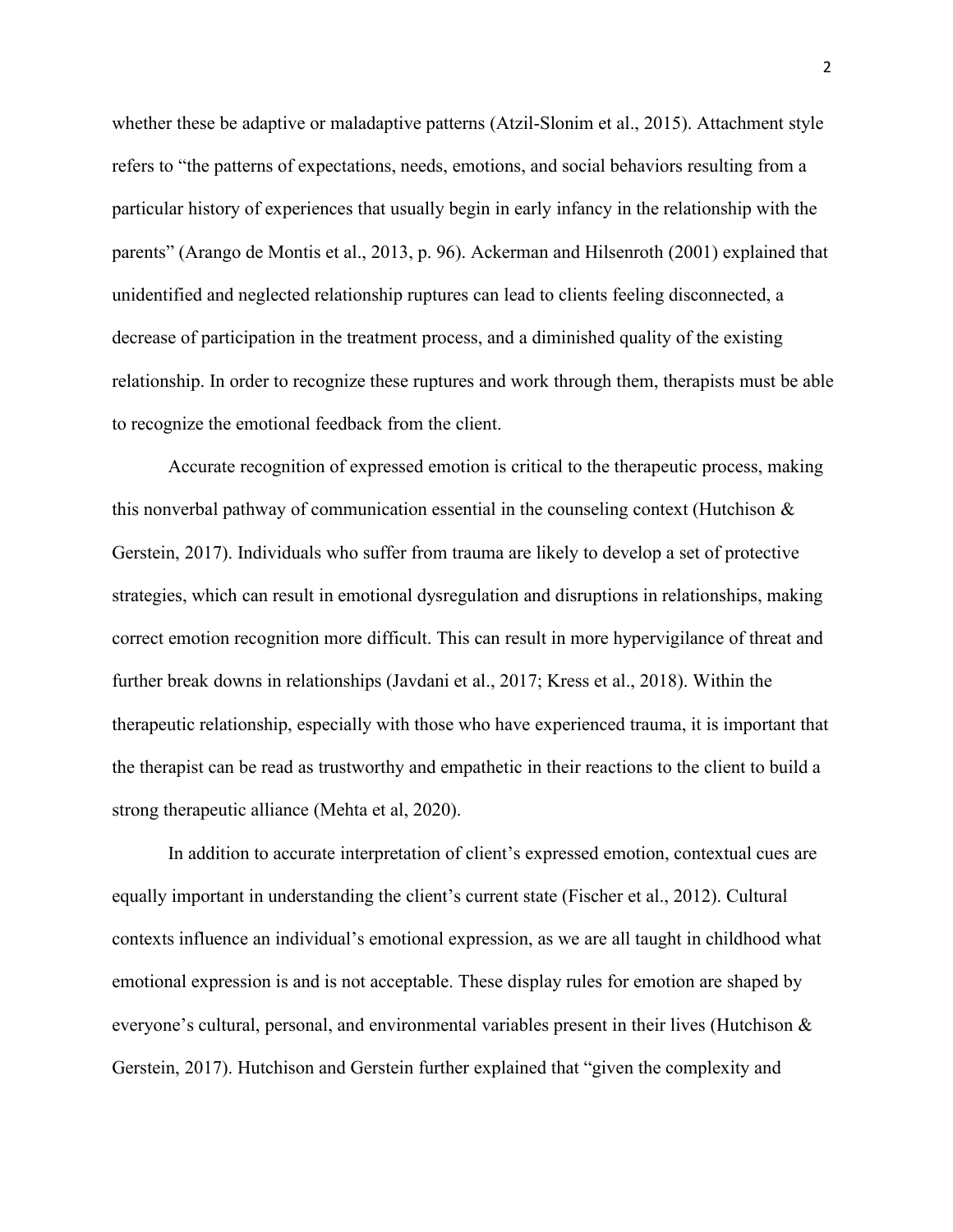influence of cultural display rules (CDRs) on emotion recognition and expression, we contend the impact of cultural display rules on the counseling process is extensive, and likely to affect counselor-client communications and relationships, particularly in cross-cultural counseling dyads" (p. 24).

Relational Cultural Therapy (RCT) is a theoretical orientation rooted in feminist theory that privileges client perspectives and lived experiences, emphasizing an egalitarian clienttherapist relationship with an awareness of the impact related to the power differential (Frey, 2013). Additionally, Frey explained that RCT values diversity while highlighting the complexity of intersecting social and cultural identities. RCT operates from the assumption that people are hardwired for and seek out connection and that "meaningful, shared connection with others leads to the development of a healthy "felt sense of self"" (Frey, 2013, p. 178.). Connections occur when people feel heard and validated, and disconnections occur when people are let down, not empathetically responded to or behave in other hurtful ways (Duffey & Somody, 2011). Connection in the therapeutic relationship can be fostered through a sense of mutual empathy, which is a way of engaged and responsive listening and participating that acknowledges how both people in the relationship are affected by the other (Frey, 2013; Jordan, 2000). Through the RCT lens, ruptures can be looked at as disconnections, and when disconnections are worked through, the relationship can become one of deeper connection and understanding. Microaggressions, which are an insidious form of cultural bias commonly experienced by racial and ethnic minorities, can be seen as a cultural rupture and can impact the therapeutic alliance (Owen et al., 2014). Mutual empathy is cocreated in the therapeutic relationship when connections in the relationship are communicated and expressed to the client in an impactful way,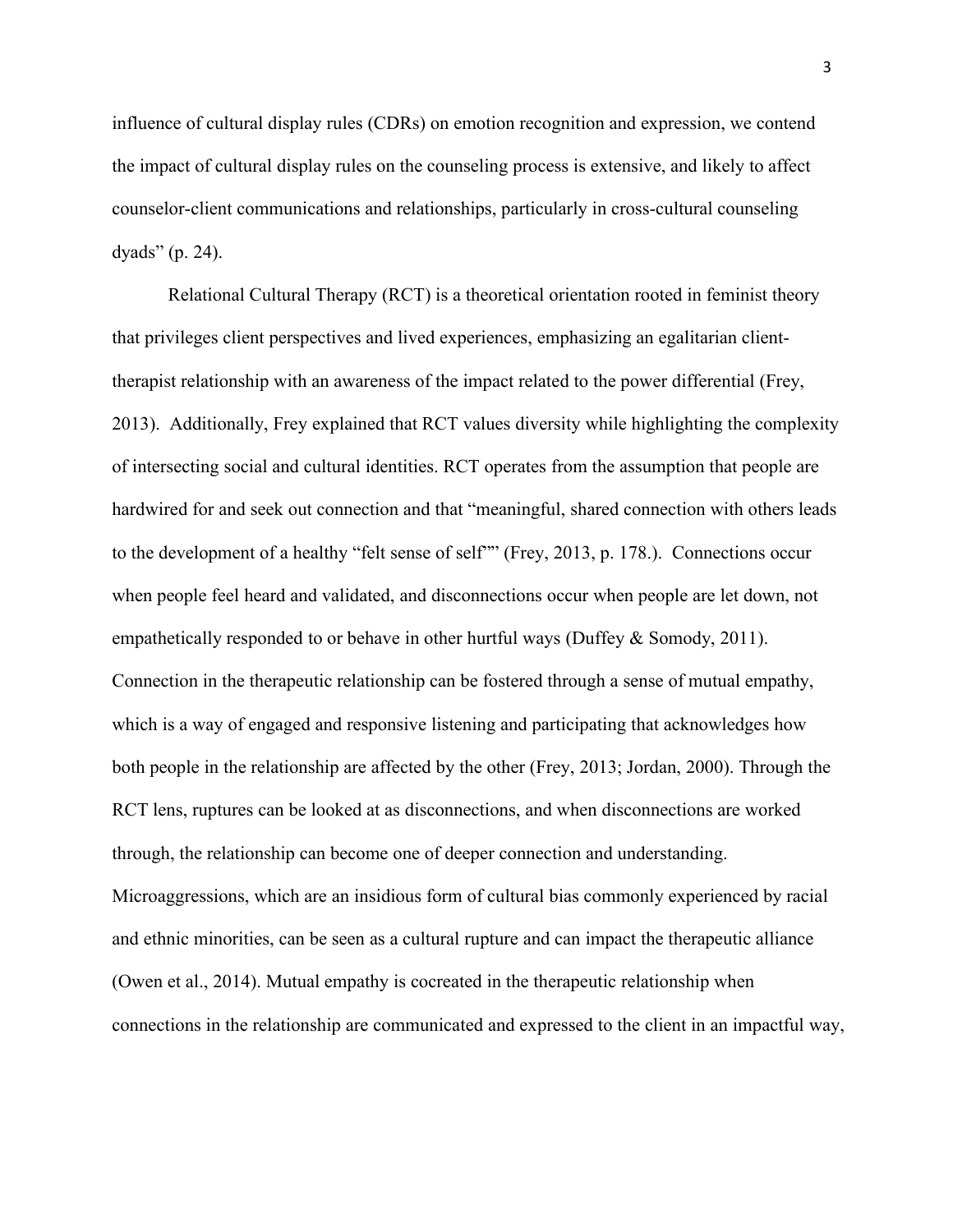which builds a strong foundation for therapy, building the sense of trust and reliability (Comstock et al., 2008; Jordan, 2001).

Though RCT can take relationships to a deeper level and therapists work hard to establish a sense of trust in the therapeutic alliance, many culturally different clients may inevitably adhere to distorted expectations of how others respond to them (Comstock, 2008). Therapists operating from an RCT perspective can help clients move away from these distorted expectations of interaction by moving into creative places designed to develop one's capacity to realize mutual empathy with others (Comstock, 2008). This mutual empathy in the therapeutic relationship can strengthen the alliance and help ease the impact of ruptures when they occur.<br>Argaman Ben David et al. (2021) discussed an art therapy group in which a community was created helping the members explore feelings of uncertainty and distrust, ultimately providing a sense of meaning. Additionally, therapists can better understand and begin to recognize their client's emotional responses in therapy when operating from an RCT lens by attending to the different cultural norms the client holds and understanding how that affects their expression, ultimately resulting in a deeper sense of validation, empowerment, and connection (Chang et al., 2020).

While there is extensive literature available covering the topics of RCT, therapeutic alliance, and emotion recognition, more is needed on how all three of these topics interact and affect the therapeutic process, especially within the art therapeutic process. The purpose of this semi-systematic literature review is to provide an overview of the existing research surrounding the relationship between therapeutic alliance, emotion recognition, and RCT. More specifically, this review will investigate how RCT impacts orinfluences the therapist's emotion recognition ability, and how this ultimately impacts the therapeutic alliance. Furthermore, this review will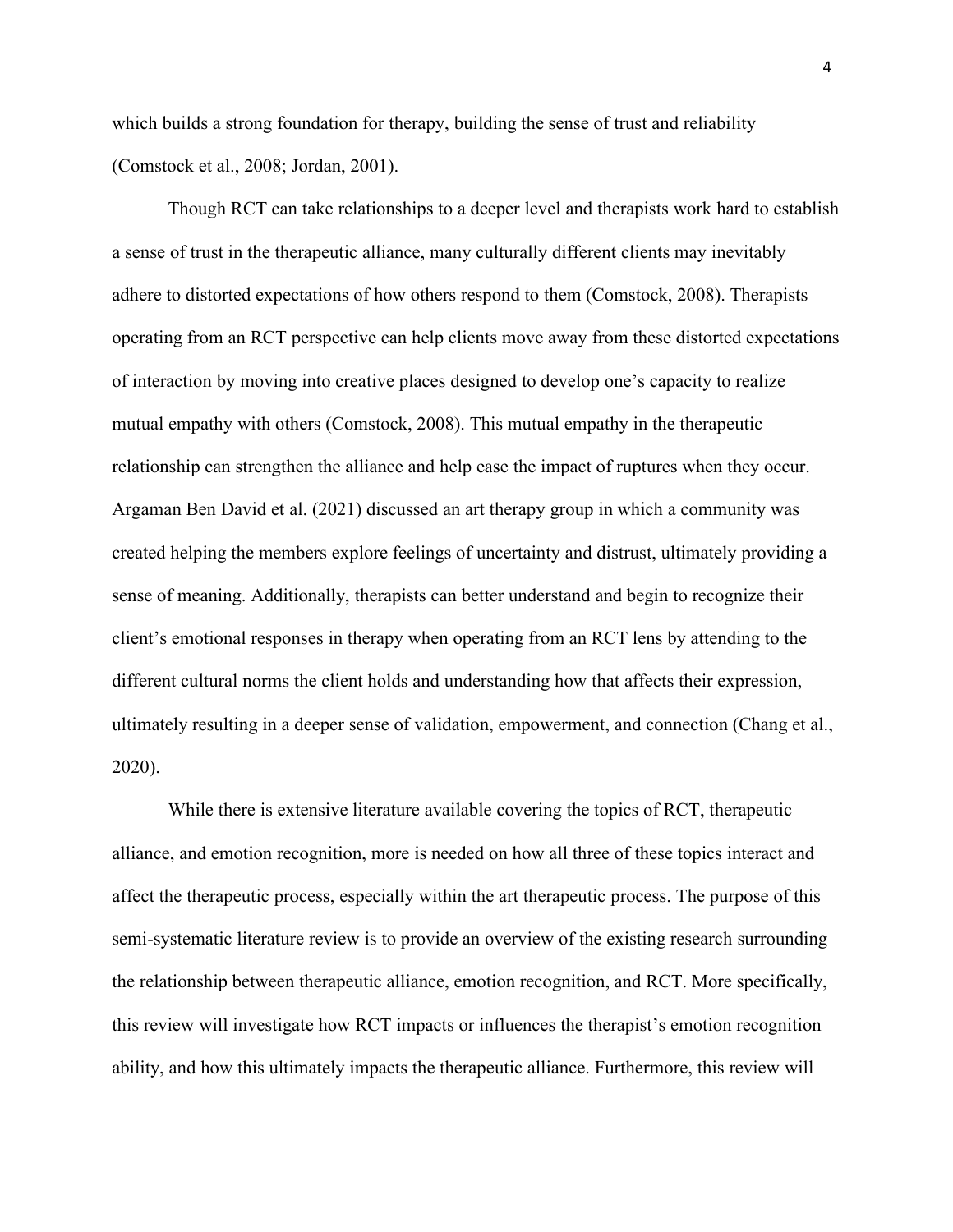look at how this area of study has developed over time, or why it has not, provide an understanding of this area of study, and begin to create a baseline plan for further research. Finally, I will discuss how this literature can have a bearing on art therapy literature.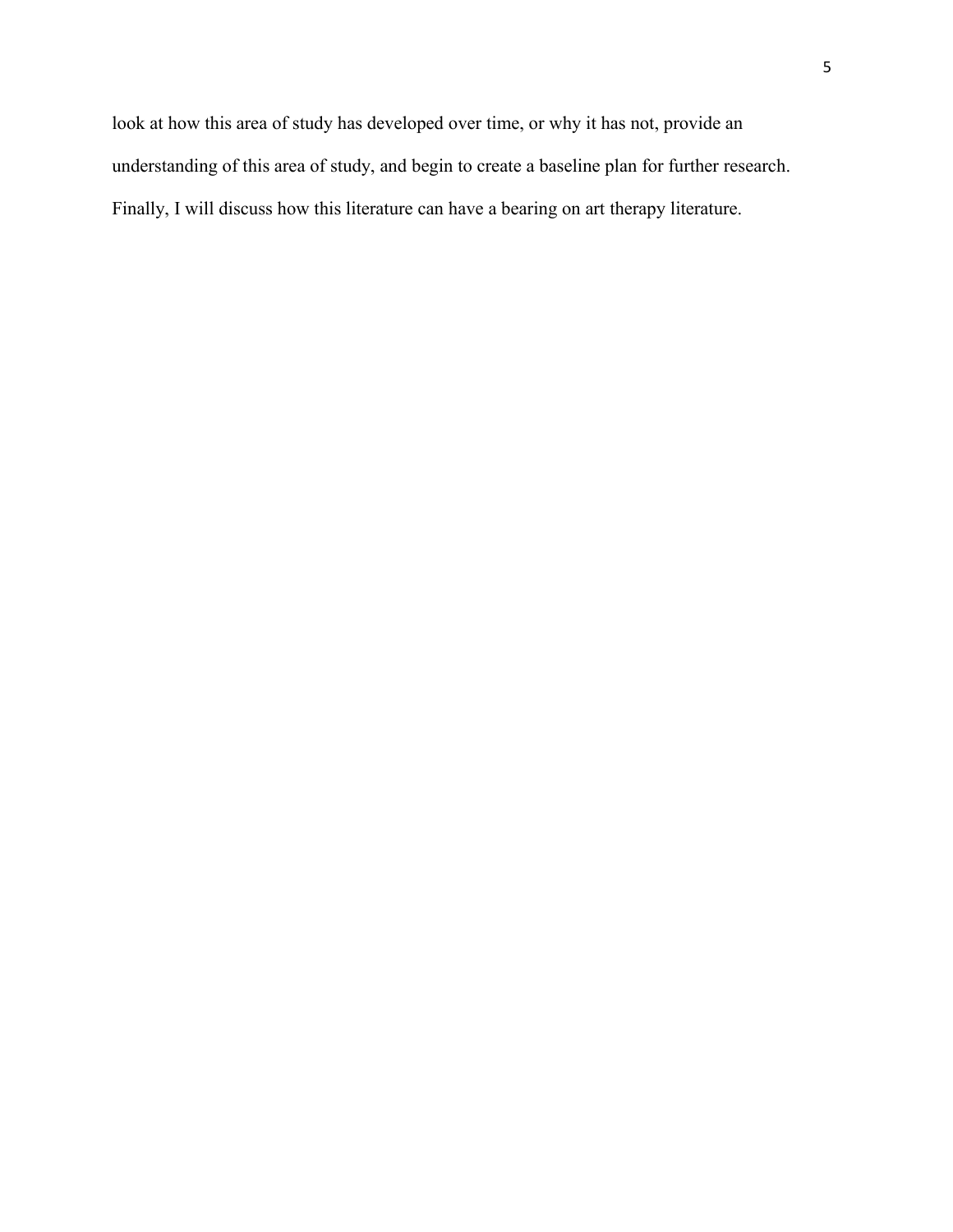#### CHAPTER II

## METHODOLOGY

The aim of this present literature review is to provide an overview of the existing research surrounding the relationship between the therapeutic alliance, emotion recognition, and RCT. More specifically, how does RCT impact or influence emotion recognition ability for therapists, and how does this ultimately impact the therapeutic alliance? This literature review followed a semi-systematic approach, outlined by Snyder (2019), to look at how this area of study has developed over time, provide an understanding of this area of study, and begin to create a baseline plan for further research. Themes and patterns identified in the research was used to map and synthesize this area of research and knowledge.

#### **Procedures and tools**

Reporting of key words and search engines used made this literature review process transparent (Snyder, 2019). Literature with contradictory findings has been included in the report to prevent the development of biased evidence. All search terms and search engines have been listed to provide the reader with the opportunity for critique and analysis.

The search engines that were used to gather data for this review are Academic Search Complete, ERIC, Health Source-Consumer Edition, Health Source: Nursing/Academic Edition, MAS Reference eBook Collection, MEDLINE Complete, APA PsycArticles, APA PsycInfo, Art Full Text (H.W. Wilson), CINAHL Plus with Full Text, Social Work Abstracts, SocINDEX with Full Text, Consumer Health Complete-EBSCOhost, Consumer Health Reference eBook Collection, eBook Collection (EBSCOhost) within the EBSCOhost database. The keywords that were used in the search for literature are "therapeutic alliance, therapeutic relationship, working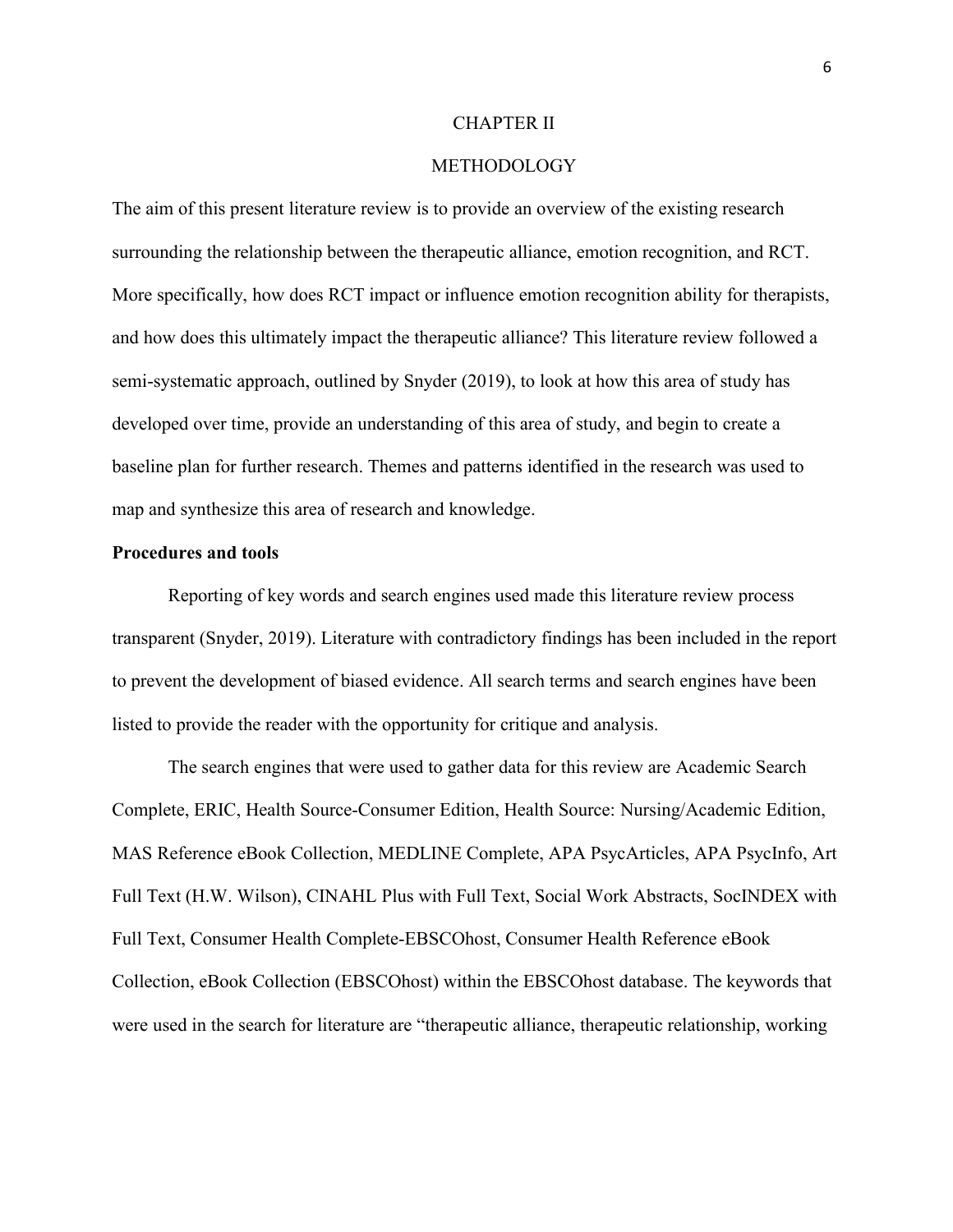alliance, bond, helping alliance", "emotion recognition, emotion perception, and emotion identification", and "relational cultural theory and relational cultural therapy".

#### **Inclusion and exclusion criteria**

Inclusion criteria for Academic Search Complete included sources limited to "full texts and scholarly (peer reviewed) journals", "articles published between the years of1990 and 2021", "publications of books, primary source documents, educational reports, and health reports", "document types of articles, book chapters and case studies", and "language English". For APA PsycArticles and APA PsycInfo, sources were limited to "year of publication from 1990-2021", "first posting and fully published status", "all publishers", "exclude book reviews", "all age groups", "population group of human, male, female, transgender, inpatient, outpatient", "methodology of clinical case study, clinical trial, empirical study, field study, interview, literature review, systematic review, nonclinical case study, qualitative study, and treatment outcome", "all classification codes", "document type of journal article and review", "publication type all journals, peer reviewed journal, peer-reviewed status-unknown, all books", "language English", "intended audience all", "book type all", and "supplemental materials all". For Art Full Text (H.W. Wilson), restrictions included sources limited to "publication type academic journal, report, and review" and "document type book review, article, case study, conference paper, review article". For CINAHL Plus with Full Text, restrictions included sources limited to "English language", "research article", "evidence-based practice", "all clinical queries", "human", "journal subset all", "geographic subset all", "publication type book, book chapter, case study, journal article", "all sex", "inpatient and outpatients", "all age groups", "special interest consumer health, critical care, evidence-based practice, psychiatry/psychology, public health, social work" and "language English". For Consumer Health Complete- EBSCOhost,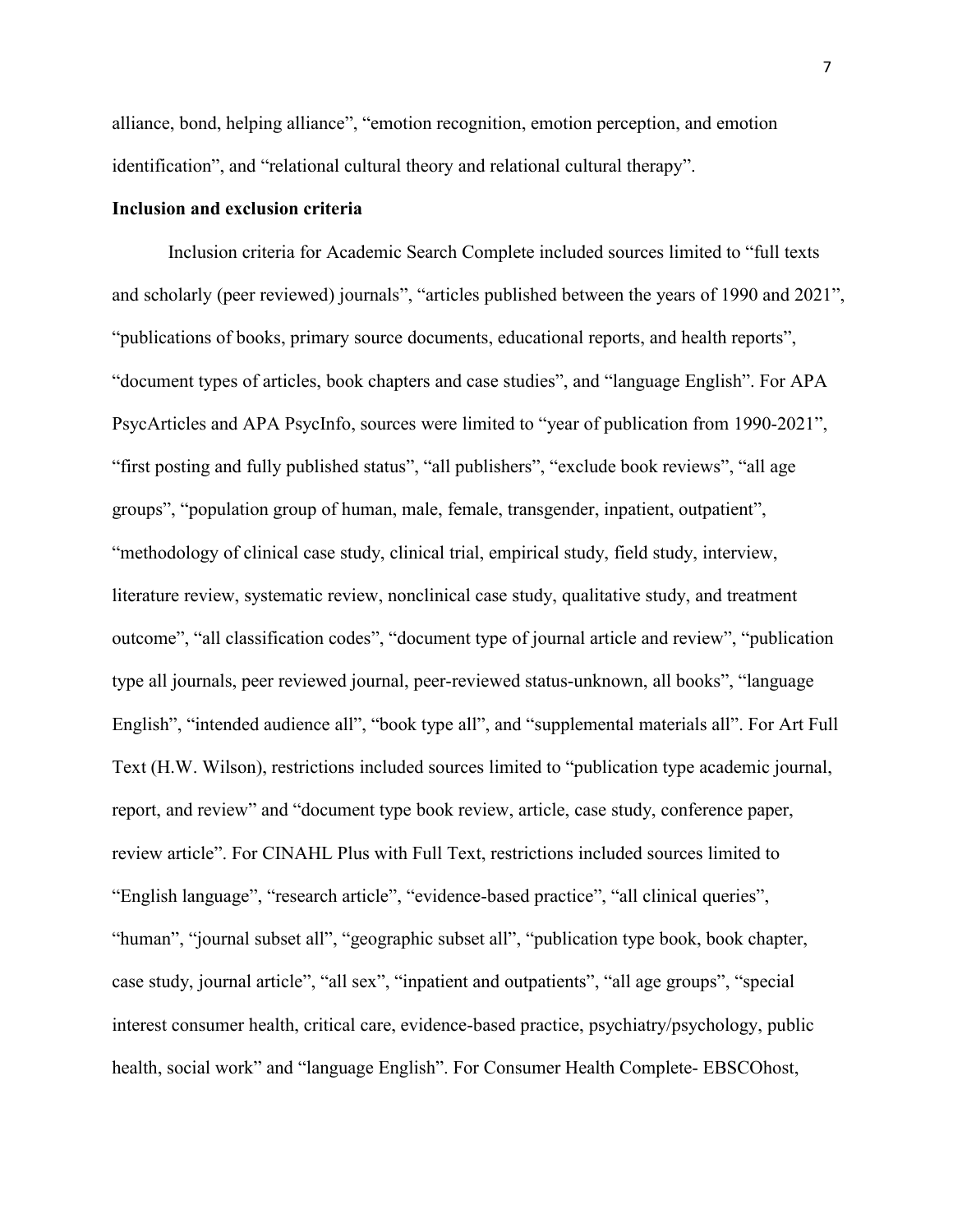restrictions included sources limited to "publication type academic journal, book, and review", and "document type article, book, case study". For eBook Collection (EBSCOhost), restrictions included sources limited to "language English". For ERIC, restrictions included sources limited to "journal or document all", "all education level", "publication type books, collected works all, creative works, journal articles", "intended audience all", "WWC reviewed meets evidence standards without reservations and meets evidence standards with reservations", and "language English". For Health Source- Consumer Edition, restrictions included sources limited to "publication type book", and "number of pages all". For Health Source: Nursing/Academic Edition, restrictions included sources limited to "publication type academic journal" and "document type article, book, case study". For MEDLINE Complete, restrictions included sources limited to "English language", "reviewed articles", "human", "all sex", "all age related",<br>"clinical queries all", "subject subset all", "journal and citation subset consumer health, MEDLINE", "publication type case study, classical article, conference, journal article", and "language English". For Social Work Abstract, restrictions included sources limited to "document type article, book, book chapter". For SocINDEX with Full Text, restrictions included sources limited to "publication type book", "document type article, book chapter, case study, conference paper", and "language English".

**Therapeutic alliance and emotion recognition search**. A search using "therapeutic alliance, therapeutic relationship, working alliance, bond, helping alliance" and "emotion recognition, emotion perception, and emotion identification" on yielded 133 results. After an exclusion of "God", the search yielded 132 results. Exclusion criteria of "dementia and Alzheimer's and cognitive impairment and memory loss" was added, and results yielded 120 results. Exclusion criteria of "animals" was added and yielded 107 results. Exclusion criteria of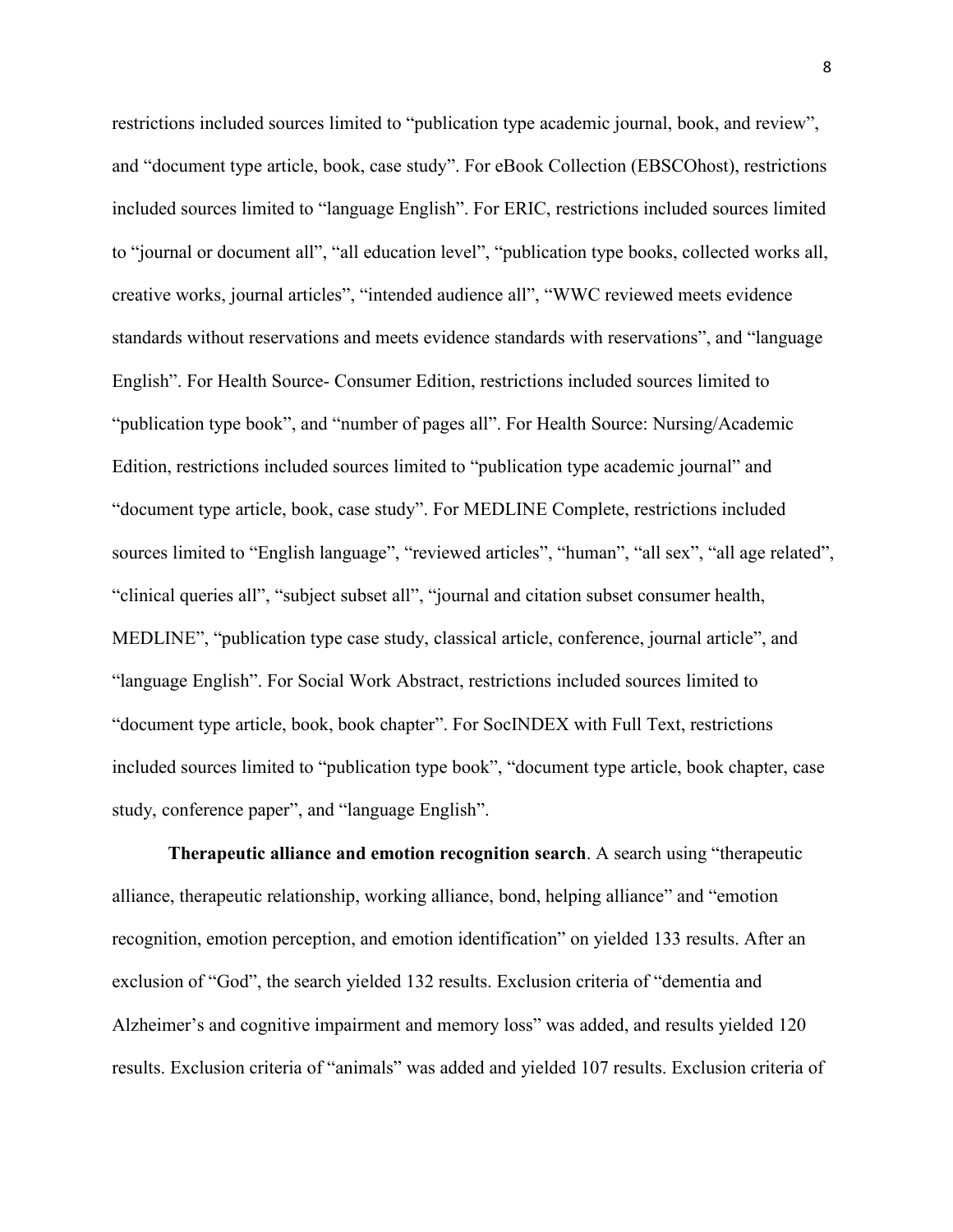"music therapy" was added and yielded 106 results. Exclusion criteria of "neuroscience" was added and yielded 96 results. Exclusion criteria of "substance use or substance abuse or drug use or drug abuse or dependence or addiction" was added, yielding 90 results. Exclusion criteria of "alcohol use disorder" was added and yielded 86 results. Exclusion criteria of "dissociative identity disorder (DID)" was added and yielded 84 results. Exclusion criteria of "cognitive behavioral therapy or cbt or cognitive behavioural therapy" was added and resulted in 80 results. Exclusion criteria of "academia" was added and yielded 75 results. Finally, all duplicates were removed from the search, yielding 45 results.

**Therapeutic alliance and relational cultural theory search.** A search with "therapeutic alliance, therapeutic relationship, working alliance, bond, helping alliance" and "relational cultural therapy" yielded 48 results. Exclusion criteria of "dementia and Alzheimer's" was added and yielded 47 results. Exclusion criteria of "immigrants" was added and yielded 45 results. Exclusion criteria of "family violence or domestic violence or intimate partner violence" was added and yielded 43 results. Exclusion criteria of "CBT" was added and yielded 42 results. Exclusion criteria of "military or veterans or soldiers or armed forces" was added and yielded 40 results. Exclusion criteria of "musicals" was added and yielded 38 results. Finally, all duplicate results were removed from the search, yielding 25 articles.

**Relational cultural theory and emotion recognition search.** A search with "relational cultural therapy" and "emotion recognition, emotion perception, and emotion identification" yielded 4 results. Exclusion criteria of "cognitive training or brain training or memory training" was added and yielded 3 results. Additionally, a total of 37 articles were excluded from analysis due to not being relevant to the research aims. A total of 9 articles were taken from references of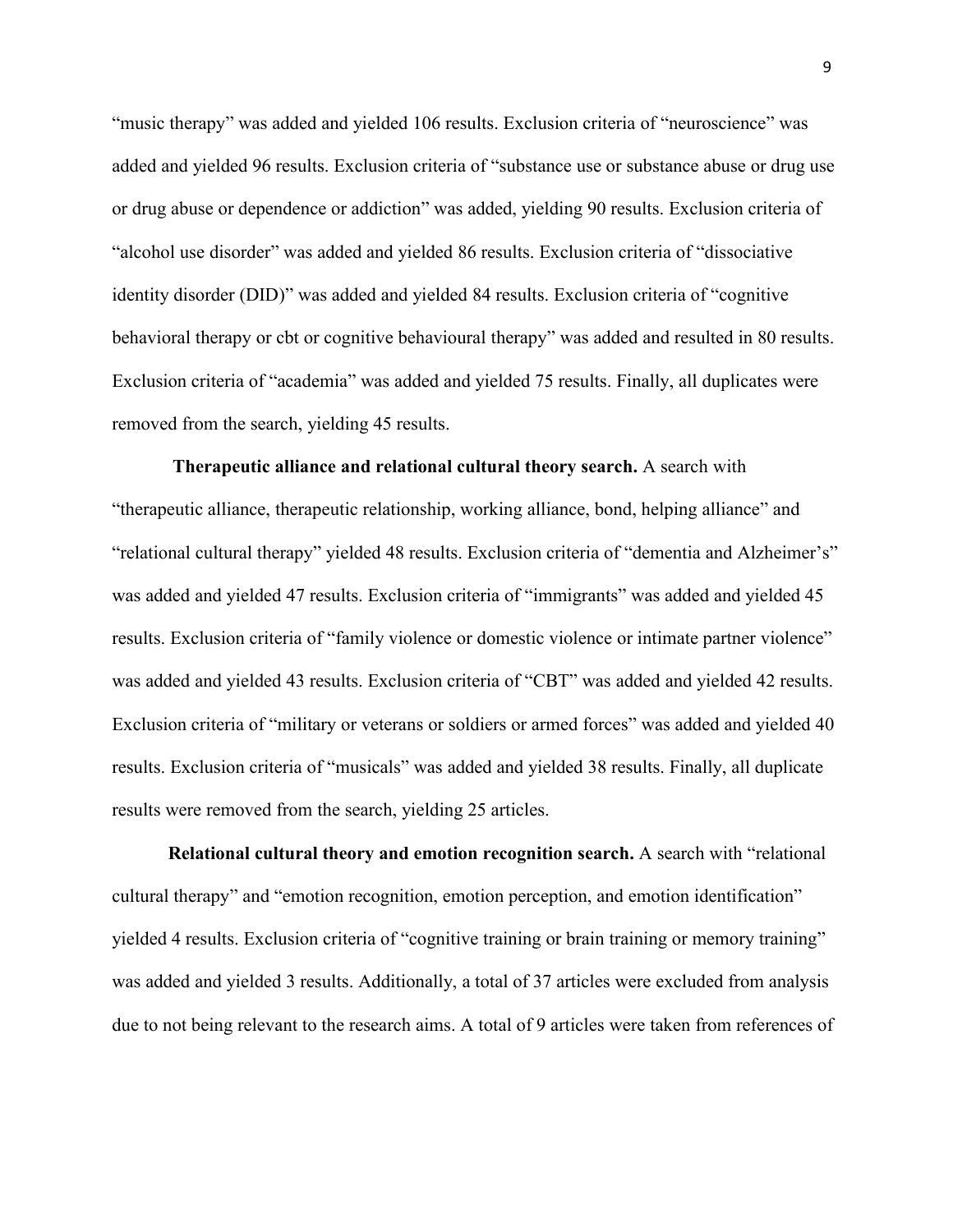included articles. A total of 44 articles and 2 book chapters were included in this study based on the relevance of this research.

#### **Analysis**

The 44 articles and 2 book chapters yielded in the search described above were read and synthesized to gain a better understanding of how RCT, emotion recognition, and the therapeutic alliance relate to and influence each other. Following Snyder's (2019) research design, content analysis was used to identify, report, and analyze overarching themes from the yielded texts. The computer program NVivo was used to organize these emerging themes and patterns from the research. Moreover, the analysis of the yielded articles in the review will begin to create an agenda for future researchers (Snyder, 2019).

**Responding through art making.** Collage art pieces were made in response to the information that was gathered and assessed through the steps of the information collecting (beginning stages, proposal stage, and final stage). I engaged in collage making at the end of each stage for one to two hours. This artwork responded to how I reflected on the material gathered and how I conceptualized the information gathered fitting together. Through the collage artwork created, I gained a deeper understanding of the data gathered and how that relates to myself as an art therapist. Observations of the collage work created are reviewed in the discussion section along with applications of this research to art therapy.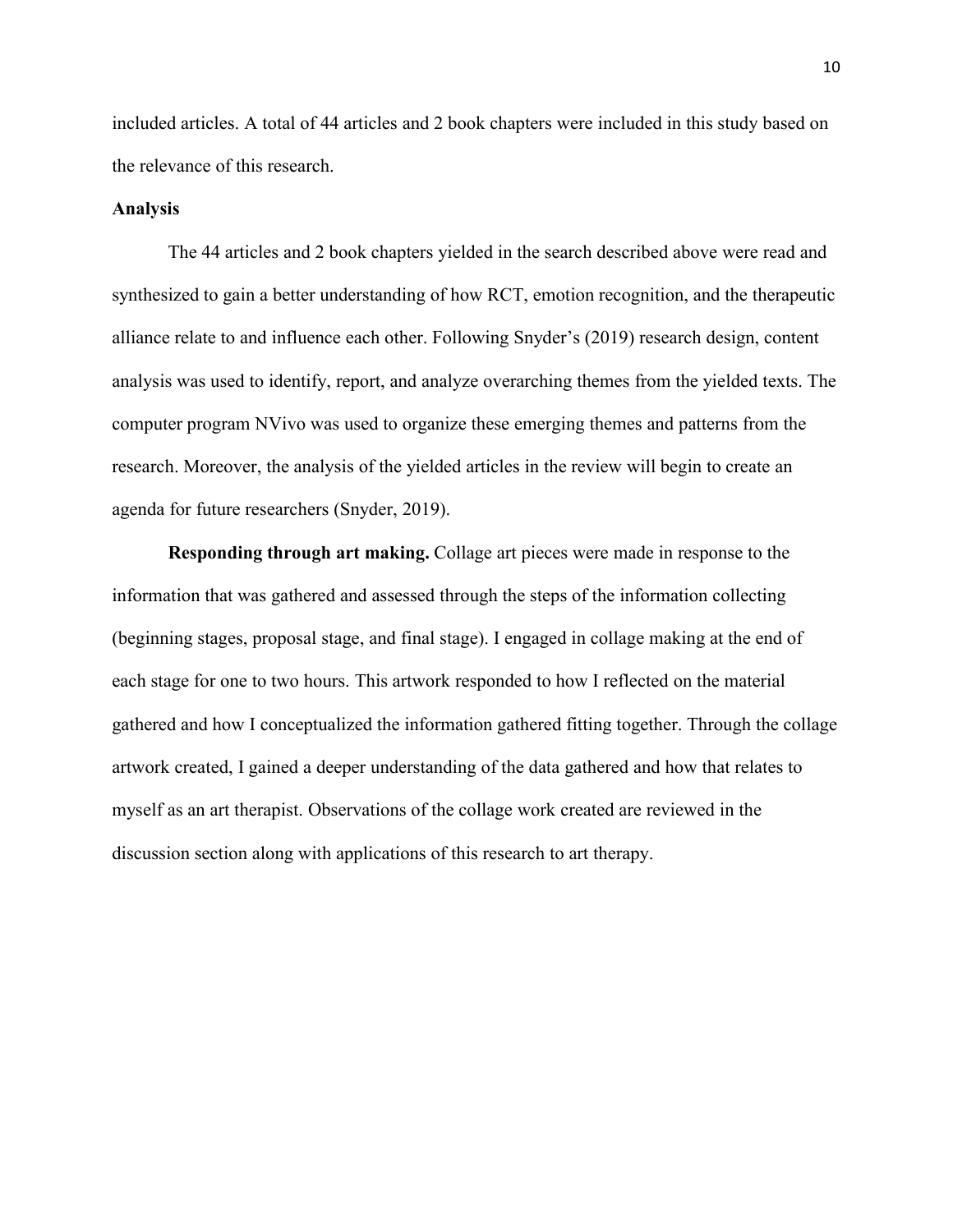#### CHAPTER III

# LITERATURE REVIEW

The following section will explore the existing research surrounding the relationship between emotion recognition, RCT and the therapeutic alliance. In particular, how does RCT impact or influence the therapist's emotion recognition ability, and how does this ultimately impact the therapeutic alliance.

#### **Therapeutic Alliance and Emotion Recognition**

The human face provides all signals necessary in communicating different messages. According to Ekman and Friesen (1975), correctly identifying temporary changes in people's faces allows for the differentiation of messages, which is necessary in following emotional messages displayed. Emotion is considered to be the primary link between self and system, and between inner experience and interpersonal interactions" (Brubacher, 2017; p. 58). Individuals are influenced by their past experienced emotions, the emotions they experience in present interactions, and emotions they anticipate in the future (Roter et al., 2006). Correct emotion recognition results in the ability to accurately recognize, decode, infer, and react to the individual's nonverbal emotional information and predict further actions (Hutchison & Gerstein, 2017; Scherer & Scherer, 2011).

**Nonverbal communication.** Nonverbal communication, as defined by Roter et al. (2006) is a "variety of communicative behaviors that do not carry linguistic content", such as facial expressions, eye contact, body posture, and speech characteristics such as rate, pitch, and loudness to name a few (p.528). Nonverbal behaviors are recognized as being a high context form of communication, which depends on the sensitivity of nonverbal behaviors and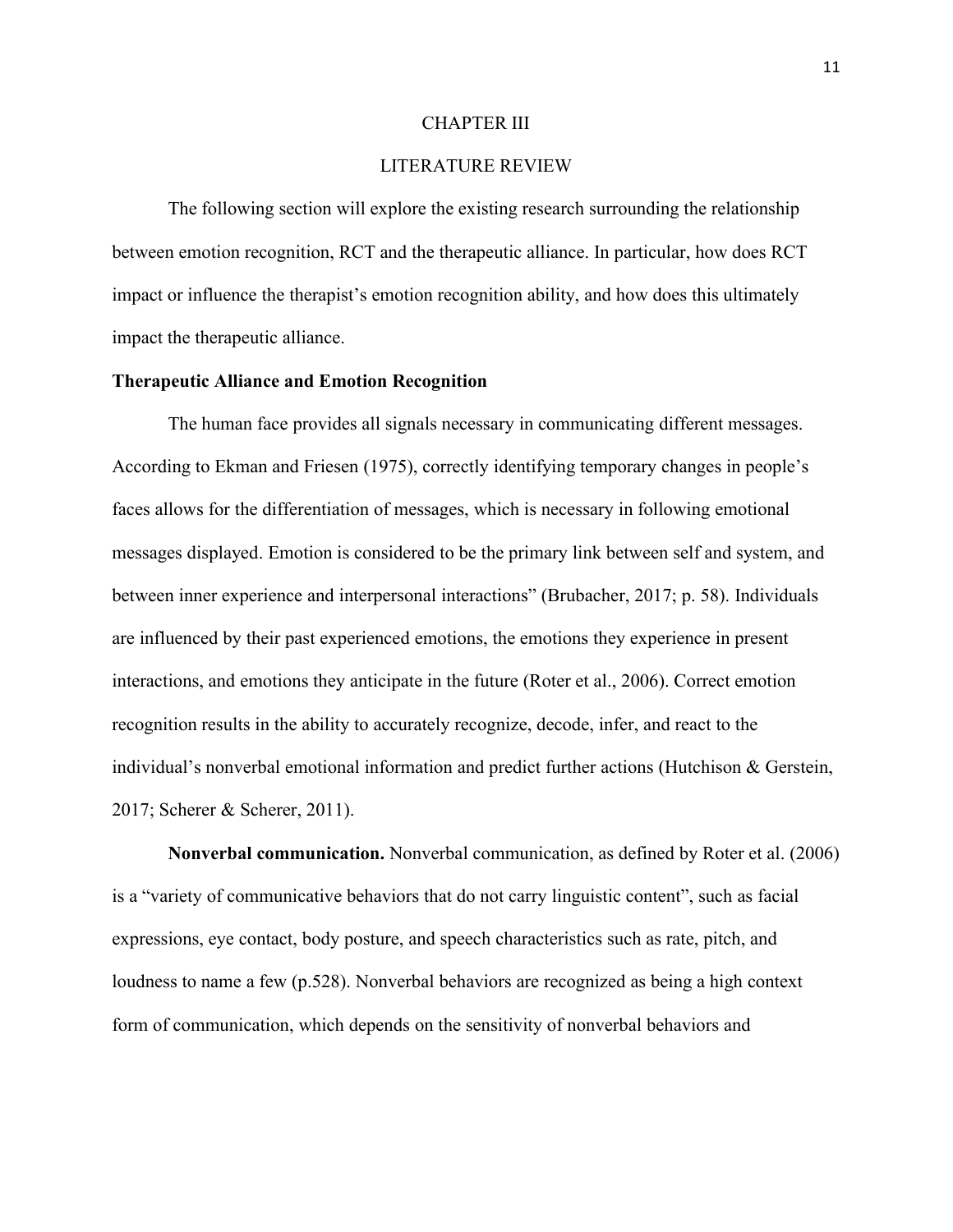environmental cues, where low-context communication is more verbally explicit with little reliance needed for nuance (Roter et al., 2006).

According to Porges (2018), the human nervous system is constantly evaluating risksin our environment unconsciously by taking in information through our senses, decoding this information, and establishing safety. Once safety is established, our nervous systems will inhibit our instinctual defense reactions to allow for social engagement. Engagement with others depends on how well we regulate and decode this nonverbal information expressed through facial expressions and other nonverbal behaviors.

**Emotion recognition and expression.** Emotion recognition and emotion expression, which is the sending out information about one's emotional state, together create a pathway of nonverbal emotional communication between people (Hutchison & Gerstein, 2017). As stated by Scherer and Scherer  $(2011)$ , the ability to accurately infer the emotions of others is a "socioemotional competence as it provides important information on the reaction of significant others to recent events and their likely actions in the future" (p. 306).Correctly recognizing and identifying others emotional expression at the beginning of an interaction creates the formation for adequate verbal communication (Arango de Montis et al., 2013). Roter et al. (2006) and Hasson-Ohayon et al. (2019) argued that nonverbal behaviors hold significance for the therapeutic relationship and influence important outcomes, including outcomes of care. The inherent social structure of the counseling context makes accurate recognition of nonverbal behavior and expressed emotions critical to the counseling process (Hutchison & Gerstein, 2017).

When emotional information is incorrectly interpreted, interpersonal and social conflicts may arise. This understanding of another's emotional state becomes increasingly important in the therapeutic alliance (Coutinho et al., 2009). This alliance is influenced by values, beliefs,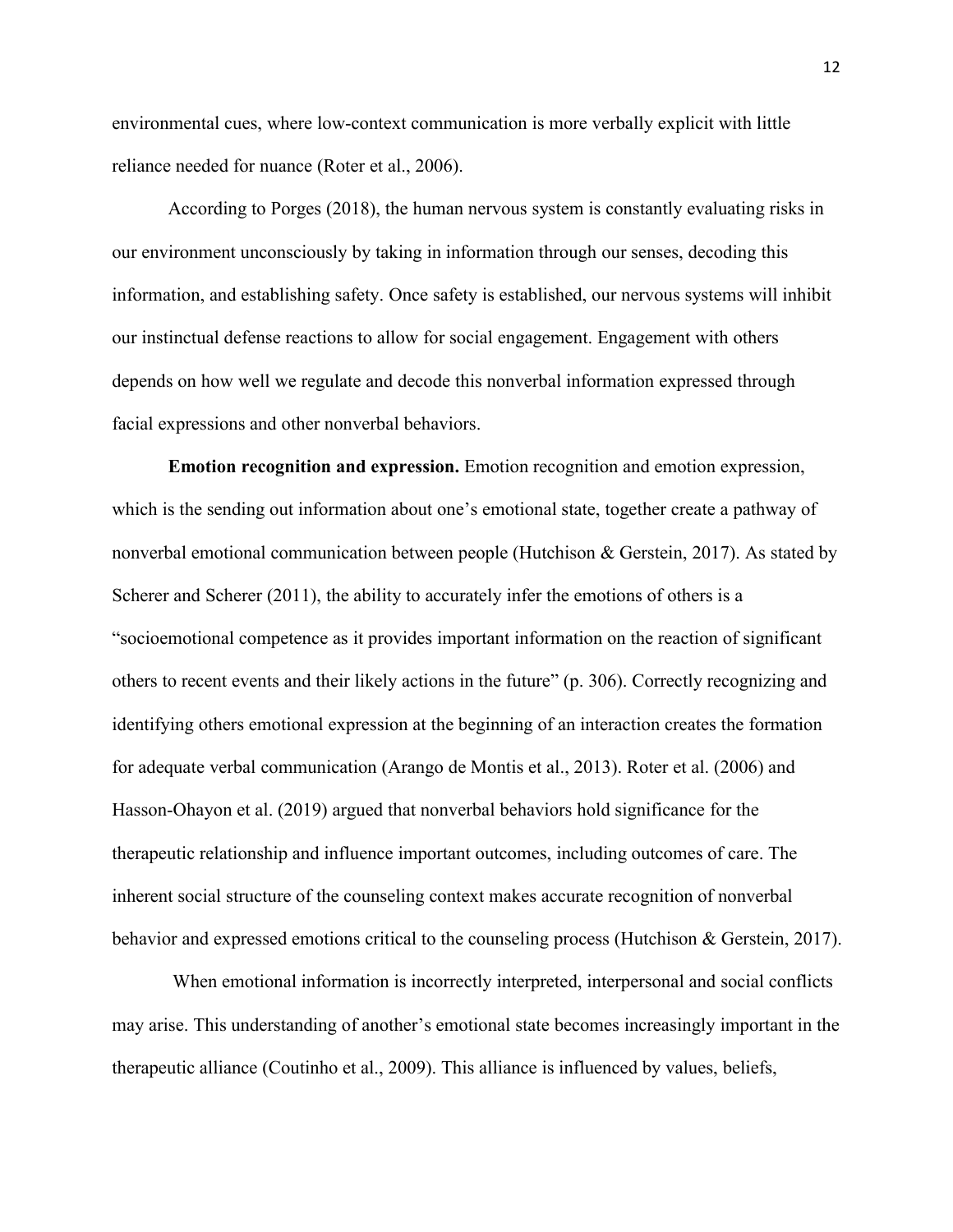relational patterns, and expectations both the therapist and client bring. A strong therapeutic alliance can be weakened equally by the client's distortions and defenses, as well as the therapist's personal reactions to the client (Ackerman & Hilsenroth, 2003).

**Attachment.** Attachment style can influence the way individuals access their emotional stimuli (Vrticka et al., 2012). Attachment patterns can extend beyond explicit relationship issues, including emotion regulation difficulties, depression, and anxiety (Brubacher, 2017). These internal representations created by attachment patterns tend to be recreated in other relationships, such that early experiences of initial attachment figures affect how other relationships are then experienced (Atzil-Slonim et al., 2015). Secure attachment patterns are shown to support interdependence, autonomy, identity, self-efficacy, and effective emotion regulation (Brubacher, 2017).

Avoidant attachment styles can influence the perception of positive emotions and everyday social interactions as being less engaging, which has been linked to deactivating strategies avoidantly attached individuals use in order to minimize the impact of positive emotions associated with social encounters and attachment needs (Vrticka et al., 2012). Comparatively, anxious-ambivalently attached individuals often implement hyperactive strategies to up-regulate and intensify emotions in order to remain more vigilant and sensitive to signals of social threat, loss, or disapproval (Vrticka et al., 2012). A lack of social connection that attachment issues stem from is traumatic, emotionally disrupting, and a health risk (Brubacher, 2017).

**Trauma.** Many individuals who suffer from trauma experience a destruction of their relationships due to the protective strategies these individuals then use for self-protection (Kress et al., 2018). van der Kolk (2014) stated that "our relationship maps are implicit, etched into the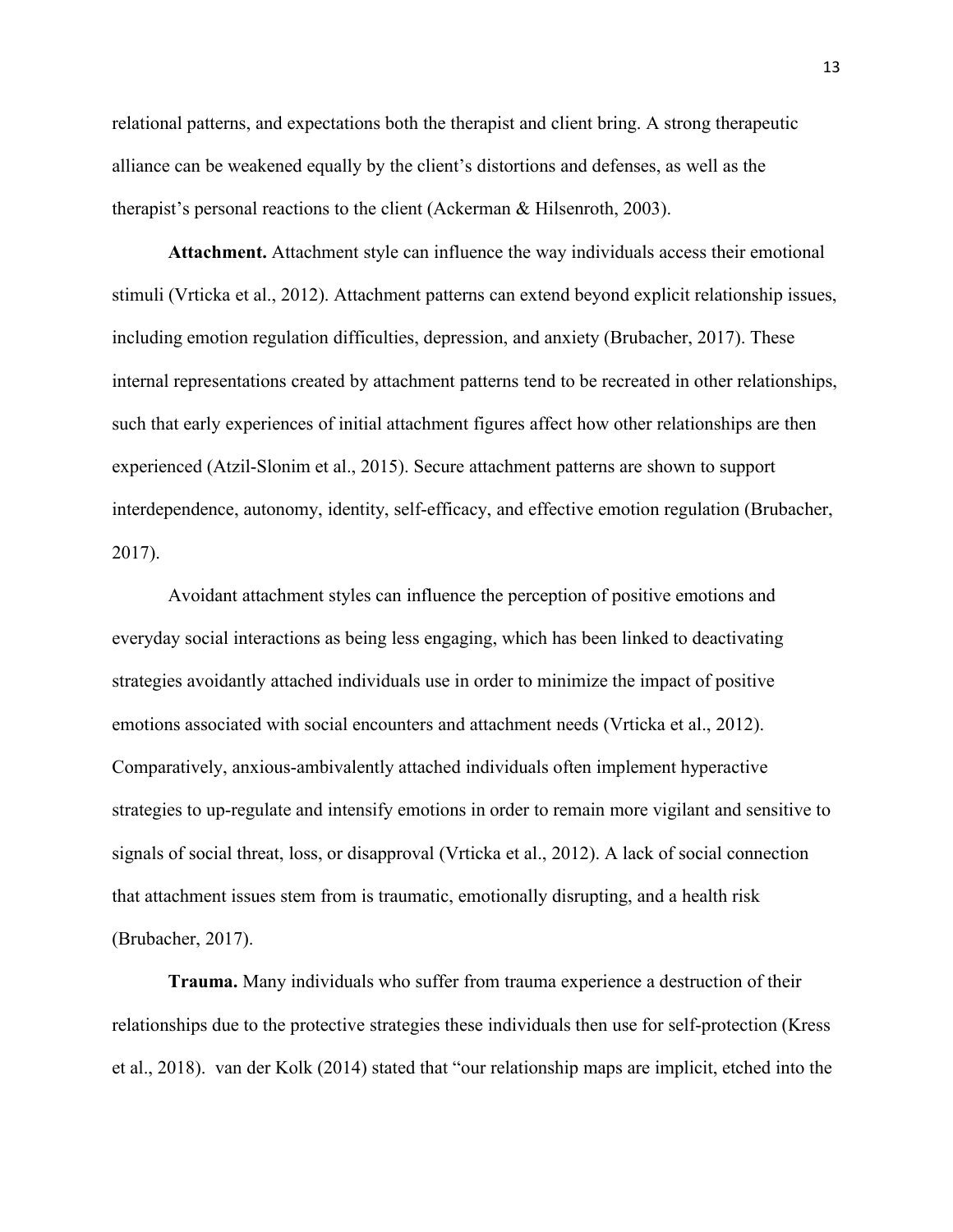emotional brain" (p. 124). Those who have experienced trauma are likely to develop a set of reactions, which may include emotional dysregulation, dissociation, and disturbances in relationships to name a few (Kress et al., 2018). In distressing experiences, the need for social connection and protection may be activated, but when these responses are not available, one may rely on insecure attachment strategies of hyperactivation or deactivation of emotions (Brubacher, 2017; Vrticka et al., 2012).

Additionally, accurate perception of facial expressions is central in communicating emotional states and for the development of adaptive social functioning (Javdani et al., 2017). Individuals with high levels of social anxiety, which have been found to accompany trauma, tend to misinterpret social cues, which suggests that the subjective assessment of another's emotional state is influenced by one's own, and may be linked to an insecure attachment style (Arango de Montis et al., 2013). Deficits in interpersonal functioning and impairments with facial affect recognition, which is associated with deficits in emotion recognition, may reflect misinterpretations of social cues conveyed through facial expressions (Javdani et al., 2017).

This misinterpretation of social cues can lead to the development of attentional biases in those who have experienced trauma or are diagnosed with PTSD, such as responding faster and longer to angry faces or misidentifying neutral faces as angry, which can result in a hypervigilance to possible threat (Javdani et al., 2017). This hypervigilance keeps our mobilization, or danger response, systems activated to keep us safe, resulting in the shut down of the system that aids in social communication and engagement (Porges, 2018). Due to this heightened danger response, situations that may be safe are read as unsafe, and vice versa, resulting in difficulty with social engagement and connection (Porges, 2018). Pfaltz et al. (2019)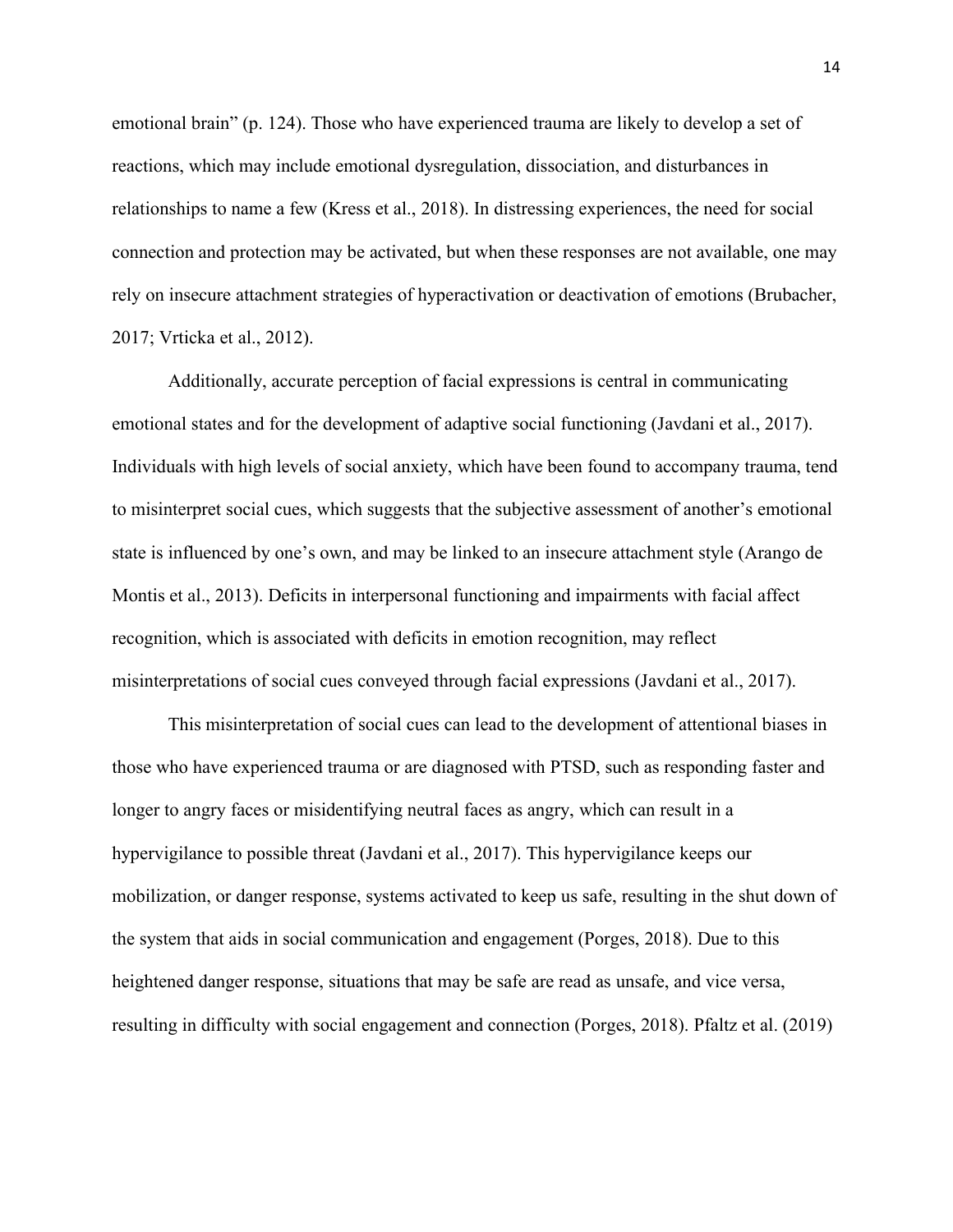discussed that individuals diagnosed with PTSD often experience alexithymia, a difficulty with describing and identifying feelings, which is related to emotion recognition deficits.

Mehta et al. (2020) suggested that when a client is able to read the therapist as trustworthy and empathetic from facial expressionsand appropriate verbal messages, certain communication barriers can be overcome. In addition, the therapist's reactions to the client, especially clients who have experienced trauma, influence whether the client and therapist are able to create and maintain a positive therapeutic alliance. From an attachment perspective, a responsive and engaged therapeutic relationship provides both a safe space of comfort, acceptance, and understanding, as well as a secure base from which the client can safely explore (Brubacher, 2017). Repetitive themes in relationships and modes of interaction developed through attachment patterns tend to then emerge within the therapeutic relationship in some form, which then, with a secure relationship, can be processed so the client can move towards new responses to self and others (Atzil-Slonim et al., 2015; Brubacher, 2017).

Emotions play a significant role in working with clients and understanding these emotions can assist therapists in being more in tune with the clients' emotions, which further helps the healing process (Hutchison & Gerstein, 2012). Accurate recognition of individual's emotions is associated with positive psychosocial characteristics, such as better relationship quality, social adjustment, and mental health (Blanch-Hartigan & Ruben, 2013). Additionally, therapists who come across as tense, bored, defensive, disinterested, and unsupportive, react negatively towards the client, or inaccurately assess the intensity of client emotion can make it difficult for the client to form and retain a working alliance, which may result in ruptures (Ackerman & Hilsenroth, 2001; 2003; Hutchison & Gerstein, 2012).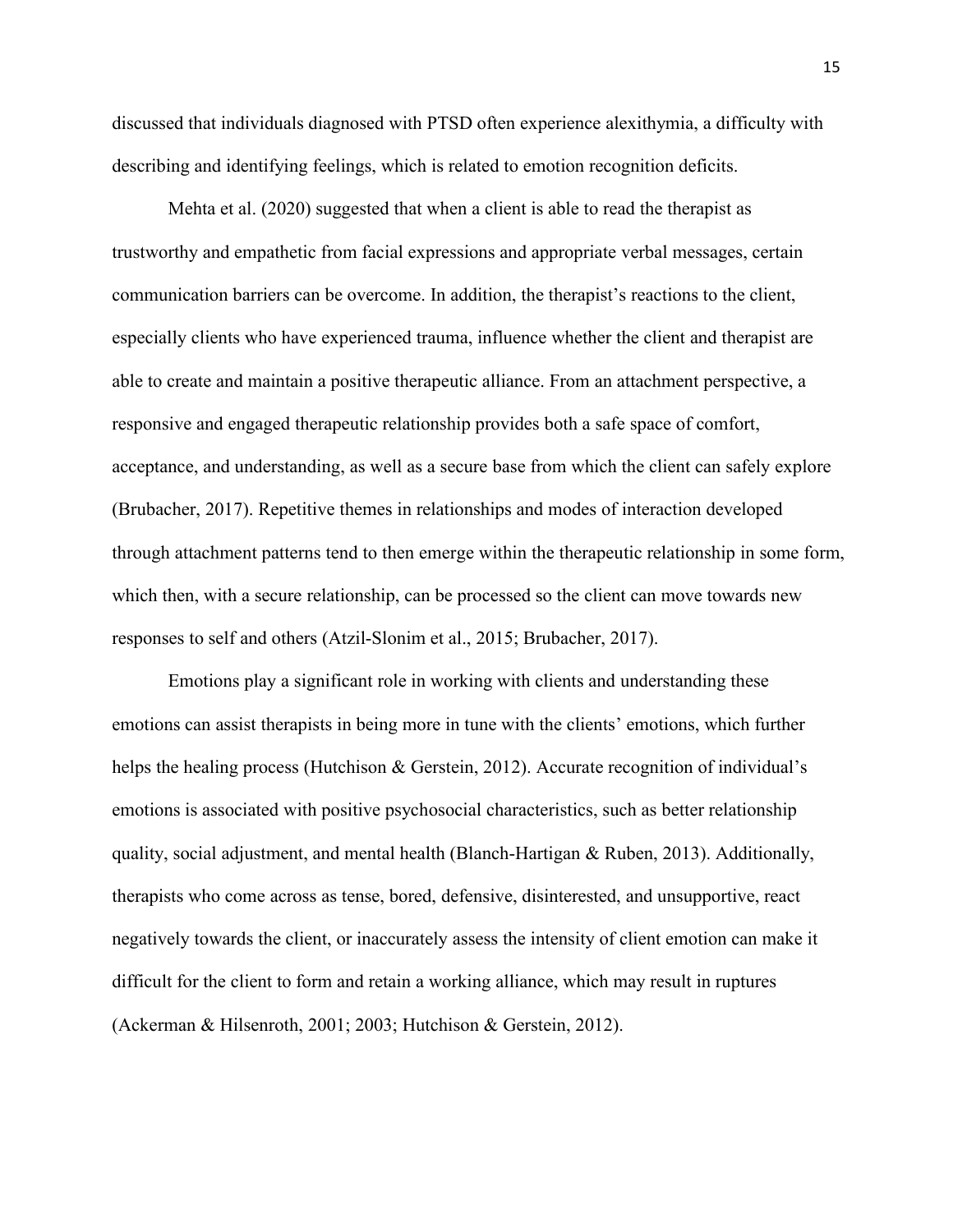**Ruptures.** Ruptures are an expected part of treatment, as well as everyday life. Ruptures often occur when the therapist is not actively doing something the clients wishes ornot wishes (Ackerman & Hilsenroth, 2001). Ruptures in the alliance can vary from disagreements about therapy goals, to issues with the therapist-client bond, and reflect an ongoing and underlying negotiation between the client and therapist at an implicit level (Safran et al., 2011; Muran, 2019). Muran (2019) discussed two types ofruptures: withdrawal ruptures and confrontation ruptures. Withdrawal ruptures involve movement away from self or others for appeasement or isolation, while confrontation ruptures involve movement against others, towards aggression or control (Muran, 2019).The therapeutic alliance is argued to be the component with a strong association with effective therapy outcomes, and that when ruptures in the alliance are under recognized, functioning for the client can decrease (Ryu et al., 2021). Ackerman and Hilsenroth (2003) discovered in their research that a rupture was likely to occur when the client had experienced negative feelings regarding the therapist or therapeutic process. Additionally, Ackerman and Hilsenroth (2001) found ruptures occur when the therapist focused too heavily on transference interpretations and how faulty cognitions influenced the construction of negative emotion. Additionally, ruptures occurred when therapists were inflexible in exploring client feelings about the real relationship, as well as exploring the emotional impact of the interpersonal issues.When these ruptures occurred, the client rated the alliance lower and were more likely to discontinue treatment. Lambert (2010) suggested that the client's rating of the alliance impacts the treatment outcomes more than the therapist's rating of the alliance. When therapists receive client feedback about their client's functioning, client treatment outcomes tend to increase (Lambert et al., 2002).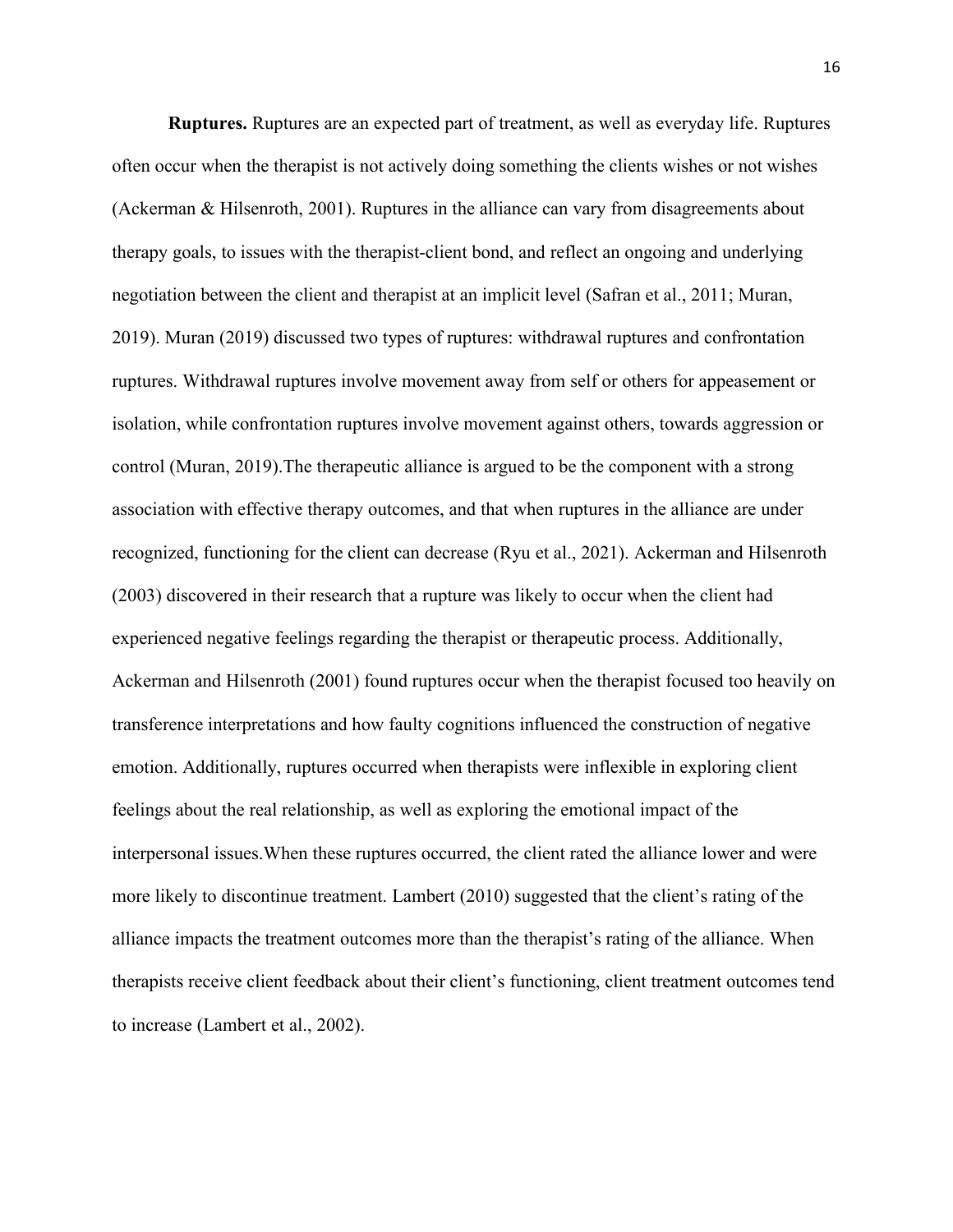**Repair.** Ackerman and Hillsenroth (2001) argued that ruptures within the alliance are "fertile ground for client change, as well as opportunities for deepening the therapeutic alliance" (p. 178). As cited in Chang et al. (2020) from Muran (2010), there are three essential therapist skills for attending to ruptures:

The first skill is self-awareness, which is the therapist's awareness of and attention to their own internal experience, including affect. This aids the therapist in understanding interactions with the client at a deeper level. Second is affect regulation, which refers to the capacity to manage negative or distressing emotions, both within the therapist and with the client, that could cause disruption in the alliance. The final skill is interpersonal sensitivity, which refers to the therapist's capacity to empathize with their client's

Repair can be created through the skills listed above and accurate interpretations about the cause of the rupture (Ackerman & Hilsenroth, 2003). This accurate interpretation, specifically, interpretation of emotion expression, is crucial in the counseling process (Hutchison  $\&$  Gerstein, 2017). Therapists who are more accurate at judging emotional expression tend to have more satisfied and engaged clients (Blanch-Hartigan & Ruben, 2013). The assessment of a client's thought and mood is dependent on an understanding derived from a view and understanding of the whole person (Mehta et al., 2020).

experiences and their sensitivity to the dynamics within the relationship (p. 372).

Additionally, the exploration of both client and therapist understanding of the rupture and the underlying needs is an integral part of rupture resolution, where resolution is seen as the client perceiving an agreeable outcome and feeling able to continue working with the therapist (Ackerman & Hilsenroth, 2001; Muran, 2019). Successful resolution of these relationship ruptures can create a remedial emotional experience that can provide opportunities for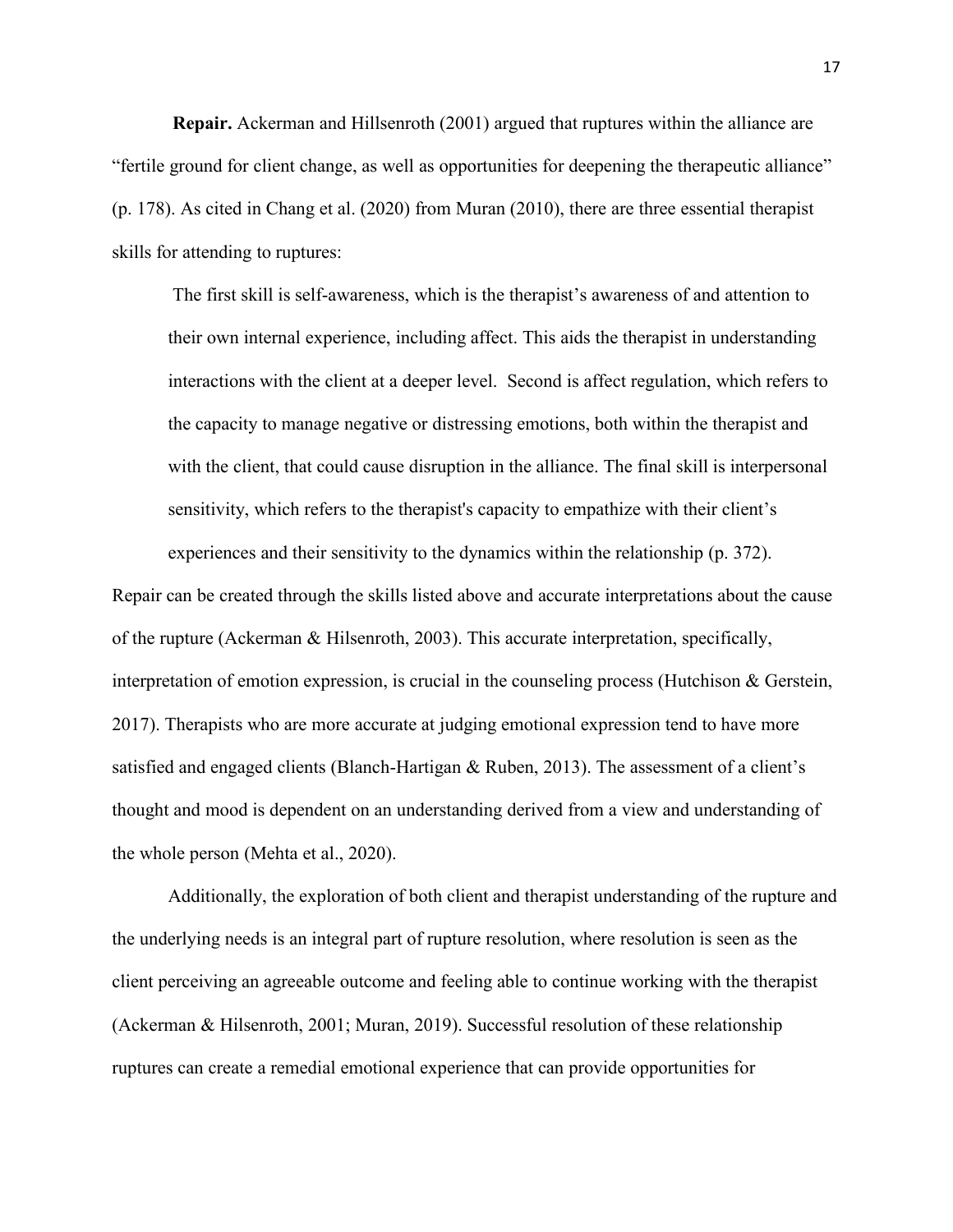therapeutic change (Argaman Ben David et al., 2021). Moreover, the therapist's empathetic communication is the foundation for effective understanding of individual's subjective emotional states and a working therapeutic alliance (Mehta et al., 2020).

**Art therapy.** In an art therapy setting, the art media is used as a central mode of expression and communication. The clients' interaction with the art medium influences the client-therapist relationship (Argaman Ben David et al., 2021). The art medium can be seen as a therapeutic task that enables simultaneous channels ofcommunication, intrapersonal and interpersonal (Bat Or & Zilcha-Mano, 2019). Argaman Ben David et al. (2021) expanded on how artwork can reflect the "primary and internalized relationships of the client, and thus expand his/her self-consciousness," which can help to strengthen the therapeutic relationship and aid the client in achieving therapeutic goals (p.2).Art making is often conceptualized as a way of experiencing the present moment, which in regard to art therapy, creates direct experiences with the art medium that can allow for "creation of new experiences, which may then enable development and growth" (Bat Or & Zilcha-Mano, 2019, p. 77).

The art process involved in art therapy often influences the connection the client feels with the therapist. Argaman Ben David et al. (2021) found in their study that art within their simulated therapy was associated with their bonding. The more the client experienced the art therapist as supportive and empathetic, the more playful and exploratory the art experience was perceived. Bat-Or and Zilcha-Mano (2019) found in their study an association between acceptance of the art therapist's interventions and the client experience of the art.

Additionally, in Argaman Ben David et al.'s (2021) study, while the therapeutic relationship between simulated client and art therapist grew stronger over time, the client experience with the art medium was that of a V-shape, where the client felt significantly less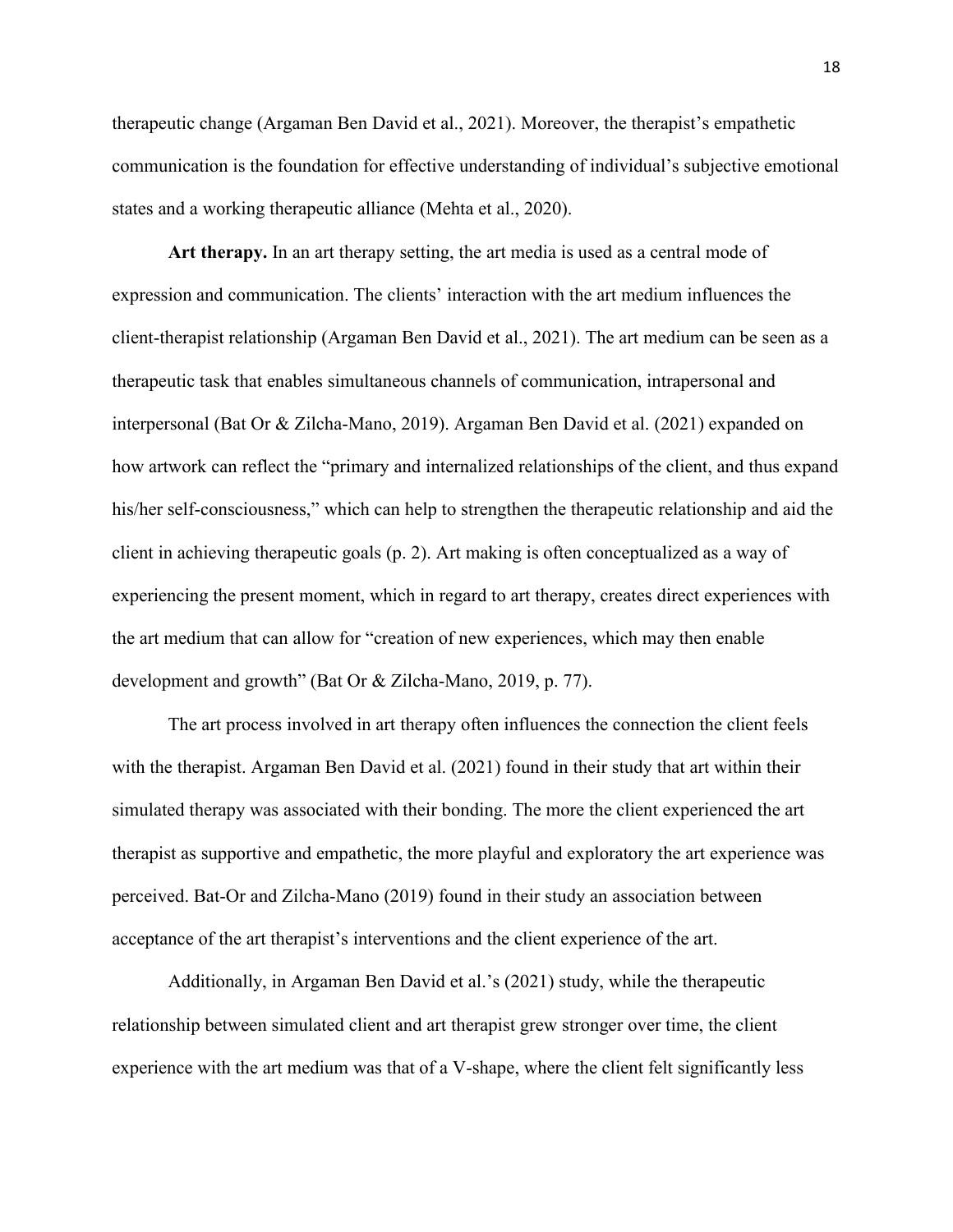trustful of the art medium in the middle of the art therapy relationship, which was argued describes rupture and repair within the alliance. This may indicate that over time, the experience with art media may create feelings of uncertainty of the meaning for the client in their artwork, creating a distrust in the art medium, but ultimately helping to create and provide meaning (Argaman Ben David et al., 2021).

The more the client is able to experience the therapeutic alliance as strong, the more aware they may become of the contribution the art making holds in art therapy, both as a form of communication and a means of promoting self-awareness (Bat Or  $&$  Zilcha-Mano, 2019). Within an attachment stance, the more supportive and accepting the therapist feels to the client, the more the client may feel able to explore the art medium, which may indicate a secure base from which the client can operate and explore "internal and external realms in creative and playful ways" (Bat-Or & Zilcha-Mano, 2019, p. 84). The more the client feels they can trust the therapist and the therapeutic language, the more secure they will be in their undertaking to explore and pursue therapeutic goals (Bat-Or & Zilcha-Mano, 2019).

#### **Therapeutic Alliance and Relational Cultural Theory**

Relational Cultural Theory (RCT) is based on privileging client's lived experiences and viewing clients as collaborators in moving towards a strength-based change (Frey, 2013). RCT values diversity and places an emphasis on exploring individuals' intersecting social and cultural identities. Bordin (1979) stated that there is a basic level of trust with all types of therapeutic alliances, but when attention is directed more towards the protected parts ofour inner experiences, deeper bonds of trust and attachment are needed and begin to develop. The therapeutic relationship is one of the many places where creativity, which Headley et al. (2015)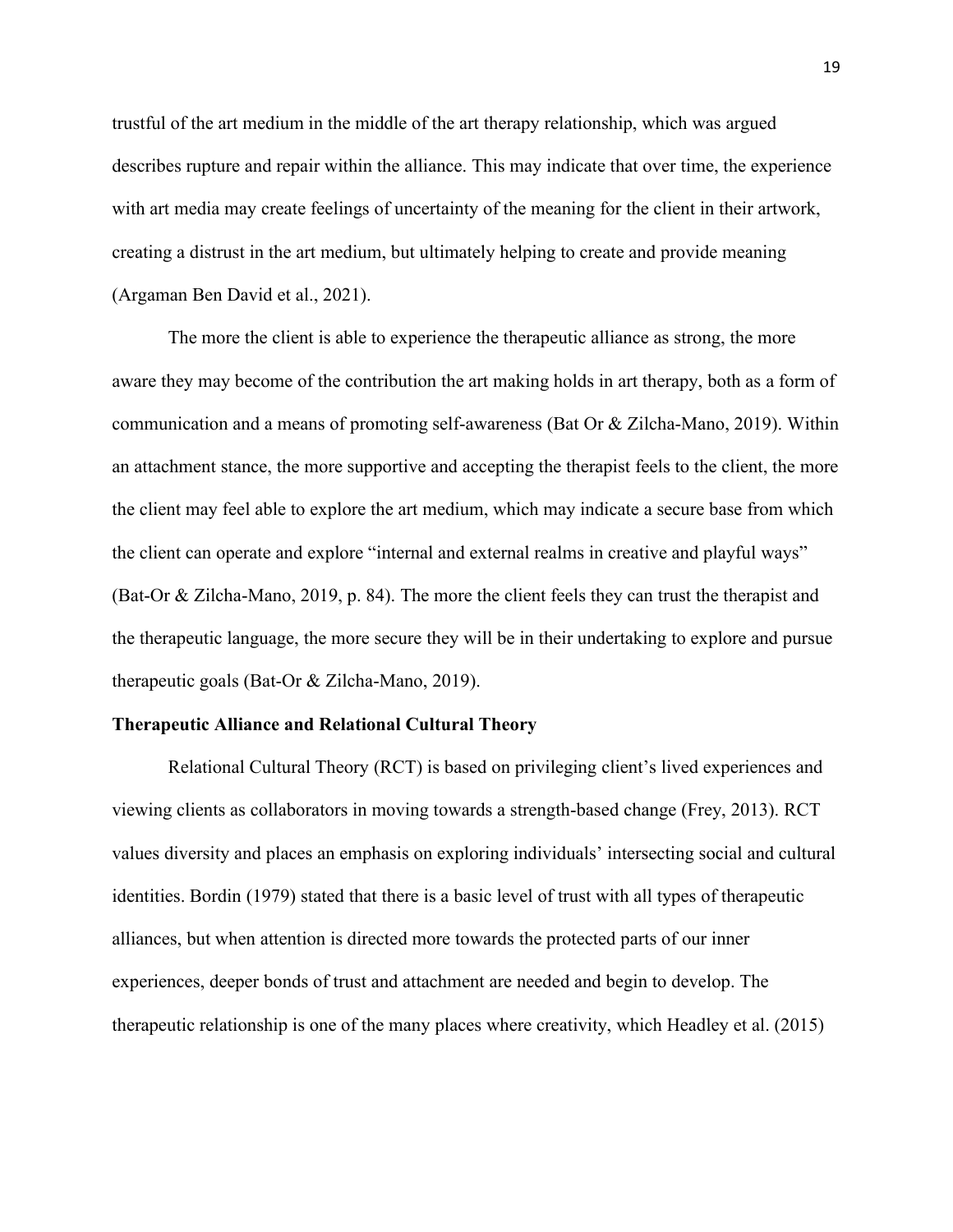described as "the ability to produce novel and meaningful ideas through one's imagination to address a particular task" (p. 91), can be used in a way to foster personal and relational growth.

**Connection.** We, as individuals, grow and heal by building what RCT refers to as growth-fostering relationships and community, where growth occurs both through and towards connection and relationships (Comstock et al., 2008; Jordan, 2008). Mutuality and shared power within the therapeutic relationship are core components of the therapeutic relationship in the RCT framework (Kress et al., 2018). This framework additionally is built on the assumption that people are hardwired to seek out connection with others and that "meaningful, shared connection with others leads to the development of a healthy "felt sense of self"" (Duffey & Somody, 2011; Frey, 2013, p. 178).

Therapeutic alliance in RCT is framed as a mutual experience that exists within both connection and disconnection, where disconnections can lead to ruptures in the alliance (Jordan, 2008). Frey (2013) presented the four relational characteristics that RCT lists as being needed for connections to occur:

(a) mutual engagement and empathy, defined as mutual involvement, commitment, and sensitivity in the relationship, including a willingness to impact and to be impacted by another person; (b) authenticity, defined as the freedom and capacity to represent one's feelings, experiences, and thoughts in the relationship, but with an awareness of the possible impact of this authenticity on the other person; (c) empowerment, defined as the capacity for action and sense of personal strength that emerges from the relationship; and (d) the ability to express, receive, and effectively process diversity, difference, and/or conflict in the relationship, and to do so in a way that fosters mutual empowerment and empathy. (p. 178)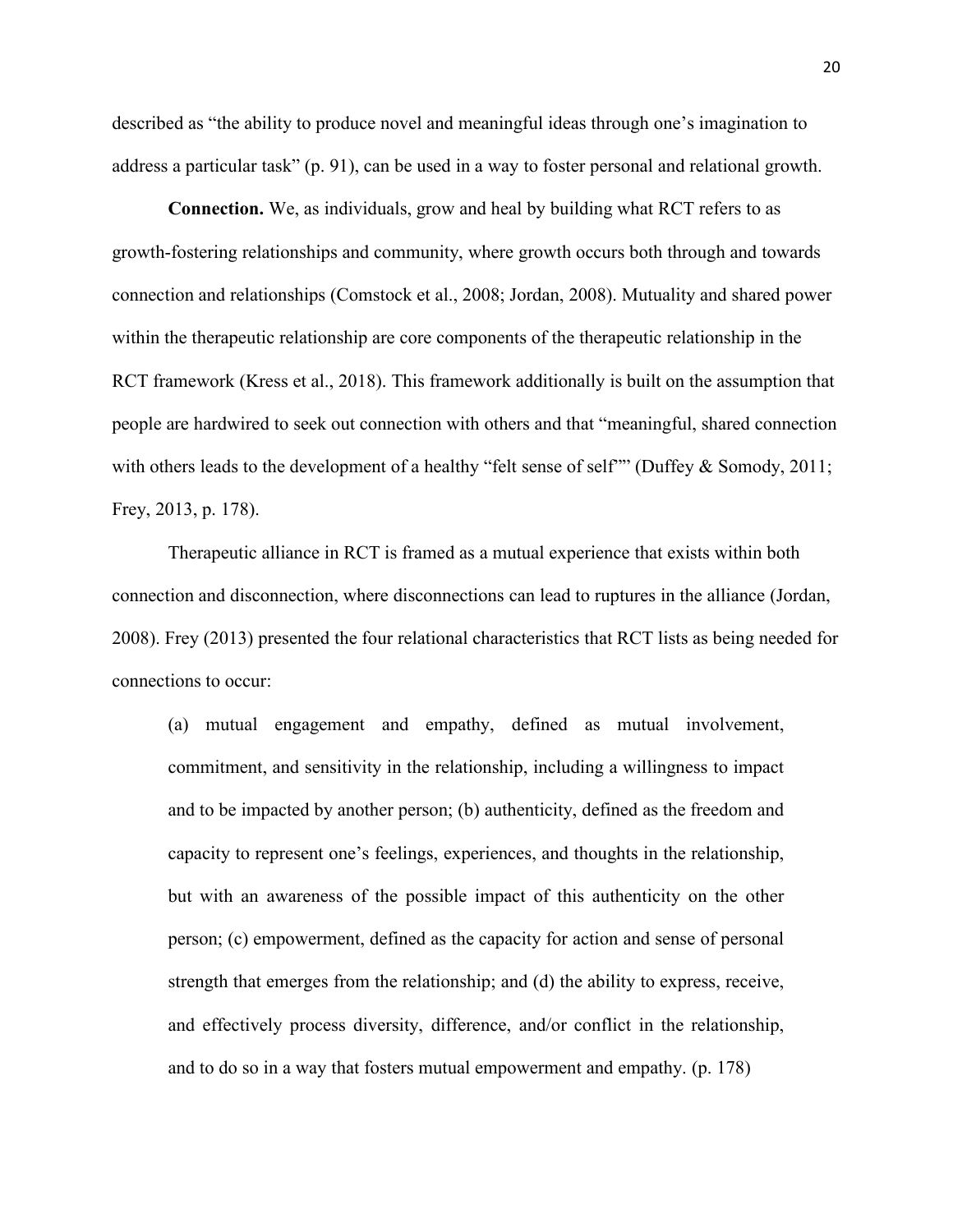**Disconnection.** When these characteristics are not present and attended to, disconnection occurs. Disconnections occur at an individual level when people let each other down, fail to respond empathetically, behave in hurtful ways, or inflict/experience other relational injuries (Duffey & Somody, 2011). These empathetic failures and relational disconnections are particularly painful for the more vulnerable person in the relationship, especially those who come from marginalized and devalued racial and cultural groups in society (Comstock et al., 2008). Disconnections at a societal level come from the ways in which the dominant groups shame, silence, and stratify nondominant groups based on differences (Jordan, 2001; Jordan, 2008).

Jordan (2001) described how previous experiences shape our expectations of connection, also known as relational images. Relational images shape our expectations and interactions with others, influencs whether we stay connected with ourselves and others orwhether we move way from others into isolation, self-blame, and immobilization (Jordan, 2001). These images influence the way in which individuals conceptualize relationships, as well as the way in which they perceive themselves (Kress et al., 2018). When the above characteristics lack for a continued amount of time and our relational images tell us to move out of connection with others, a sense of isolation starts to develop (Jordan, 2001).

Experiences of isolation, shame, oppression, and marginalization are relational violations and traumas that RCT places at the core of human suffering (Comstock et al., 2008: Jordan, 2001). Isolation involves the sense of being cut off from connection, self-blaming, and feelings of immobilization (Jordan, 2000). Shame is a feltsense of unworthiness to be in connection, a deep feeling of unlovability, along with the awareness of how one wants to be in connection (Comstock et al., 2008). As cited in Kress et al.(2018), Banks (2006) argued that "all of the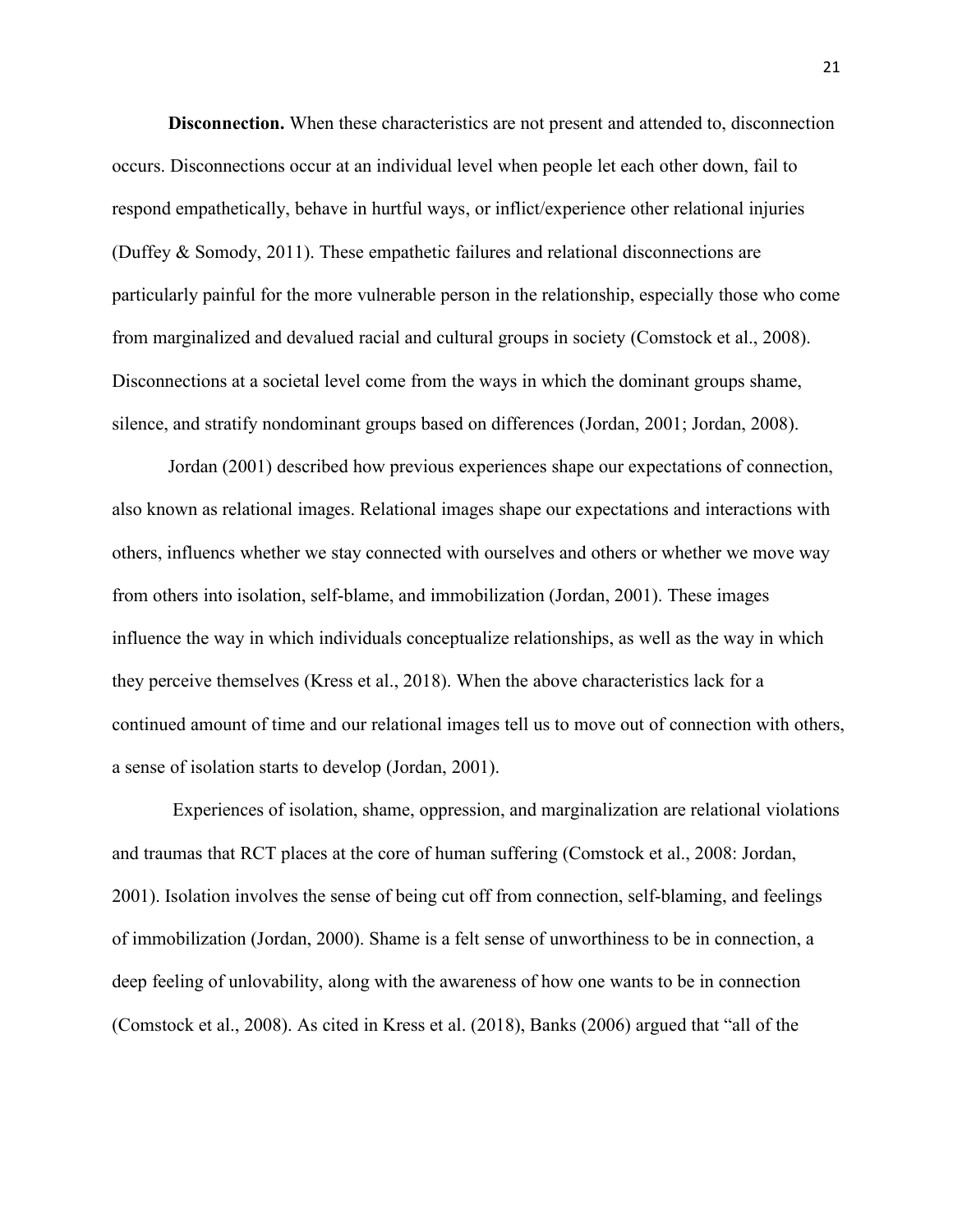negative effects of interpersonal traumas, the destruction of relationships is the most disconcerting obstacle" (p. 106).<br>Disconnections, feelings of shame, and isolation that cannot be resolved have the

potential to lead to what Comstock et al. (2008) define as condemned isolation. Condemned isolation results from "relational disconnections, power differentials, gender role socialization, racism, cultural oppression, health disparities, heterosexism, and other social injustices" and often leads to "the feeling of being locked out of the possibility of human connection" (p. 282).<br>Due to this feeling that condemned isolation often leads to, individuals may start to

develop strategies of disconnection in order to avoid perceived or real risks of relational disconnection, social exclusion, and marginalization, and learn to keep certain parts of themselves out of relationships in order to preserve whatever form of relationship they can (Comstock et al., 2008; Duffey & Somody, 2011). These strategies of disconnection develop from negative relational experiences that lead individuals to fear connection, despite a yearning and desire everyone feels for connection (Jordan, 2001). These techniques keep the vulnerable parts of ourselves out of relationships in order to avoid further hurt, which in turn creates attachment issues, resulting in attachment styles such as anxious-ambivalent attachment (Brubacher et al., 2017; Jordan, 2001; Vriticka et al., 2012). Therapeutic relationships that are not built on relational or multicultural ideology have the potential to "further perpetuate the silencing and oppression that marginalized individuals experience in the larger culture" (Combstock et al., 2008, p. 280).

**Mutual empathy.** Therapists must create a sense of mutual empathy and deep respect for the client, where it is acknowledged that both the therapist and client are affected by the other and that experience is valuable to both people to build a strong therapeutic relationship (Jordan,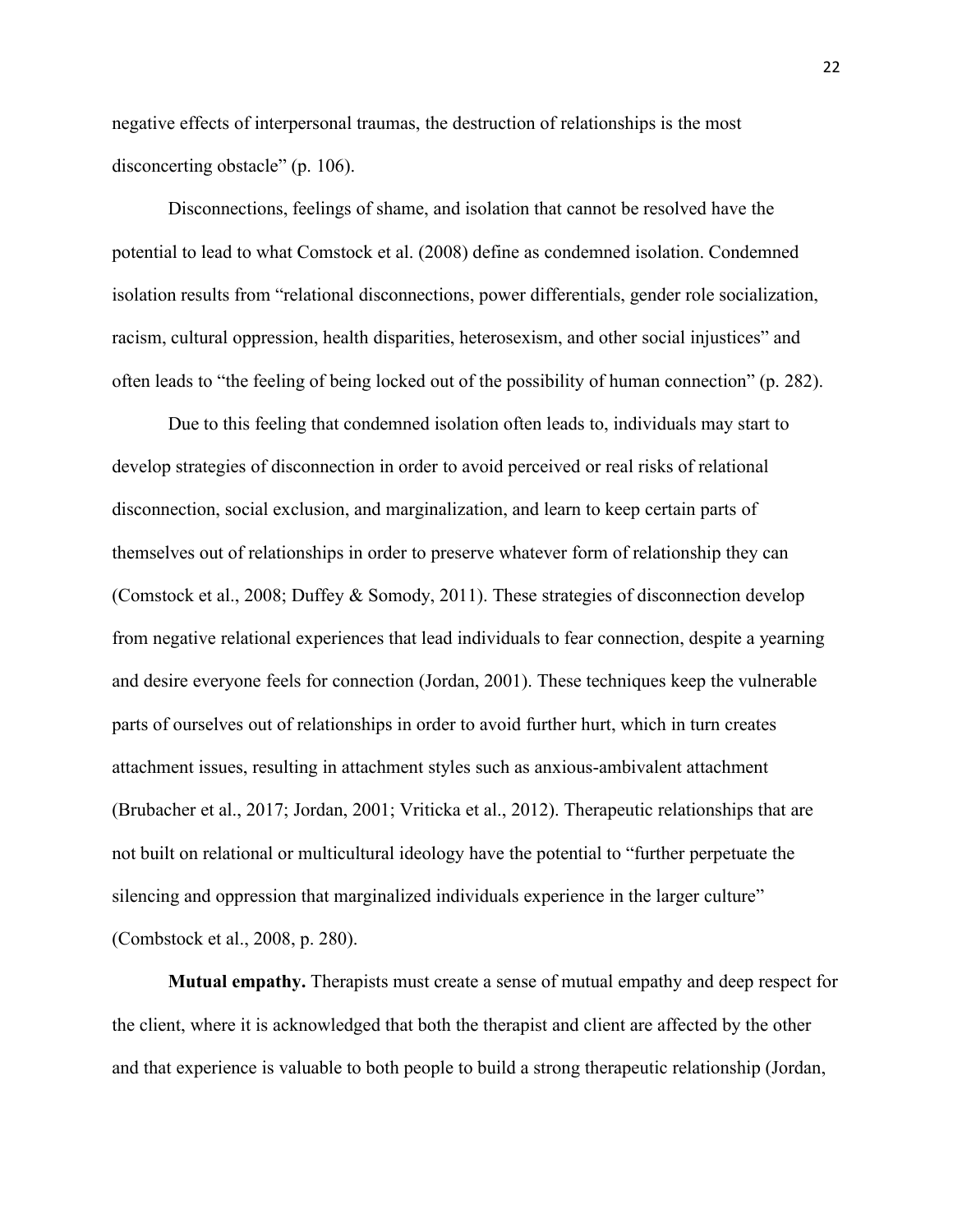2000; 2001). Additionally, individuals who have histories ofinterpersonal trauma may have limited experiences with healthy relationships. This creates an additional emphasis on developing healthy relationships, which may aide in promoting healing and recovery (Kress et al., 2018). Co-created mutual empathy, which can be described as a cognitive-affective way of engagement, becomes a way of experiencing connectedness and overcoming disconnections and isolation (Jordan, 2001; Lertora et al., 2020).

In order for clients to feel the therapist's empathetic response, a cognitive and affective response must come from the therapist. Duffey and Somody (2011) described an affective response as feeling emotions similar to others, where a cognitive response is gaining awareness as a source of emotional arousal and clarity about one's own experiences and feelings comparative to others. Additionally, as cited in Kress et al.(2018), Banks (2006) discussed how client disconnection and varying degrees of disclosure due to traumatic experiences should not be viewed as resistance, and that therapists should remain mindful of the vulnerability associated with entering a therapeutic relationship and honor self-protective strategies of disconnection. Furthermore, when clients are able to see that the therapist is affected by their experience(s) and the therapist is willing to communicate this response to their clients and allow themselves to be affected by client experience(s), clients gain a sense of validation in the therapeutic relationship (Duffey & Somody, 2011). When therapists effectively communicate and express this connection with the client and when clients can acknowledge being affected by this impact, mutual empathy is cocreated in the therapeutic relationship (Comstock et al., 2008). Additionally, this authenticity, mutuality, and vulnerability from the therapist provides invaluable information to the client and creates a strong therapy foundation, contributing to building a "reliable,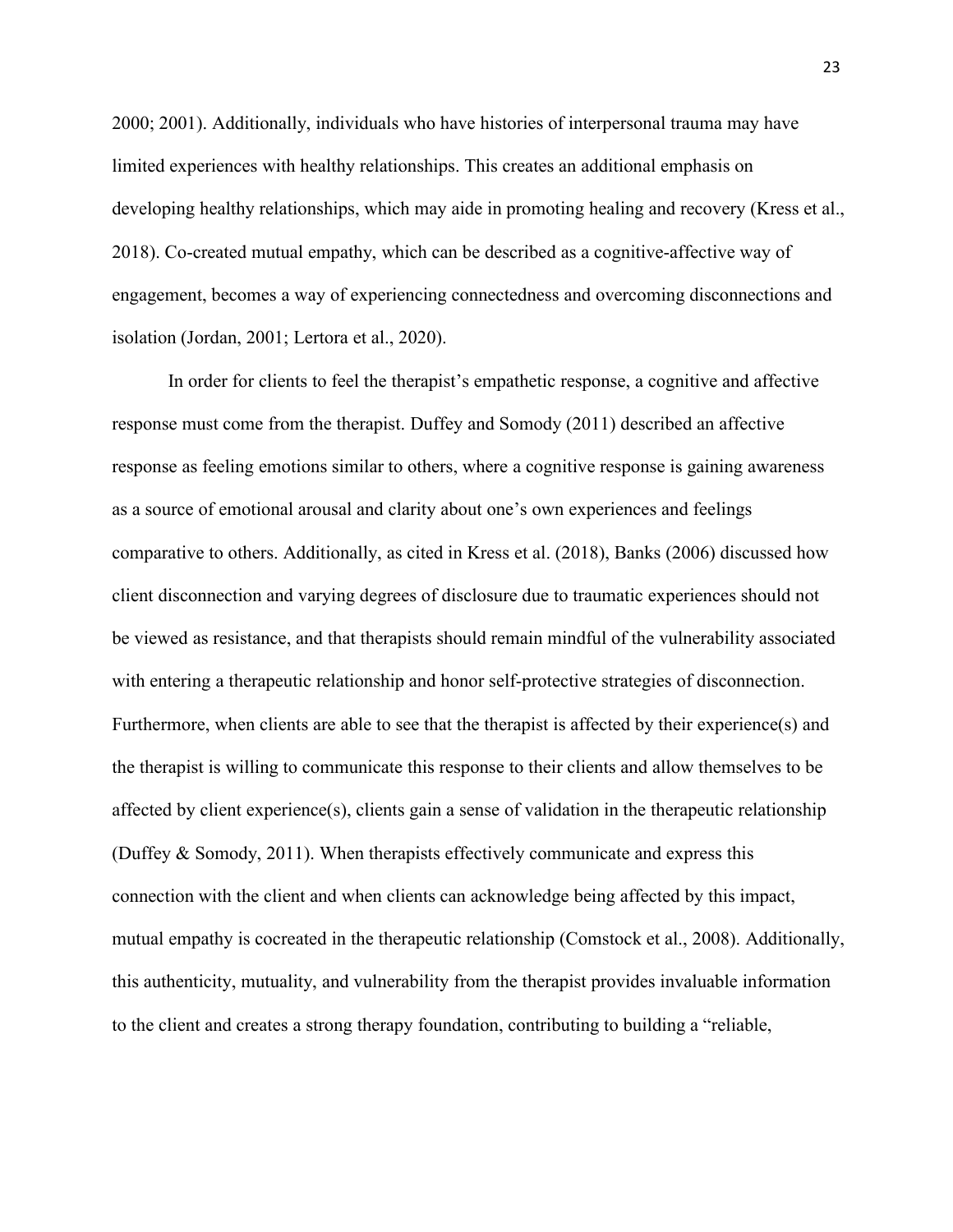trustworthy relationship that lies at the heart of real safety and growth in therapy" (Jordan, 2001, p. 101; Headley et al., 2015).

**Cultural disconnections.** While the therapeutic relationship can create a space of vulnerability and authenticity, cultural disconnections can also be reinforced in the therapeutic relationship when therapists fail to understand and recognize client's contextual factors. RCT places an importance on knowing and acknowledging the cultural context of clients, as well as the therapeutic relationship. When both the therapist and client are seen as culturally embedded and constructed, culture itself becomes seen as an internalized object that shapes each individual's beliefs, values, and sense of self and other (Chang et al., 2020). When misunderstandings occur out of cultural differences and misattunement of emotional engagement, division and ruptures can occur in the compatibility of treatment goals and tasks between the client and therapist, which Chang et al. defined as cultural ruptures. Both the client and therapist's social locations are present in the therapeutic relationship, and ultimately both party's identities reflect the larger, interwoven systems of "power, privilege, and oppression, with implications for how ruptures are experienced, expressed, perceived, and addressed" (Chang et al., 2020, p. 372).

When the more powerful person does not listen and respond with validation, the less powerful person learns to keep that part of their experience out of the relationship, which may lead to feelings of shame, isolation, self-blame, and immobilization ( Duffey  $\&$  Somody, 2011; Jordan, 2008). Chang et al. (2020) expanded on the three therapist's skills of self-awareness, affect regulation, and interpersonal sensitivity into a more critical-cultural lens. The first skill was expanded to be critical self-awareness, which brings in awareness of power, privilege, culture, and identity and how these inform our experiences and affective responding (Chang et.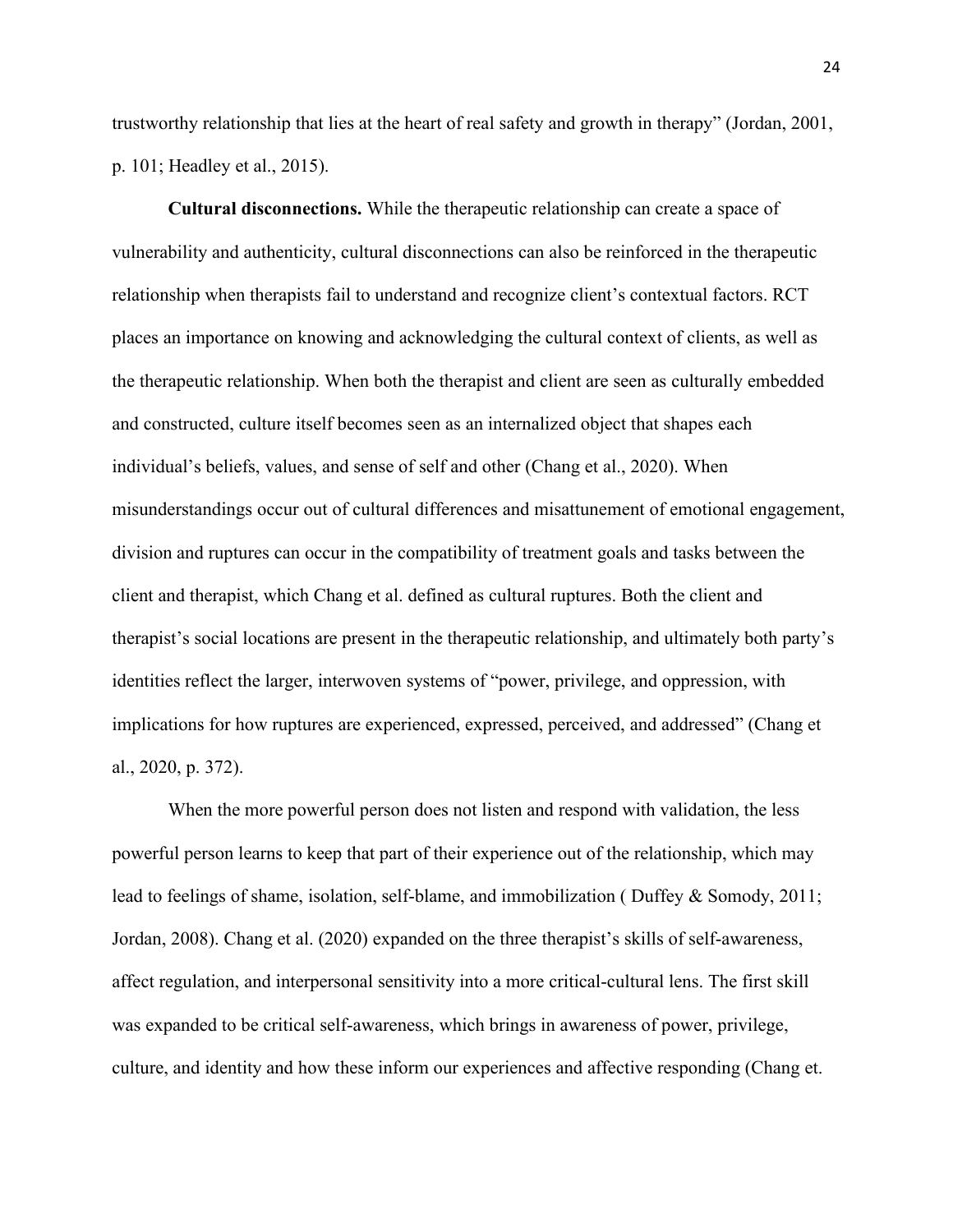al, 2020). The second skill expanded to include wise affect, which is the focus ofthe capacity to both respond in a skillful manner to negative emotions that lead to disconnection and generate positive emotions in order to promote connections (Chang et al., 2020). Finally, the third skill was expanded to encompass anti-oppressive interpersonal engagements, which Chang et al. (2020) described as the capacity to empathize with client's experience and stay sensitive to ways in which the relationship may be shaped by dynamics of oppression. Furthermore, Chang et al.  $(2020)$  critical-cultural approach around rupture and repair recognized that client driven meaning-making is a cultural process, influenced by our identities, socialization, and the adaptation skills we have learned for situational life demands.

By structuring the therapeutic relationship in a way that aims to empower the client by reducing effects of social status hierarchies in the relationship, clients can feel validated, safe, and more fully present and honest in the relationship, ultimately moving them towards connection (Chang et al., 2020; Duffey & Somody, 2011). Relational movement occurs when individuals move through connections, disconnections, and then back into new, more improved connections with others (Kress et al., 2018). As individuals work through disconnections, they become more relationally resilient as they come to feel more competent in their relationships, as well as learn to be more authentic with self and others (Duffey  $&$  Somody, 2011). The solid foundation built within therapy that allows for authenticity and mutuality allows both the therapist and client to experience vulnerability in an environment that promotes validation and safety (Headley et al., 2015).

**Art therapy.** When the less powerful person is able to express and bring attention to the disconnection felt, the less powerful person learns that they matter, and that they are able to be relationally effective and bring about positive change in a relationship (Jordan, 2008). This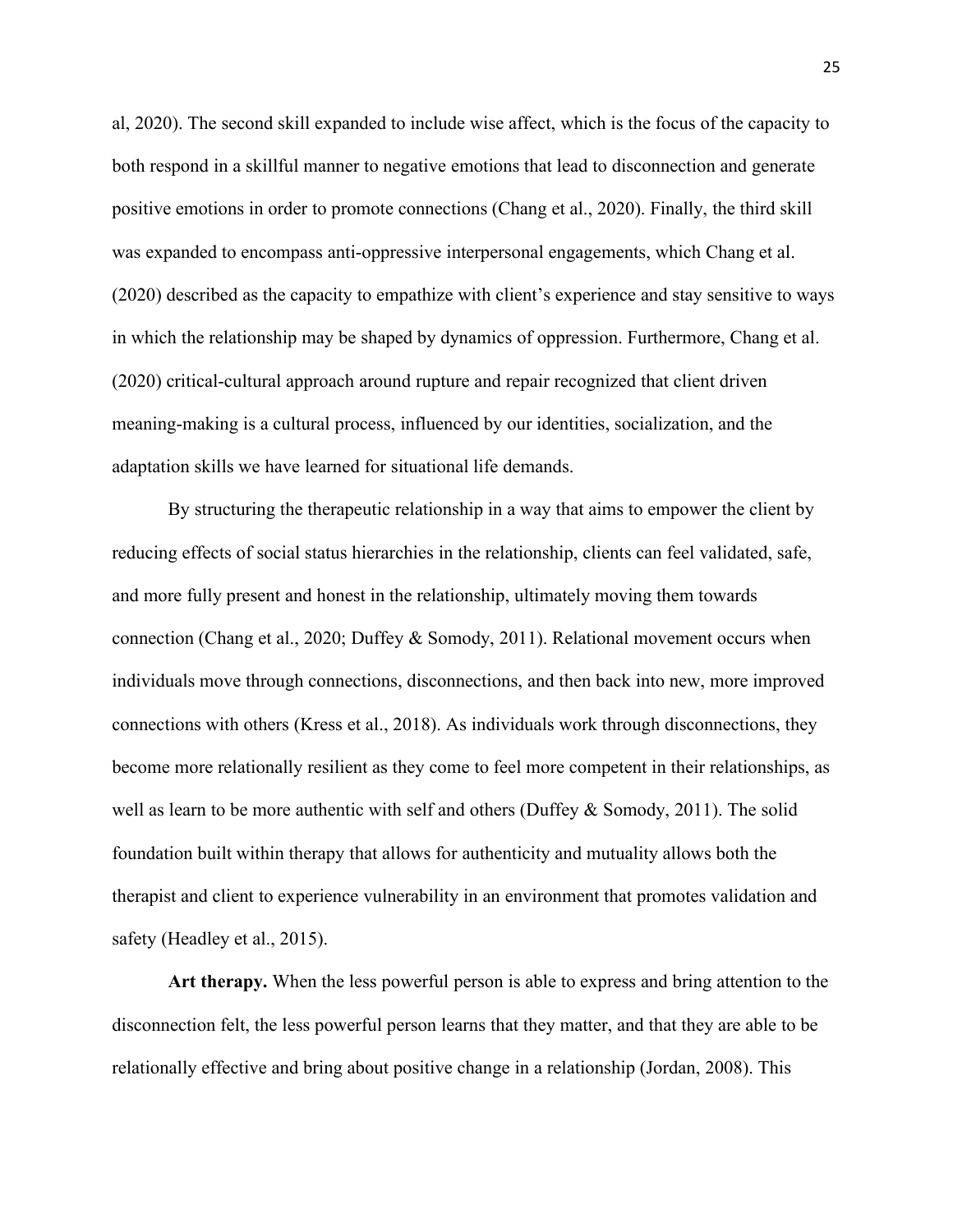positive change can lead to more authentic connections, which can help overcome barriers such as language, in the therapeutic relationship (Sassen et al., 2005). Sassen et al. (2005) additionally discussed how interventions such as interactive art therapy groups may allow individuals to express what may otherwise not be attended to. Creativity can become a medium that allows individuals' vulnerabilities to become a tool for bonding rather than a form of disconnection (Sassen et al., 2005). When these differences and disconnections are negotiated in corrective ways, old relational images can be transformed, which can change our expectations for future relationships (Duffey, 2006). Sassen et al. (2005) additionally discussed how an art group in their study allowed for relational movement within the group of adolescent girls, where the art aided them in:

moving into connection through the excitement of making up a story, and out of connection as our competitive societal backdrop goads each girl to argue for her own story line. Helping the girls to reconnect after they offend each other or helping them understand the needs that might be behind a particular disconnection (p. 75).

Creative possibilities unfold when individuals operate from a place of connection where each person's experience is taken in and allowed to move others (Duffey, 2006). Creativity in the therapeutic context is an important and powerful force that helps to promote growth-fostering relationships within the context of mutuality and authenticity (Headley et al., 2015). RCT provides clients with the necessary tools to experience relational movement toward mutually empowered, growth-fostering relationships despite adverse conditions, traumatic experiences, or isolating social-cultural pressures (Duffey & Somody, 2011).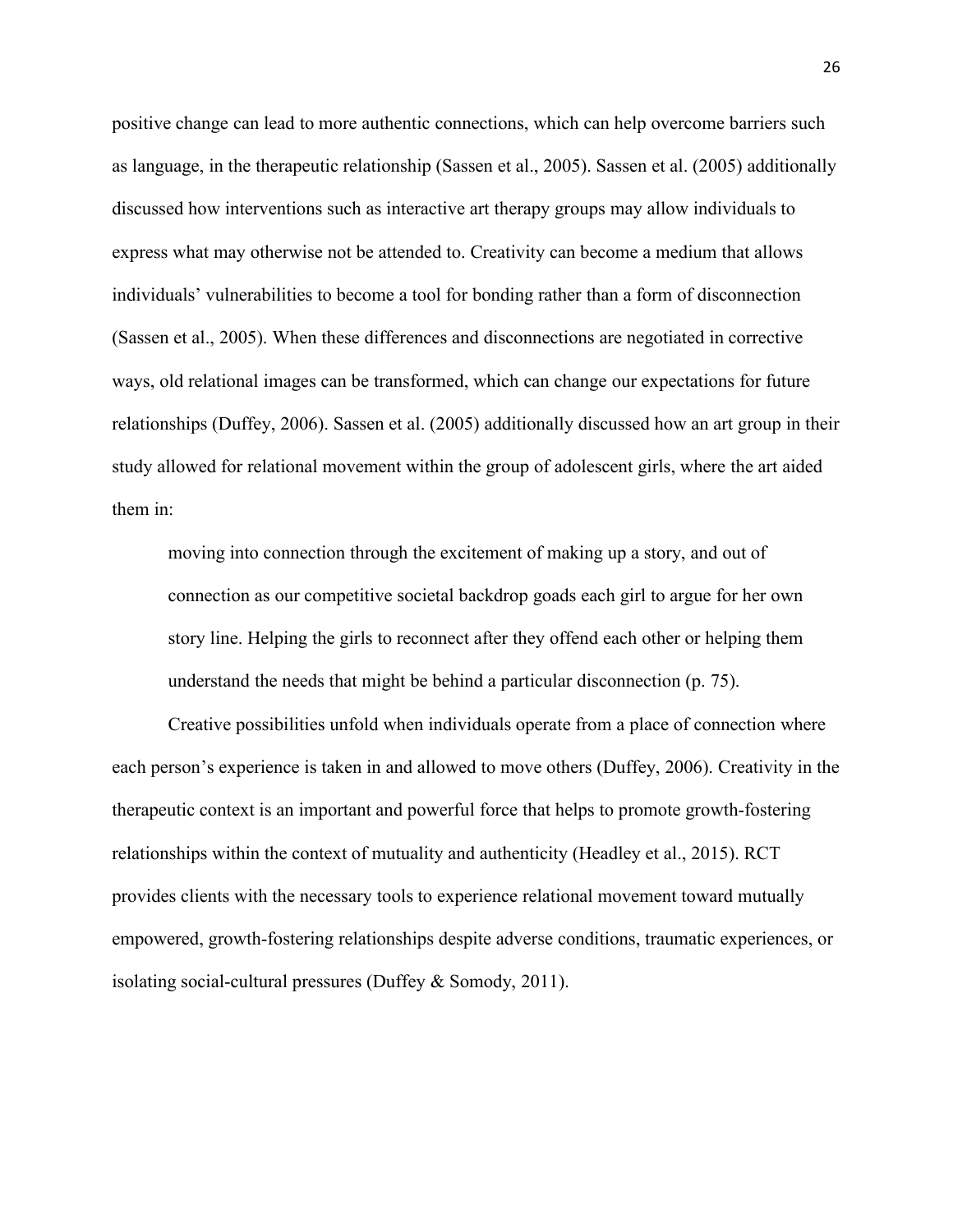#### **Emotion Recognition and Relational Cultural Therapy**

While initial research from Ekman and Friesen (1975) suggested there is a set of recognizable universal human emotions, regardless of culture, continued research has shown that while there does seem to be a set of basic emotions in most cultures, the degree to which individuals recognize and feel such emotions varies due to cultural variables and social norms on facial expressions (Hutchison & Gerstein, 2012; 2017). Cultures often encourage and create experiences that elicit culturally desirable emotions, and thus fail to promote, or even suppress, experiences that lead to less desirable emotions (Mesquita & Walker, 2003). Hutchinson and Gerstein (2012) explained that these diverse backgrounds create cultural display rules (CDR), which are the social norms that individuals learn in childhood that inform and guide them in expression of emotion, including the facial expression of emotions. Often client problems are viewed as an emotional regulation difficulty from the lack of effective connections, where the solution to these problems is, as Brubacher (2017) argued, "shaping loving human connections between the client and others in his or her life, between the client and the therapist and within the individual" (p. 57). In the attachment frame, the goal is to help the individual regulate emotions and maximize "resiliency, competence and joy, by reaching to appropriate others for support and care" (Brubacher, 2017, p. 57). Brubacher (2017) argued that finding this attachment security is associated with self-esteem, improved emotion regulation capabilities, and mutually satisfying relationships.

**Cultural display rules.** CDRs are shaped by different cultural, individual, and environmental variables people learn as children, which influence individual's emotions, behavior, communication, relationships, and emotional expression (Hutchison & Gerstein, 2017). Emotional expressions ultimately serve the individual's fit in their cultural environment, and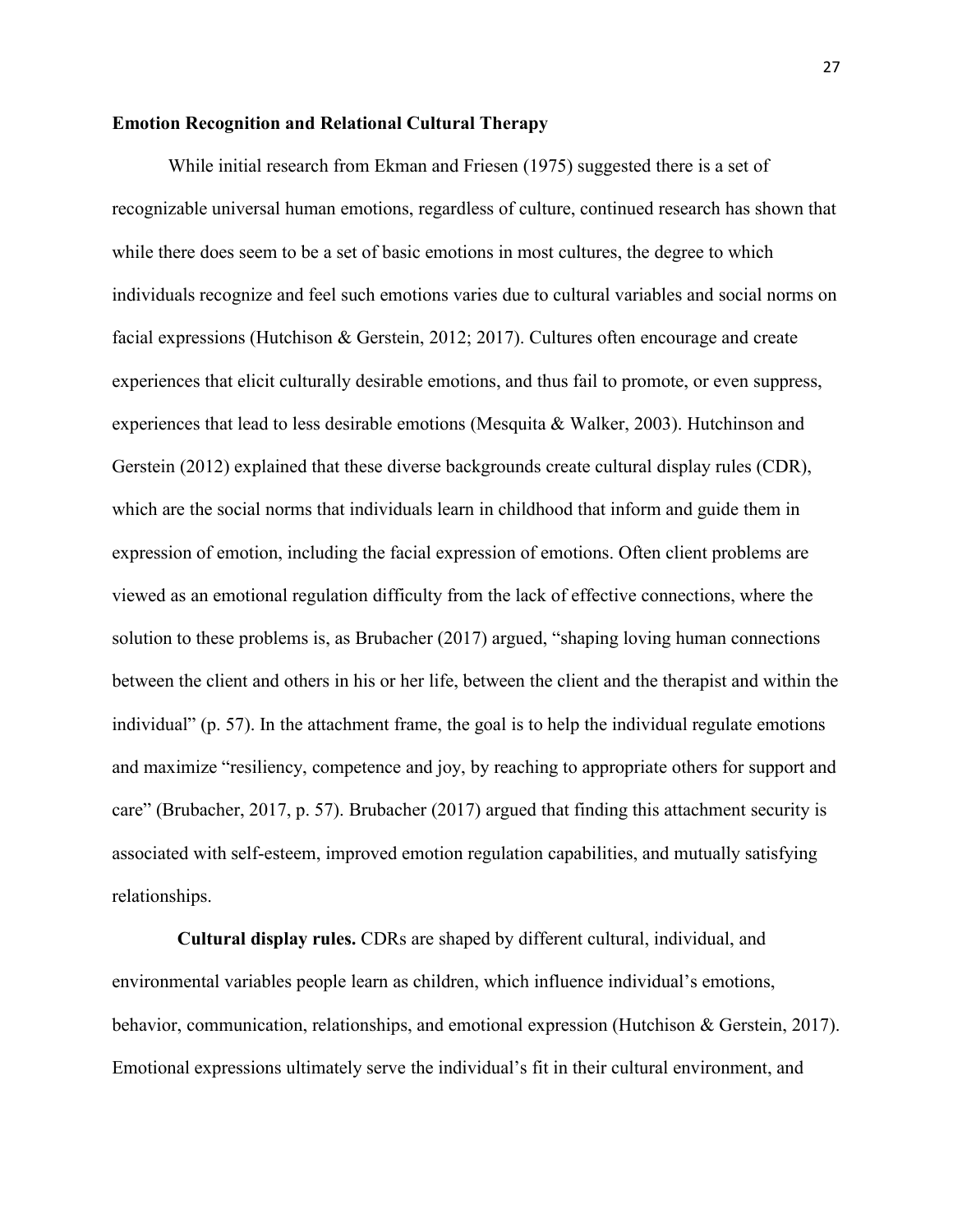therefore are less likely to happen when these expressions differ from the cultural model from which the individual operates, as well as if the perceived level of closeness or quality of the relationship is low (Hutchison & Gerstein, 2017; Mesquita & Walker, 2003). Elfenbein et al. (2002) argued the idea of an in-group advantage, where members of the same cultural group may be more accurate in their emotional communication than with those of different cultural groups. These CDRs typically stress an importance of social rules, which produce situations where social expectations arise.

From these social expectations, the possibility of falling short in terms of the rules arises, which Mesquita and Walker (2003) suggested could facilitate excessive anxiety. These rules and expectations placed on individuals from different cultures based on those social expectations influences and determines which emotions are felt and displayed, creating adherence to the social rules set by that culture. When the need for connection and closeness is not met, anger and shame can ensue, which can trigger attachment strategies of hyperactivating or deactivating needs for connection, which can trigger responses of withdrawal, distancing, and becoming emotionally disconnected (Brubacher, 2017).

Furthermore, the dominant culture inherently holds the power to define one group as better or worse than another, which inevitably creates relational distortions from these stratified relationships (Walker, 2004). Hutchison and Gerstein (2017) suggested that individuals are more accurate at judging expressed emotions from those within their own culture as compared to those outside their culture, which adds another barrier of accurate emotion recognition in the therapeutic alliance with cross-cultural therapeutic relationships. As a therapist, attending to the client's CRDs, and how these may differ from your own, can help in the creation of strong therapeutic alliance. Additionally, attending to power differentials and exploring if these may be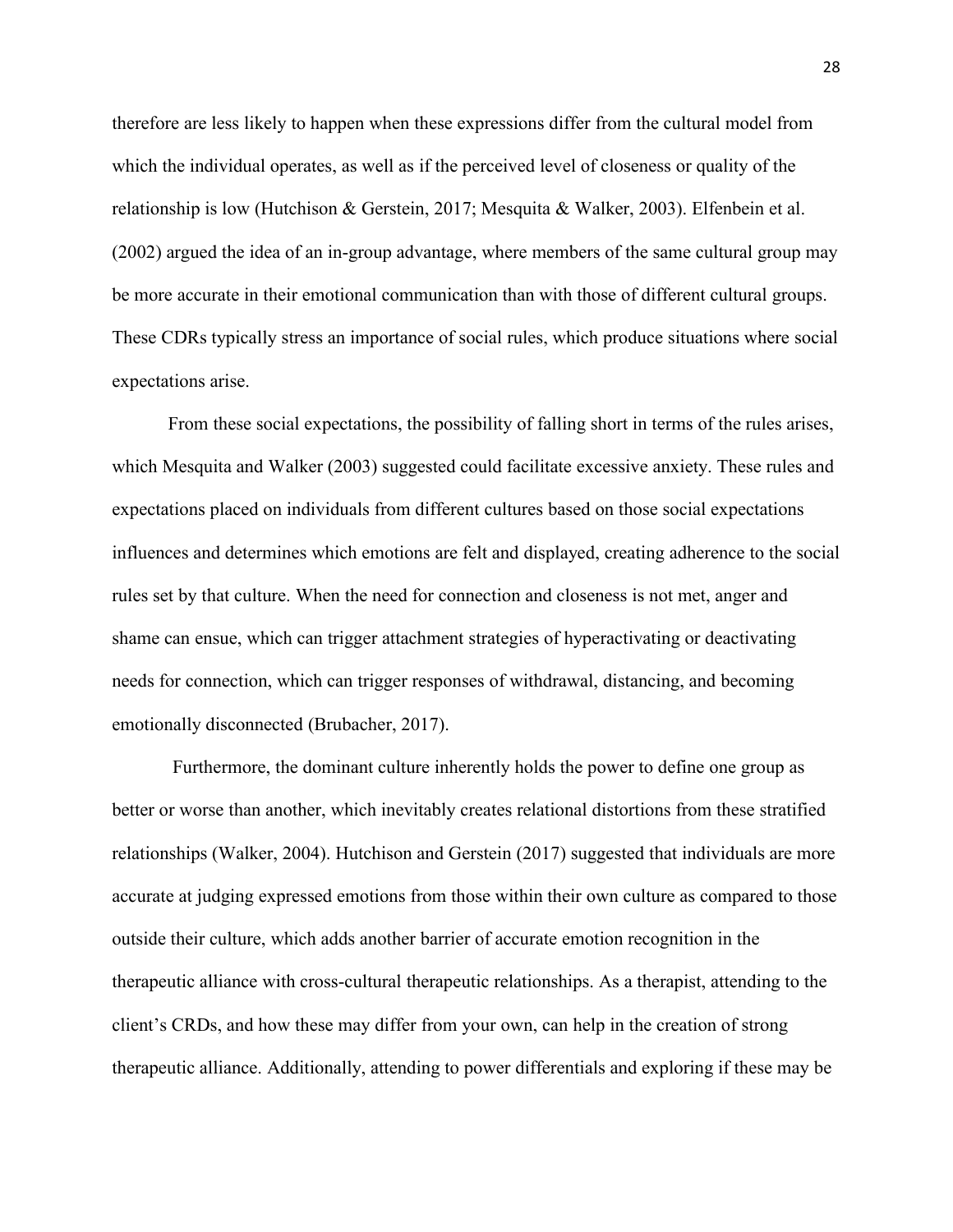affecting the client's genuine emotional expression should also be explored to strengthen the alliance (Hutchison & Gerstein, 2017). Due to the complexity and influence CDRs have on emotion expression and recognition, the impact CDRs have on the counseling process is extensive and can affect communication between the therapist and client, and impact the relationship (Hutchison & Gerstein, 2017). By understanding the client's emotions and the role of emotions, therapists can be more in sync with their clients and further assist the helping process. Understanding emotions and emotionalintensity is a key part of working with clients (Hutchison & Gerstein, 2012). An inaccurate assessment of a client's emotional intensity can disrupt the therapeutic alliance, and lead to a stall in processing. Clients often reveal their emotional states not in blatant or explicit ways, but in more subtle verbal and nonverbal hints of their underlying state (Blanch-Hartigan & Ruben, 2013).

The pathway of nonverbal communication between two or more people is builton emotional expression and recognition, where the emotional expression process relies on sending out information on one's current state and recognition involves the accuracy of recognizing or perceiving nonverbal emotional information from another (Hutchison and Gerstein, 2017). When adding in the complexity of CDRs on emotion recognition and expression, Hutchison and Gerstein (2017) emphasized that the impact of CDRs on the therapeutic process and alliance is extensive, and likely to affect the communication between the two parties involved. Further, Hutchison and Gerstein (2012; 2017) suggested that specific training focusing on identifying CDRs present in the therapeutic context and how those rules impact the expression of emotion would help to further understanding on the role context plays in emotion recognition.

Throughout this review, themes of nonverbal behavior, emotion recognition and expression, attachment patterns, trauma history, connection, disconnection, mutual empathy,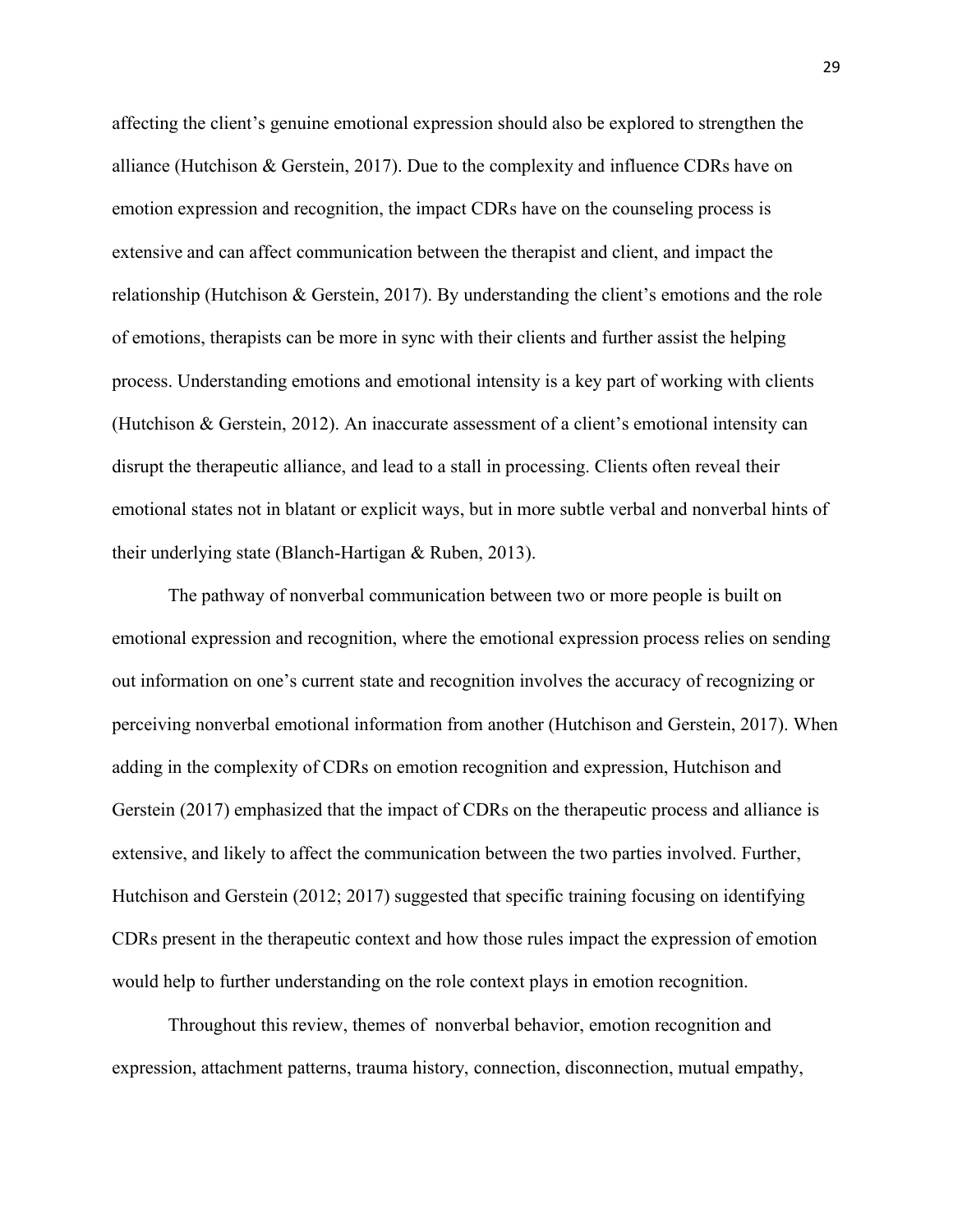cultural disconnection, and cultural display rules were discussed in relation to the therapeutic alliance, emotion recognition, and Relational Cultural Theory. Art therapy was discussed in relation to these themes where the research was available. Engagement with others relies on safety, which is established through correct identification of nonverbal behaviors and emotions. Due to this, the understanding of nonverbal behaviors and correctly identifying emotions are crucial for engagement and outcomes within the therapeutic alliance. RCT provides a framework where this engagement is understood through connection and disconnection, as well as cultural contexts. These finding are further discussed and explored in the following section.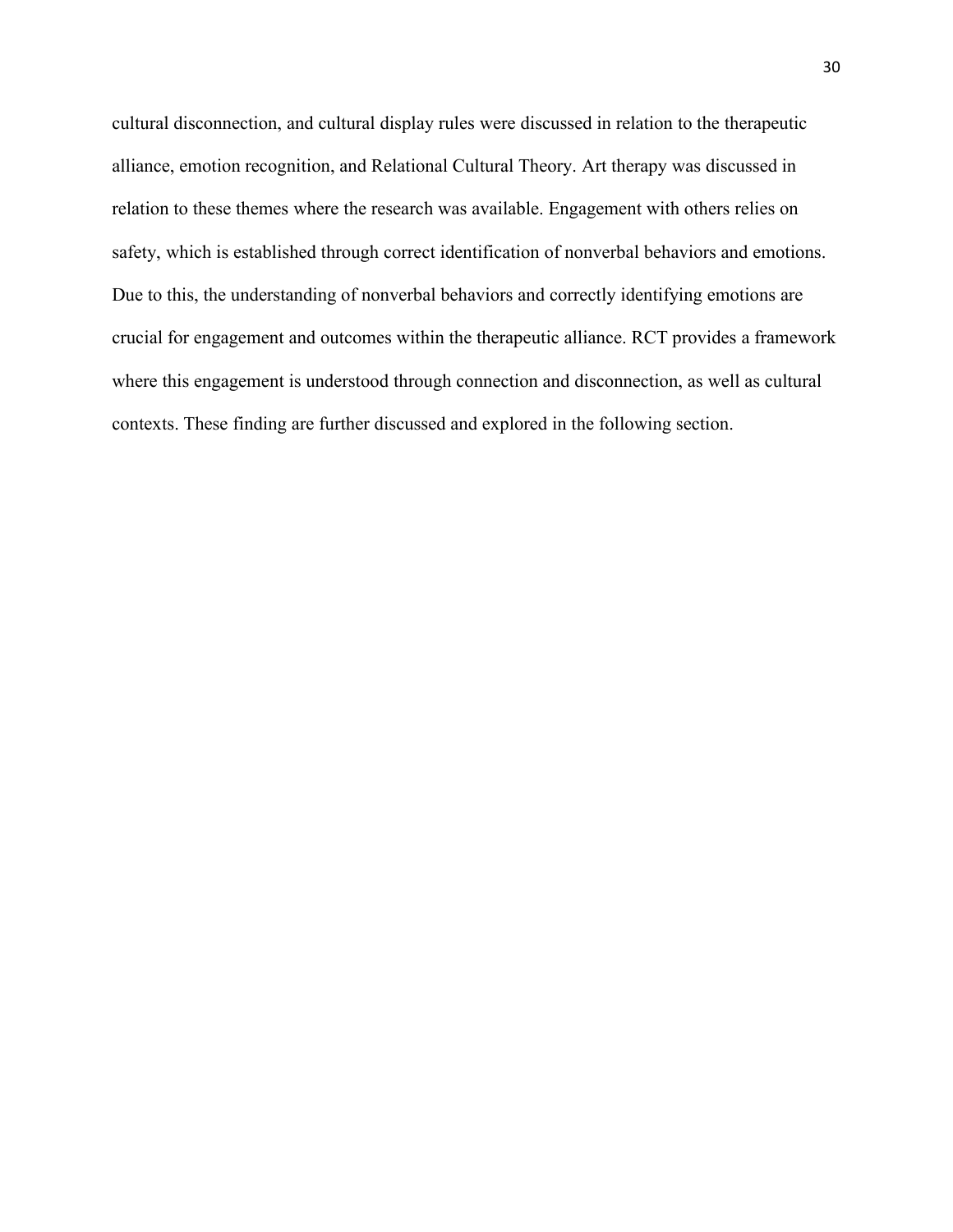#### CHAPTER IV

# DISCUSSION AND CONCLUSION

Therapists should be aware there are many factors that influence the therapeutic alliance. Different factors that can influence this alliance between client and therapist discussed in this review included: nonverbal behaviors, emotion recognition and expression, attachment patterns, trauma history, connection, disconnection, mutual empathy, cultural disconnection, and cultural display rules. This review discussed how RCT, and briefly art therapy, can be used as a standpoint for the therapist to address these relational disconnections, address emotion recognition, and build mutual empathy, which is often seen as a source of healing and transformation (Comstock et al., 2008; Duffey & Somody, 2011).

When the aforementioned factors are misunderstood, ruptures can occur within the alliance. When ruptures are recognized and discussed in the relationship, the alliance can be made stronger. Ruptures in an RCT lens can be seen as relational disconnections, which often are more harmful to the less powerful person in the relationship (Comstock et al., 2008).

Owen et al. (2011) explored how microaggressions can take several forms and can negatively impact the working alliance. As discussed in Owen et al. (2014), 53% of racial and ethnic minorities in that study have experienced microaggressions in therapy, and these experiences resulted in lower quality alliances. As previously discussed, a strong therapeutic alliance is foundational in working through ruptures, including microaggressions, also seen as cultural ruptures (Owen et al., 2011).

Through the analysis of available literature surrounding emotion recognition, the therapeutic alliance, and RCT, many articles connected the therapeutic alliance and emotion recognition, as well as the therapeutic alliance and RCT; however, there was less information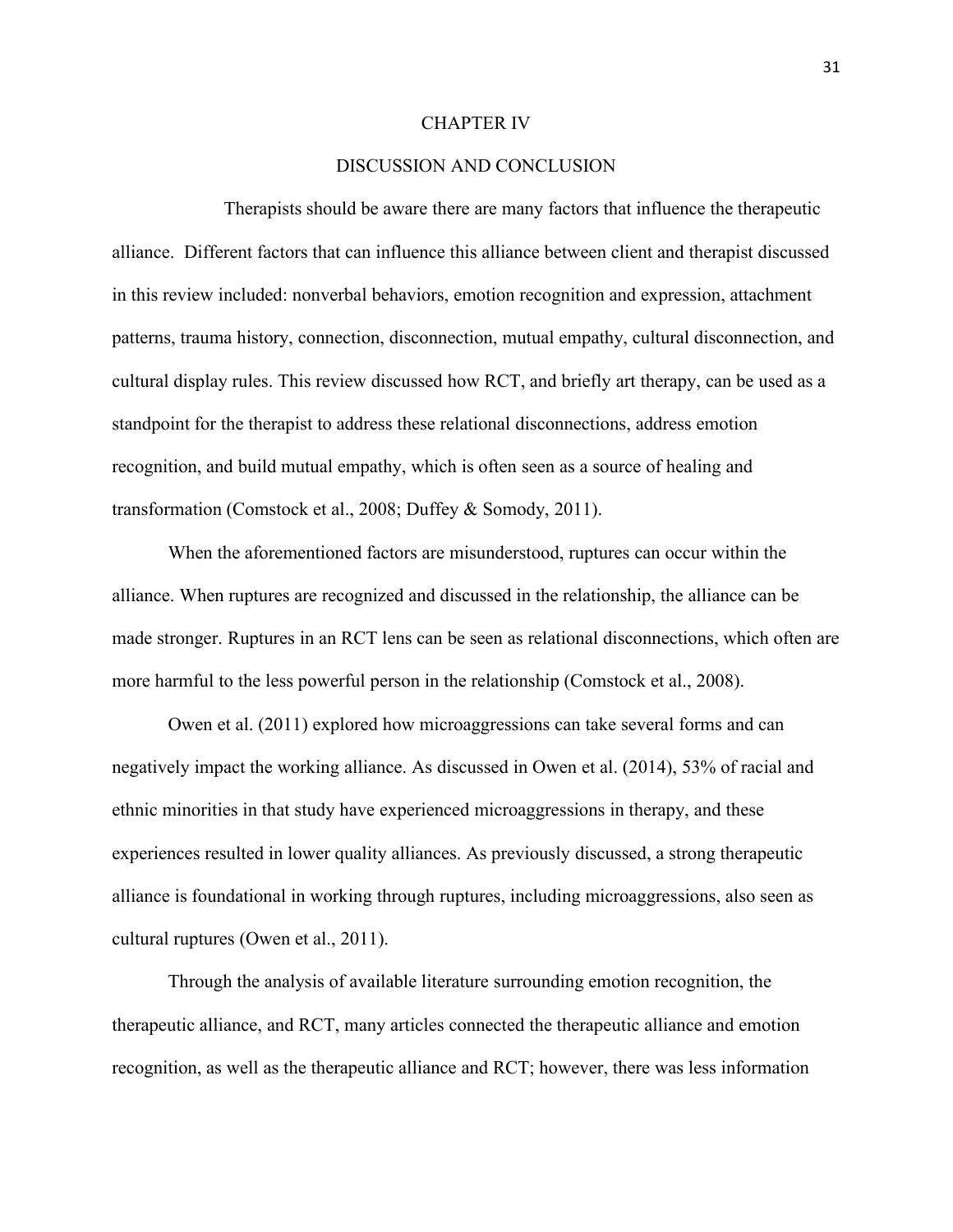found connecting RCT and emotion recognition, and even less incorporating art therapy into all three themes. Information discussed in this review supported the need for research on accurate emotion recognition within the therapeutic alliance, both for therapists and clients. As discussed, the ability to more accurately interpret client nonverbal behaviors, recognize and discuss ruptures, and understand how trauma and client attachment patterns impact relationships can help therapists in building and maintaining stronger therapeutic alliances. Additionally, as discussed by Blanch-Hartigan & Ruben (2013), therapists who more accurately interpreted client's emotional expressions were found to be more satisfactory by their clients.

Regarding art therapy, the art making can act as a tool to expand both self-awareness, and communication, aiding in creating experiences that allow for development and growth (Argaman Ben David et al, 2021; Bat Or & Zilcha-Mano, 2019). While the art medium may bring in new alliance building opportunities, it can also create feelings of uncertainty and distrust that then need to be addressed within the therapeutic relationship by the therapist (Argaman Ben David et al., 2021).

The therapeutic alliance can be made stronger through the therapist addressing clients intersecting social and cultural identities. RCT provides a framework from with these identities are emphasized and explored within the relationship. The therapeutic relationship is framed as a mutual experience that contains both connection and disconnection, or ruptures, for both client and therapist (Jordan, 2008). Relational images in RCT refer to previous experiences that shape our expectations of and how we form connections. This idea of relational images mirrors that of attachment patterns, which also stem from past experiences of relationships, which then in turn influences expectations of future relationships and how these are formed. When individuals can change and form new ways of connecting with others, relational movement occurs toward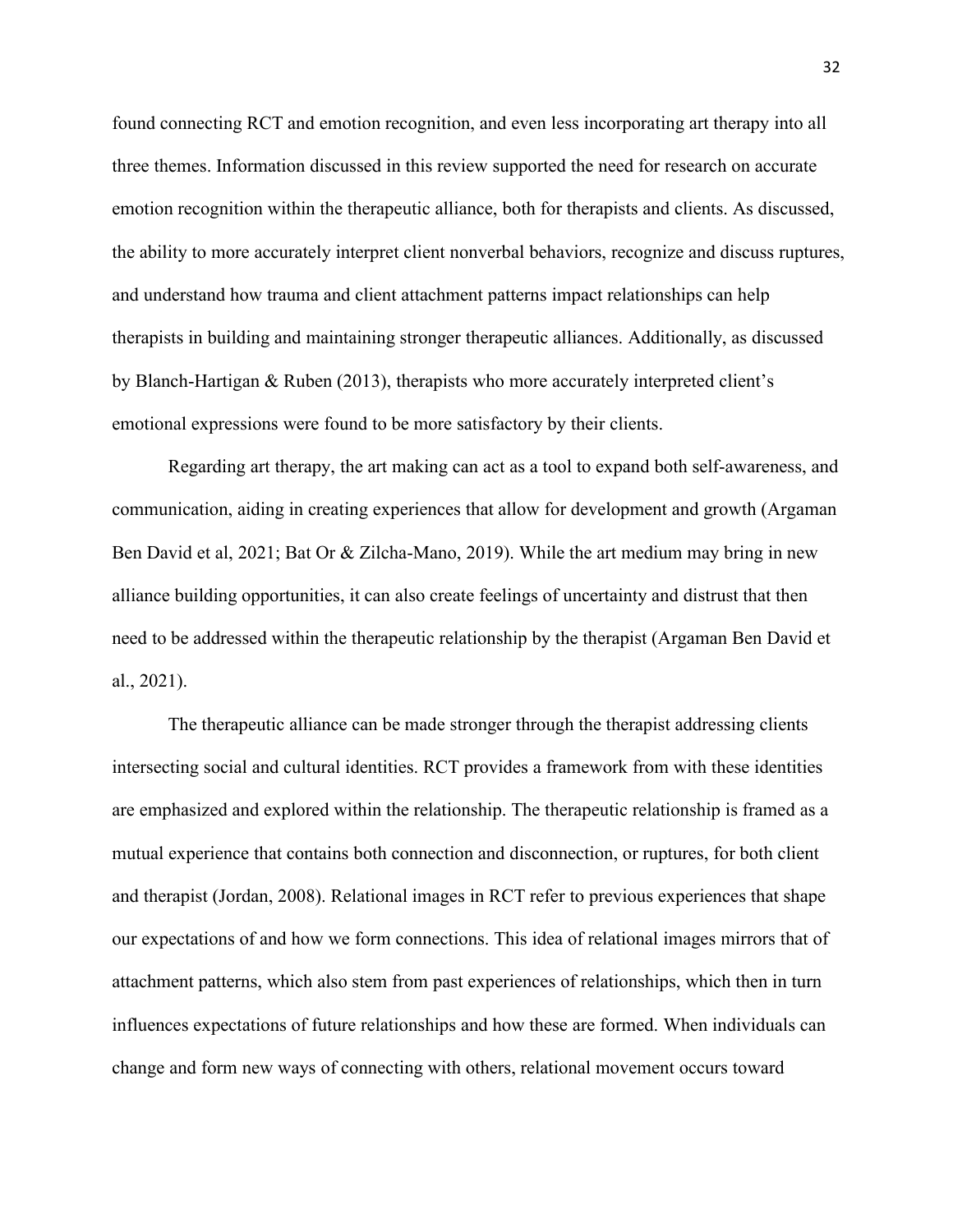mutually empowered relationships, including the therapeutic relationship. Additionally, art therapy can be used to explore these disconnections and then negotiated to find ways to transform old relational images and expand expectations for future relationships (Duffey, 2006; Sassen et al., 2005). When individuals can take in other's experiences, as RCT does, creative possibilities unfold and mutually empowered, growth-fostering relationships are created (Duffey, 2006, Duffey & Somody, 2011).

Even though therapists may often work to establish mutual empathy with clients and overcome various ruptures, situations will still arise due to culturally diverse backgrounds of both the client and therapist that will influence the way certain experiences are responded to. As discussed in this review, correct emotion recognition is important in forming a strong therapeutic relationship. However, cultural rules can impact ways certain emotions are expressed or if they are even expressed outwardly (Mesquita & Walker, 2003). These cultural rules can impact whether connection and relational needs are met, and if attachment patterns are enacted as a way to deal with any uncomfortable feelings surrounding these experiences. When the client's cultural ways of relating are insulted by the therapist, the therapeutic alliance is jeopardized (Owen et al., 2014). However, Owen et al. (2014) discussed how the therapist client dyads that discussed these cultural ruptures experienced higher quality alliances, compared to those where the cultural rupture was not discussed. Not therapist is immune from accidentally invalidating their clients and experiencing ruptures, but by attending to and furthering understanding about these different cultural expectations surrounding emotionalexpression and relational patterns, therapists can help build stronger alliances with clients. A focus on art therapy in relation to cultural expectations and emotional expression may be something that could be explored in future studies, strengthening the literature surrounding these ideas.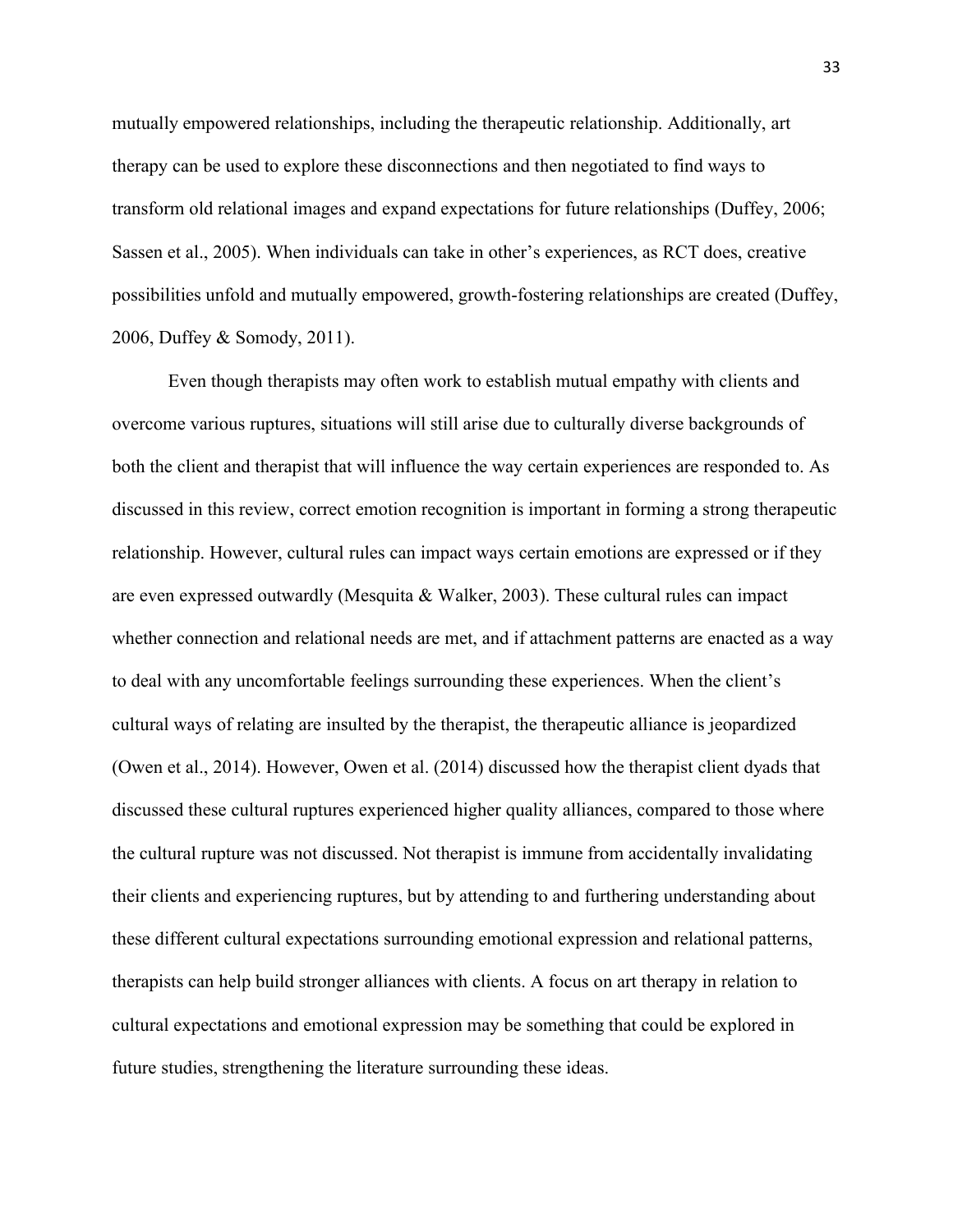#### **Collage work**

Over the course of this project, I worked on a total of three collages reflecting on my understanding of how I was putting together the information I was gathering on the therapeutic alliance, emotion recognition, and RCT. I completed the first collage once I had developed a research idea before I had begun much research collection (see Figure 1). The second was created after the proposal stage of my project (see Figure 2), and the final collage was created after I had finished collecting all my research (see Figure 3).

Figure 1 represents my baseline understanding of my three research topics and how they related to each other. Emotion recognition is mostly represented in the upper left corner of the collage, shown through my use of red, lighting, and the misty mountains. My intention here was to choose images I felt represented different emotions that I thought were important for therapists to accurately recognize. The bottom left corner of the collage represents my understanding of the therapeutic alliance. The man surrounded by books with a nebula type image coming from him is to represent clients and all the experiences they bring to therapy with them. Finally, the right side of the college represents RCT using the tree, polar bear image, and framework building images. These images together were to represent how people can grow through connections with others or become isolated and alone when disconnections occur that cause harm. While these three themes are represented in their own sections of the collage, I wanted them to meet in the middle, symbolizing what I thought my research might lead to.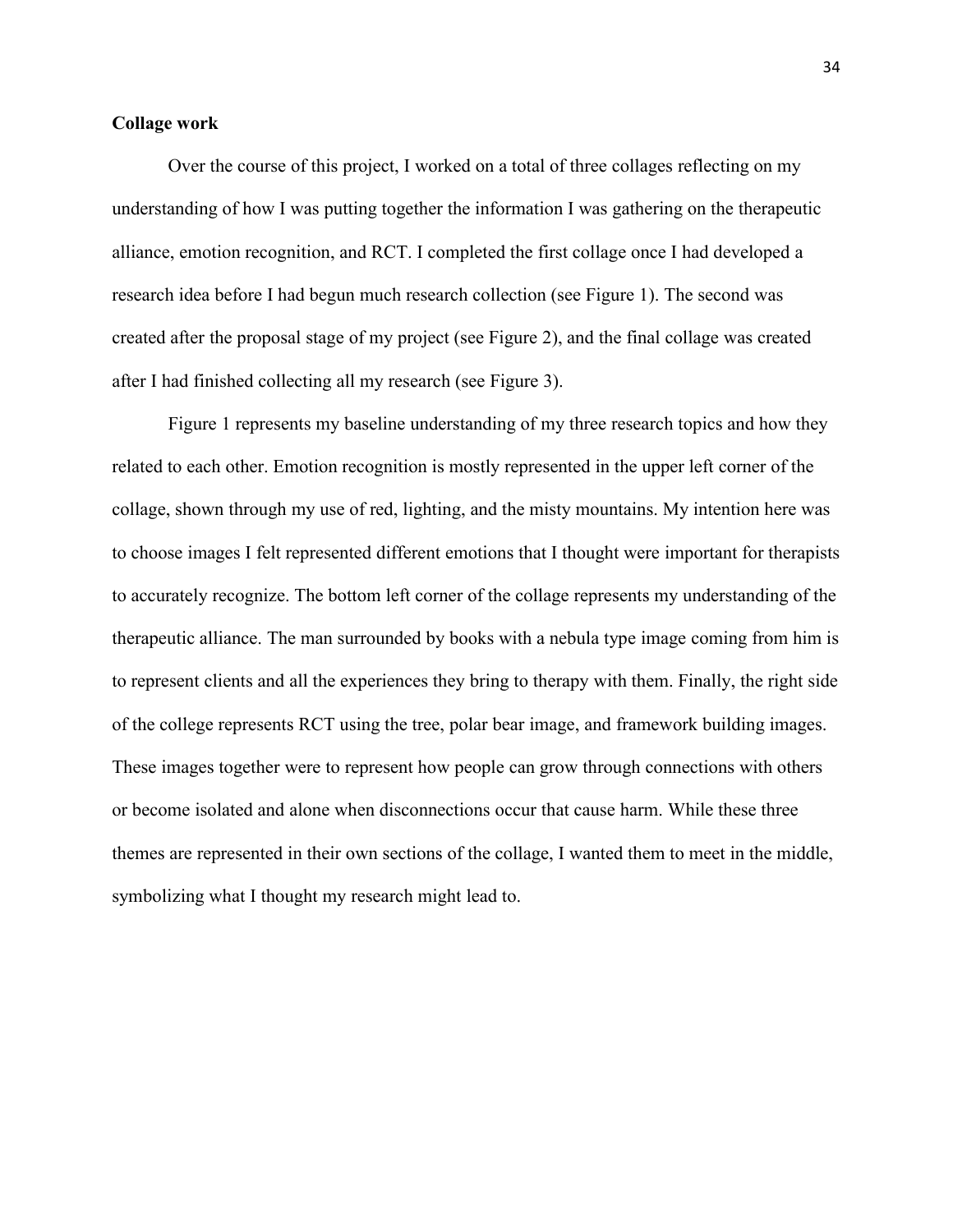## **Figure 1.**

#### *Pre-research*



The second collage (see Figure 2) made after the proposal stage of this project has a heavy RCT and therapeutic alliance focus. While there are still components of emotion recognition, I found myself more focused on the therapeutic alliance and how RCT fits into this. The quilts are to represent how each client and their experiences are going to be different but can be woven together to form deeper understandings of their connections and relational images, further strengthening the therapeutic alliance. There are many images depicting paths in this collage, which I found to resonate with me at this time because of the different information I was finding related to how many variables are present in the therapeutic alliance and how there can be many twists and turns in developing a strong alliance with clients, some paths turning into ruptures and other paths leading to repair and deeper connection. While there are many possible paths in building a strong alliance, we all have personal and cultural identities and past experiences that shape how we connect with others. These may remain set in our lives, much like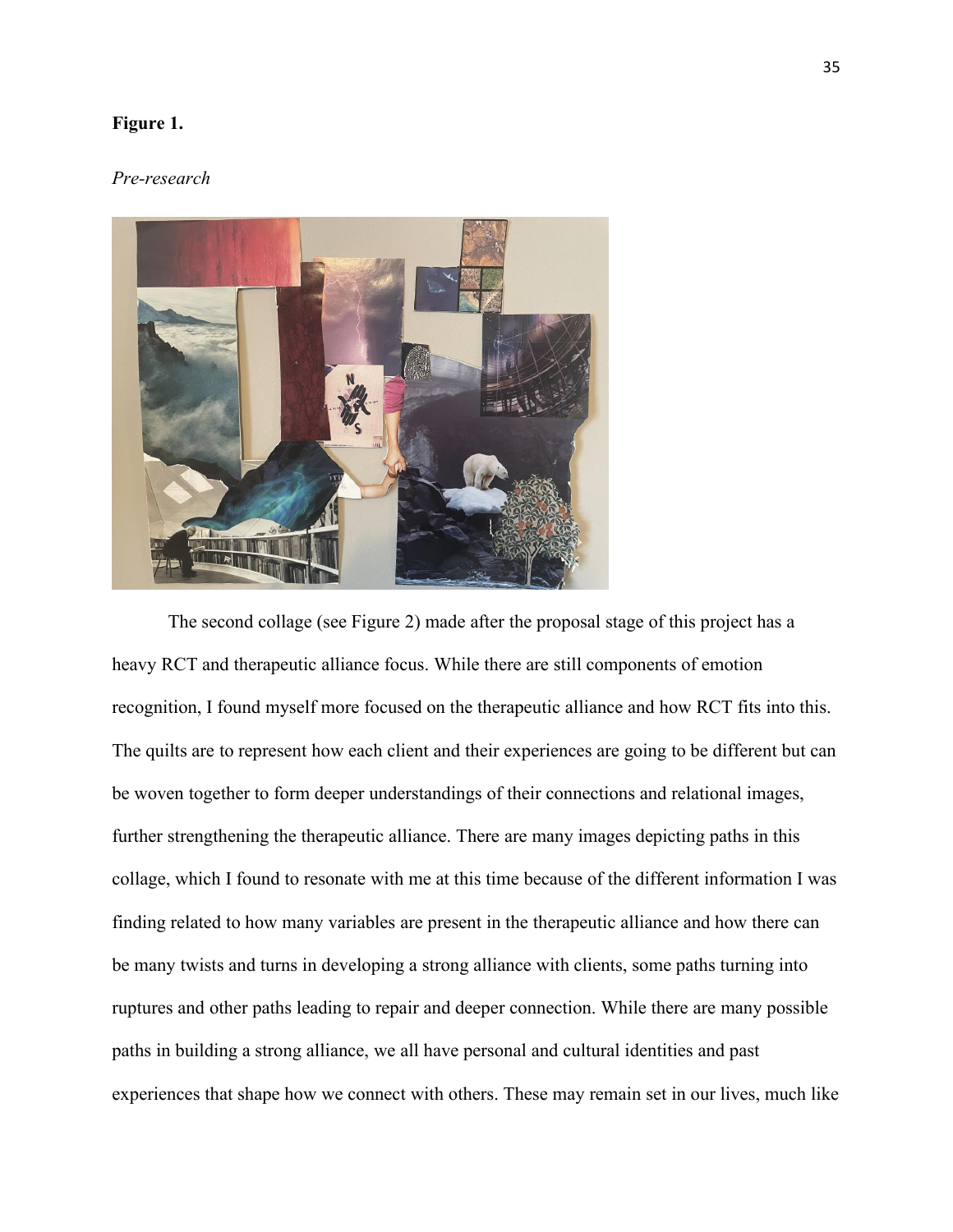the stone statue or the bird and it's flight paths in the collage, but with time and different experiences of connection, these can begin to change and erode, leaving something new behind.

# **Figure 2.**

## *Post-proposal*



Finally, the third collage (see Figure 3) was done after all the research was compiled and coded. This collage reflects on how I found myself putting all the information I gathered and understanding how deep this topic can go. I started collaging with the images at the bottom of the page, representing what it might be like starting to build a new alliance with clients. From personal experience, this can often feel like an uphill climb, and everyone starts at a different point, some feeling isolated and only opening a small window for you to connect through. However, as these alliances build, ruptures are repaired, and identities are talked about and an understanding is made, this alliance can become one where the client can feel empowered and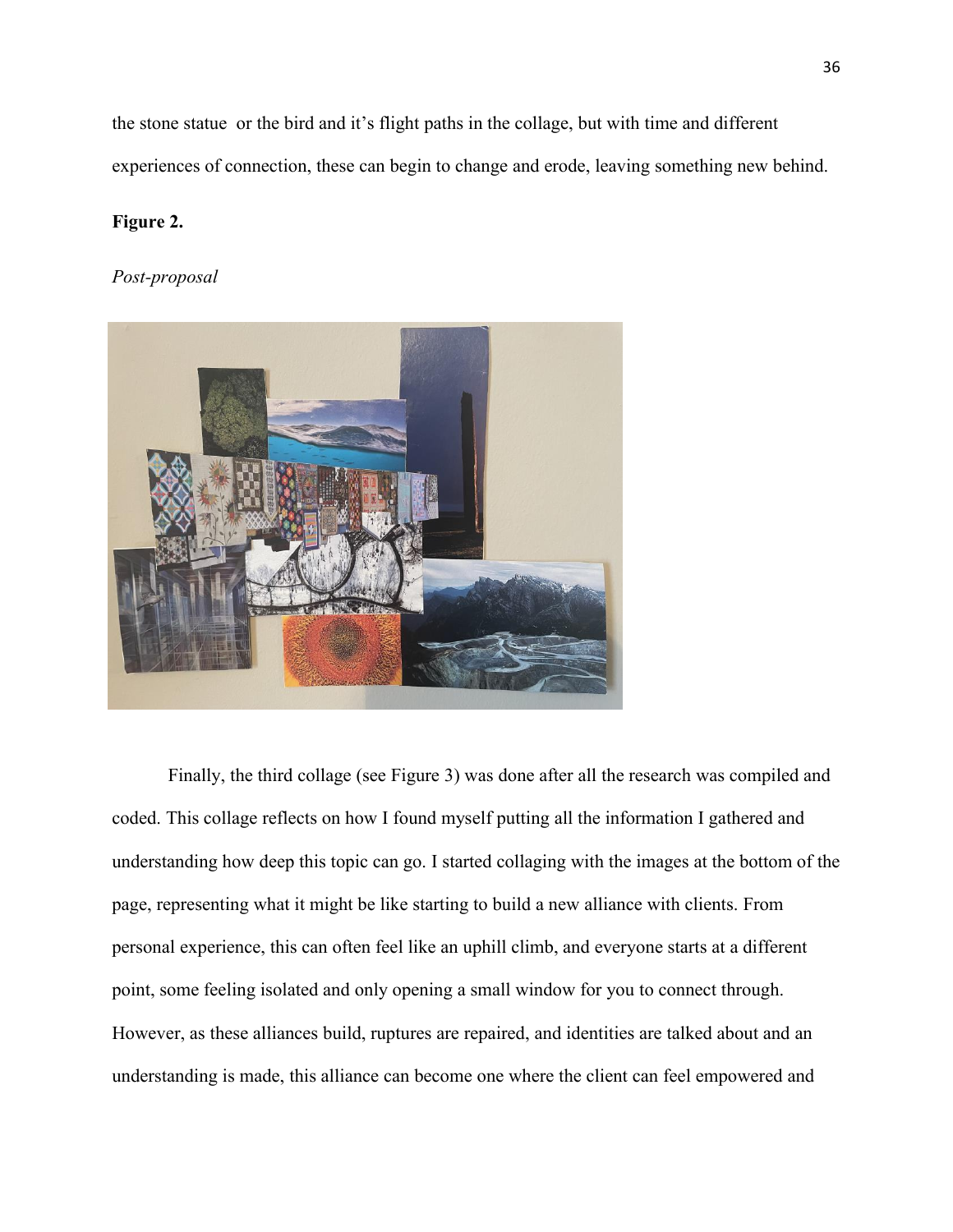understood. This is a journey therapist and client take together, both walking through rough and good times together, growing through connection and development of mutual empathy and understanding. For me, emotion recognition on the therapist's part is part of this understanding that is developed, and while incorrect interpretation of these emotions can cause ruptures, understanding that a misinterpretation occurred can lead to a repair, and possibly an even stronger alliance. This idea is represented in the collage through the two figures climbing up the mountain to the peaceful beach scene. The butterfly represents the change and growth that can occur through building strong alliances within an RCT framework. Additionally, the three grey stones represent the therapeutic alliance within art therapy, representing the alliance between therapist, client, and art medium. While this type of alliance can also be a winding path to navigate, empowerment and understanding can emerge through the art making process, and at times create a deeper connection in the alliance.

# **Figure 3.**



#### *Post-research collection*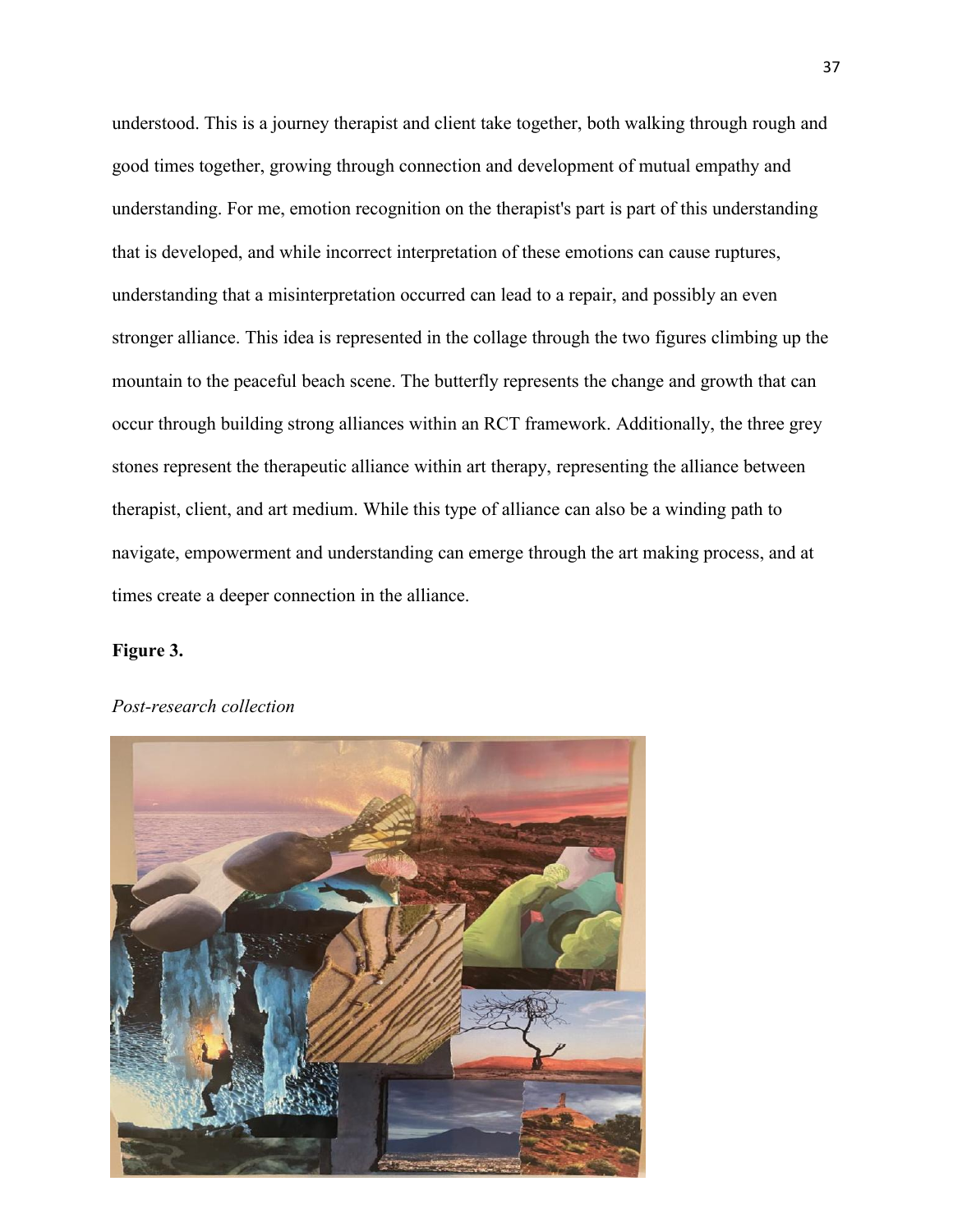This reflection through collage process has aided my understanding of how emotion recognition, RCT, and the therapeutic alliance all fit together. Additionally, through this reflection and research, I have gained a deeper understanding of rupture and repair, alliance building, RCT framework, and the influence of emotion recognition within the therapy setting for myself as a budding art therapist. This research and additional reflection through collage has aided my understanding of and helped inform my alliance building skills in my own practices as a new art therapist.

#### **Limitations**

While the research collected does support accurate emotion recognition is important in the building of the therapeutic alliance and shows that an RCT framework can be helpful in building a strong therapeutic alliance through mutual empathy, there are limitations to this research. This research is a broad overview of the literature available examining the therapeutic alliance, RCT, and emotion recognition. Therefore, there were no parameters set for research type within the collected articles. This decision was made in order to include as many articles and chapters as possible that provided information on the therapeutic alliance, RCT, and emotion recognition in order to provide a wide range of information. Additionally, while there was some information found incorporating art therapy practices into this topic, there were limited sources available about art therapy and the relation to emotion recognition, RCT, and the therapeutic alliance.

#### **Recommendations**

Derived from the information compiled in this study, a recommendation for future studies might include focusing on a specific research type in relation to these specific themes. This may give a more structured path for future researchers to then follow and create a guide for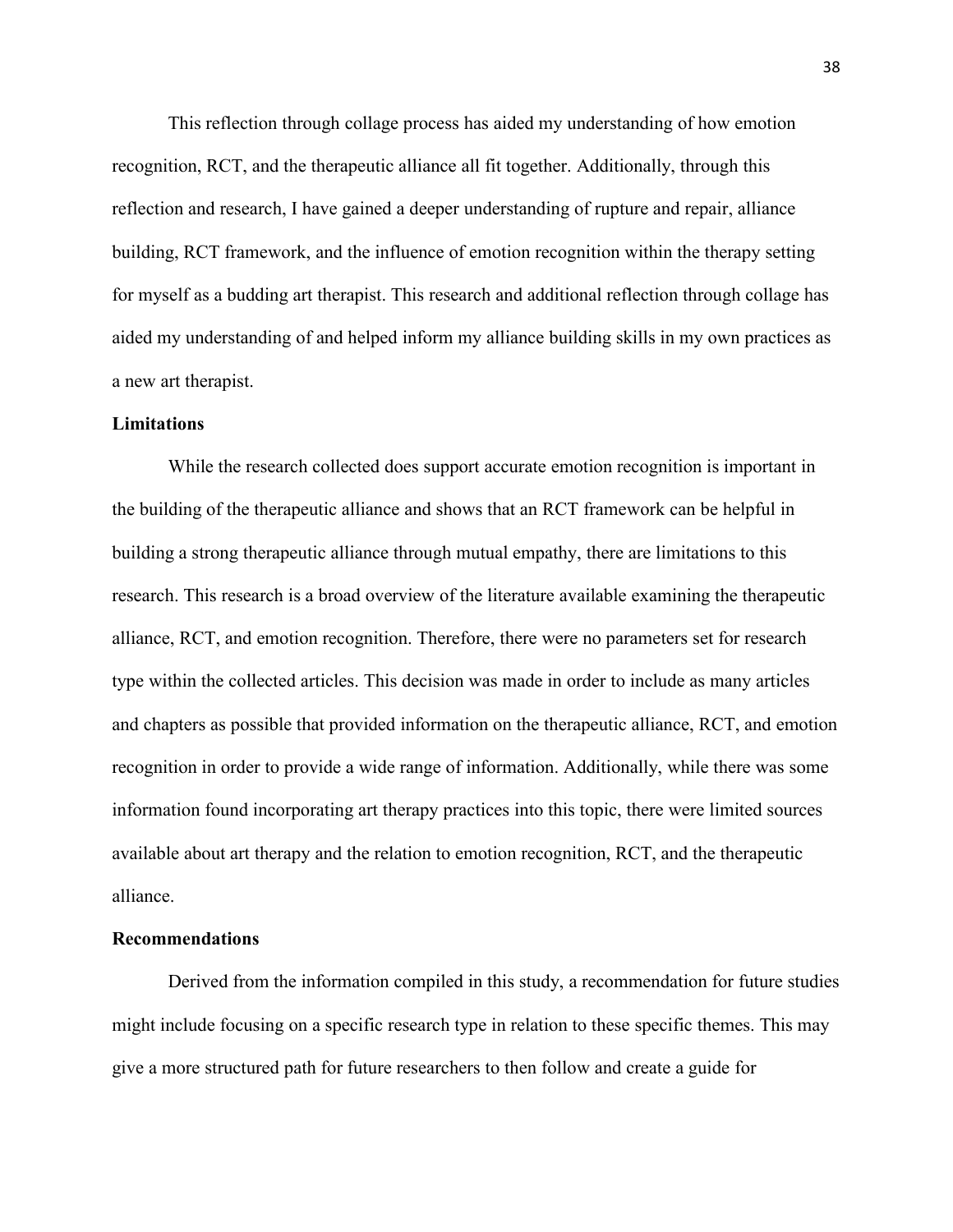replication studies. This may also provide a way for the art therapy process to be more defined and integrated into research within the topic of emotion recognition, RCT, and the therapeutic alliance. Another direction future research could take, specifically art therapy research, is focusing on emotion recognition and RCT and the impact these have on the therapeutic alliance within art therapy practices to further the research available in this field. Additionally, future research could focus on emotion recognition within the RCT framework, as less information was found in this area than the other two areas. This could expand the understanding of how emotion recognition impacts the tenets of RCT, such as the building of mutual empathy and changing of relational images.

#### **Conclusion**

In order to build strong therapeutic alliances with clients, correct emotion recognition is vital, establishing that the therapist is able read and connect with client emotional states. Understanding cultural and societal identities are also important in building the therapeutic alliance through connection and mutual empathy, which RCT provides a framework for. The intent of this review is to provide an overview of how RCT might impact or influence a therapist's emotion recognition, and how this ultimately influences the therapeutic alliance. With this compiled literature, future studies and research projects may draw from this foundational knowledge when designing research questions. Further research in this field, specifically art therapy, could strengthen the knowledge and understanding around therapists' emotional recognition abilities in relation to RCT and how this ultimately influences the alliances therapists build with their clients.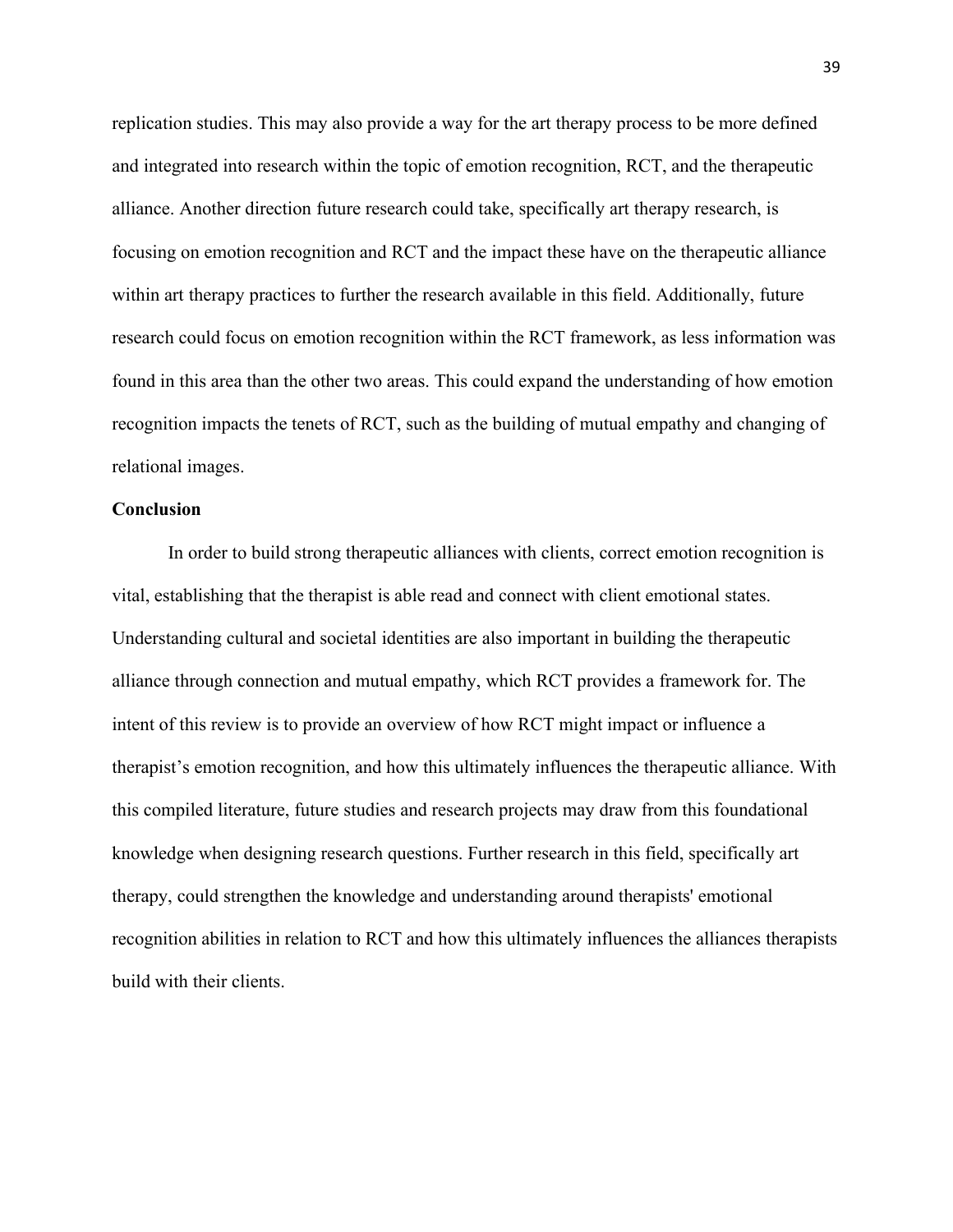#### References

- Ackerman, S. J., & Hilsenroth, M. J. (2001). A review of therapist characteristics and techniques negatively impacting the therapeutic alliance. *Clinical Psychology Review*, *23*(1), 171- 185. [https://doi-org.libproxy.siue.edu/10.1016/S0272-7358\(02\)00146-0](https://doi-org.libproxy.siue.edu/10.1016/S0272-7358(02)00146-0)
- Ackerman, S. J., & Hilsenroth, M. J. (2003). A review of therapist characteristics and techniques positively impacting the therapeutic alliance. *Clinical Psychology Review, 23(1),* 1-33. https://doi-org.libproxy.siue.edu/10.1016/S0272-7358(02)00146-0
- Arango de Montis, I., Brüne, M., Fresán, A., Font, V. O., Villanueva, J., Saracco, R., & Muñoz- Delgado, J. (2013). Recognition of facial expression of the emotions and their relation to attachment styles and psychiatric symptoms Preliminary study on psychiatric residents. *Salud Mental*, *36*(2), 95–100. [https://doi-org.libproxy.siue.edu/10.17711/SM.0185-](https://doi-org.libproxy.siue.edu/10.17711/SM.0185-3325.2013.011) 3325.2013.011
- Argaman Ben David, I., Bat Or, M., Regev, D., & Snir, S. (2021). Changes over time in therapeutic and art therapy working alliances in simulated art therapy sessions. *Arts in Psychotherapy*, *75*, 1-9. https://doi-org.libproxy.siue.edu/10.1016/j.aip.2021.101804
- Atzil-Slonim, D., Tishby, O., & Shefler, G. (2015). Internal representations of the therapeutic relationship among adolescents in psychodynamic psychotherapy. *Clinical Psychology & Psychotherapy*, *22*(6), 502–512. <https://doi-org.libproxy.siue.edu/10.1002/cpp.1903>
- Bat Or, M., & Zilcha-Mano, S. (2019). The Art Therapy Working Alliance Inventory: The development of a measure. *International Journal of Art Therapy*, *24*(2), 76–87. https://doi-org.libproxy.siue.edu/10.1080/17454832.2018.1518989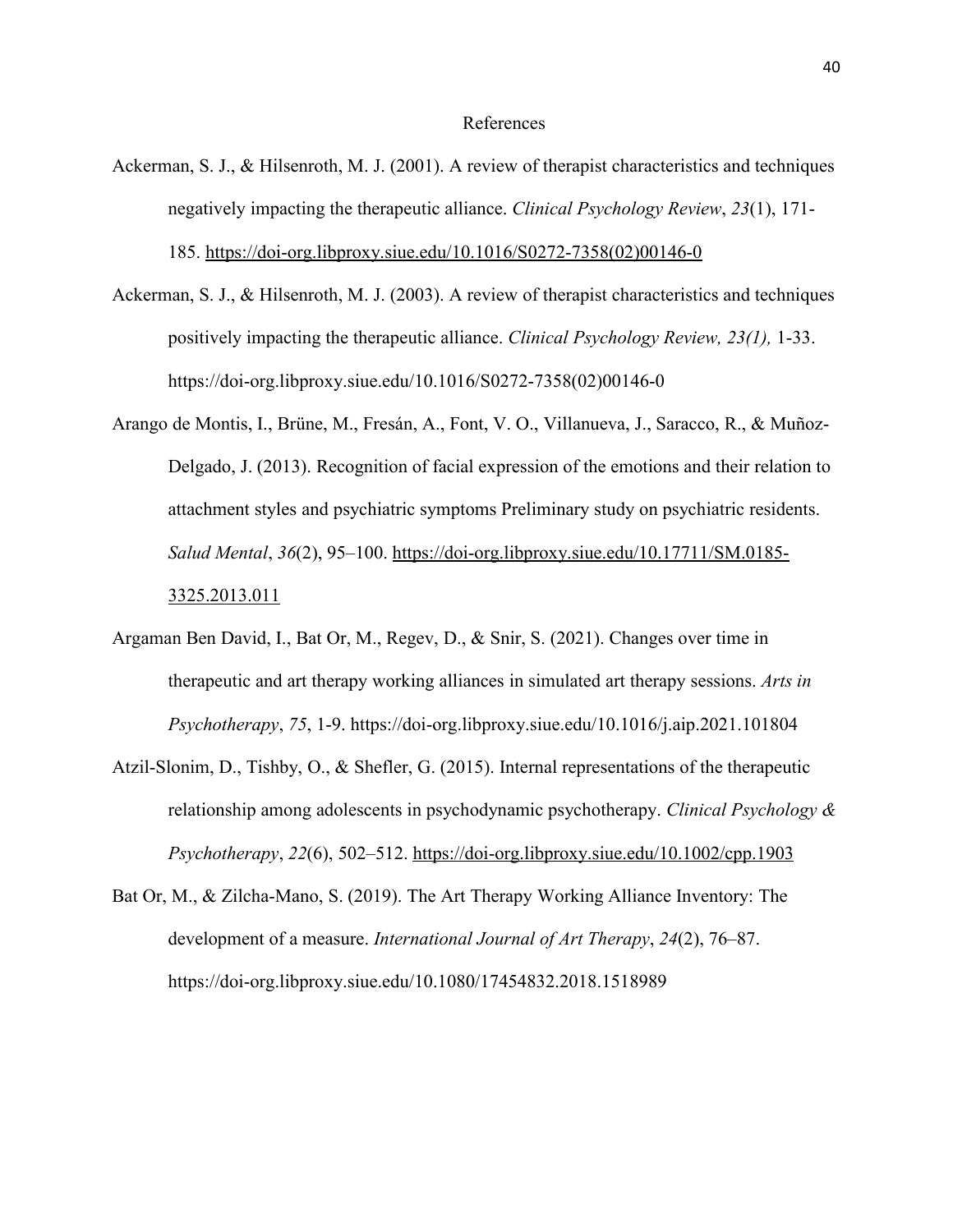- Blanch-Hartigan, D., & Ruben, M. A. (2013). Training clinicians to accurately perceive their patients: Current state and future directions. *Patient Education and Counseling*, *92*(3), 328–336. <https://doi-org.libproxy.siue.edu/10.1016/j.pec.2013.02.010>
- Bordin, E. S. (1979). The generalizability of the psychoanalytic concept of the working alliance. *Psychotherapy: Theory, Research & Practice*, *16*(3), 252–260. [https://doi](https://doi-org.libproxy.siue.edu/10.1037/h0085885) org.libproxy.siue.edu/10.1037/h0085885
- Brubacher, L. (2017). Emotionally focused individual therapy: An attachment-based experiential/systemic perspective. *Person-Centered & Experiential Psychotherapies*, *16*(1), 50–67. https://doi-org.libproxy.siue.edu/10.1080/14779757.2017.1297250
- Chang, D. F., Dunn, J. J., & Omidi, M. (2020). A critical‐cultural‐relational approach to rupture resolution: A case illustration with a cross‐racial dyad. *Journal of Clinical Psychology*, *77*(2), 369–383. https://doi-org.libproxy.siue.edu/10.1002/jclp.23080
- Comstock, D. L., Hammer, T. R., Strentzsch, J., Cannon, K., Parsons, J., & Salazar II, G. (2008). Relational-cultural theory: A framework for bridging relational, multicultural, and social justice competencies. *Journal of Counseling & Development*, *86*(3), 279–287. [https://doi](https://doi-org.libproxy.siue.edu/10.1002/j.1556-6678.2008.tb00510.x) org.libproxy.siue.edu/10.1002/j.1556-6678.2008.tb00510.x
- Coutinho, J, Ribeieo, E., & Safran, J. (2009). Resolution of ruptures in therapeutic alliance: Its role on change processes according to a relational approach. *Análise Psicológica*, *27*(4), 479–491.
- Duffey, T. (2006). Promoting Relational Competencies in Counselor Education Through Creativity and Relational-Cultural Theory. *Journal of Creativity in Mental Health*, *2*(1), 47–59. https://doi-org.libproxy.siue.edu/10.1300/J456v02n01\_05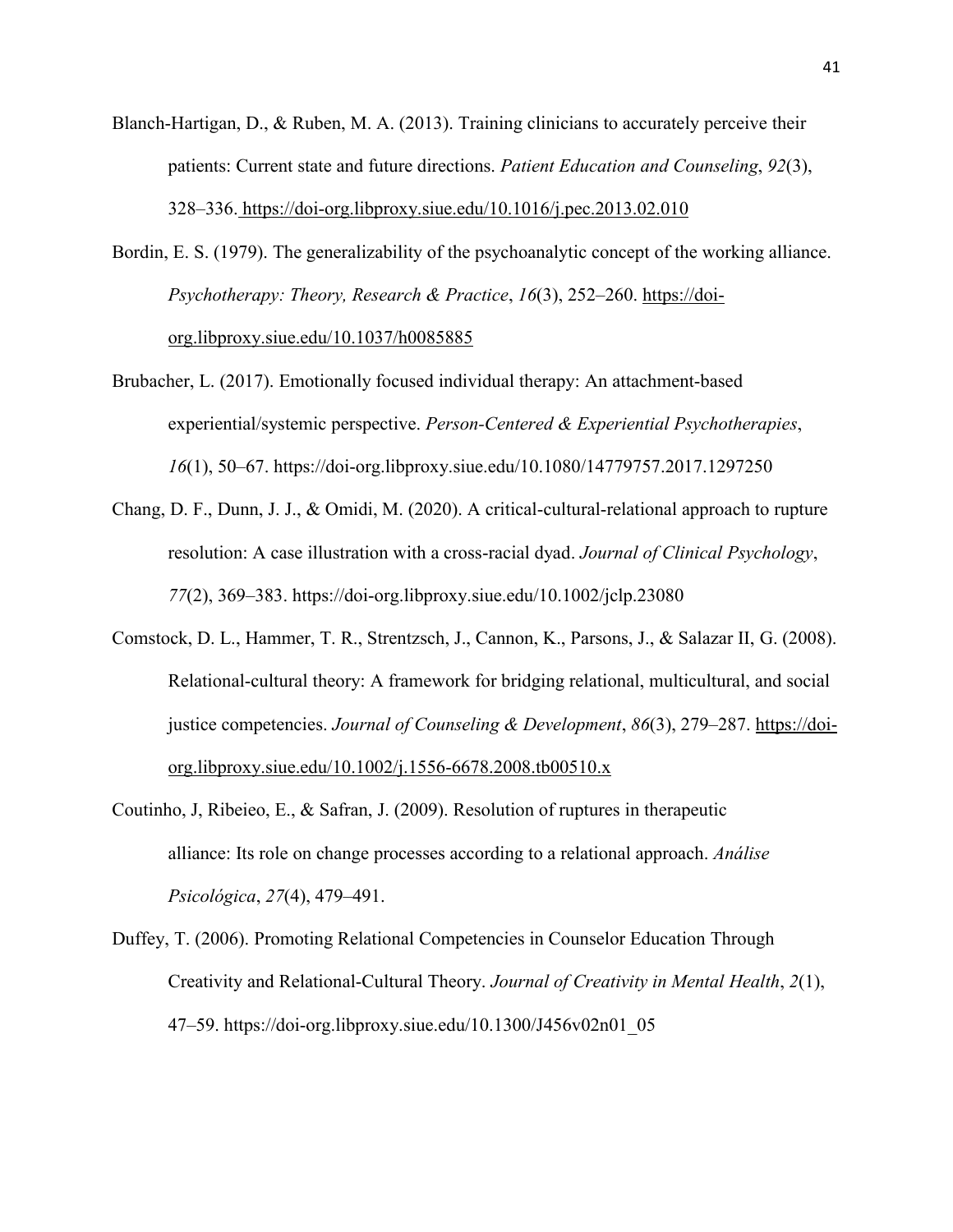- Duffey, T., & Somody, C. (2011). The role of relational-cultural theory in mental health counseling. *Journal of Mental Health Counseling*, *33*(3), 223–242. [https://doi](https://doi-org.libproxy.siue.edu/10.17744/mehc.33.3.c10410226u275647) org.libproxy.siue.edu/10.17744/mehc.33.3.c10410226u275647
- Eckman, P. & Friesen, W. V. (1975). *Unmasking the face: A guide to recognizing emotions from facial expressions.* Prentice-Hall, Inc.
- Elfenbein, H. A., Mandal, M. K., Ambady, N., Harizuka, S., & Kumar, S. (2002). Cross-cultural patterns in emotion recognition: Highlighting design and analytical techniques. *Emotion, 2*(1), 75–84. https://doi-org.libproxy.siue.edu/10.1037/1528-3542.2.1.75
- Fischer, A. H., Gillebaart, M., Rotteveel, M., Becker, D., & Vliek, M. (2012). Veiled emotions: The effect of covered faces on emotion perception and attitudes. *Social Psychological and Personality Science*, *3*(3), 266–273. [https://doi-](https://doi-org.libproxy.siue.edu/10.1177/1948550611418534)

org.libproxy.siue.edu/10.1177/1948550611418534

- Frey, L. L. (2013). Relational-cultural therapy: Theory, research, and application to counseling competencies. *Professional Psychology: Research & Practice*, *44*(3), 177–185. <https://doi-org.libproxy.siue.edu/10.1037/a0033121>
- Hasson-Ohayon, I., Mashiach-Eizenberg, M., Lavi-Rotenberg, A., & Roe, D. (2019). Randomized controlled trial of adjunctive social cognition and interaction training, adjunctive therapeutic alliance focused therapy, and treatment as usual among persons with serious mental illness. *Frontiers in Psychiatry*, *10*. 1-10 https://doi org.libproxy.siue.edu/10.3389/fpsyt.2019.00364
- Headley, J. A., Kautzman-East, M., Pusateri, C. G., & Kress, V. E. (2015). Making the intangible tangible: Using expressive art during termination to co-construct meaning. *Journal of*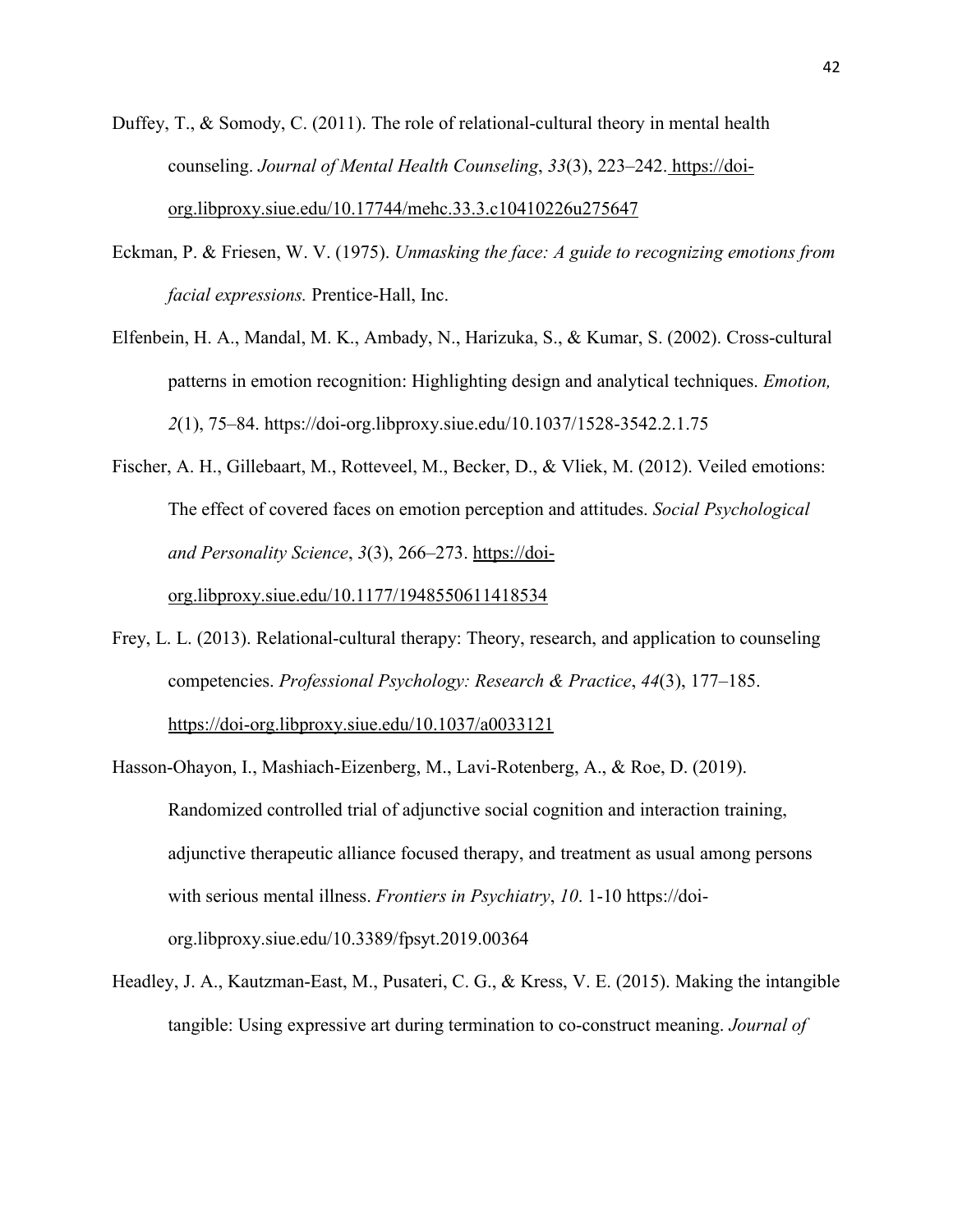*Creativity in Mental Health*, *10*(1), 89–99. https://doi org.libproxy.siue.edu/10.1080/15401383.2014.938185

- Hutchison, A., & Gerstein, L. (2017). Emotion recognition, emotion expression, and cultural display rules: Implications for counseling. *Journal of Asia Pacific Counseling*, *7*(1), 19– 35. <https://doi-org.libproxy.siue.edu/10.18401/2017.7.1.3>
- Hutchison, A. N., & Gerstein, L. H. (2012). What's in a face? Counseling trainees' ability to read emotions. *Training and Education in Professional Psychology*, *6*(2), 100–112. https://doi-org.libproxy.siue.edu/10.1037/a0028807
- Javdani, S., Sadeh, N., Donenberg, G. R., Emerson, E. M., Houck, C., & Brown, L. K. (2017). Affect recognition among adolescents in therapeutic schools: Relationships with posttraumatic stress disorder and conduct disorder symptoms. *Child & Adolescent Mental Health*, *22*(1), 42–48. https://doi-org.libproxy.siue.edu/10.1111/camh.12198
- Jordan, J. V. (2000). The role of mutual empathy in relational/cultural therapy. *Journal of Clinical Psychology*, *56*(8), 1005–1016. [https://doi-org.libproxy.siue.edu/10.1002/1097-](https://doi-org.libproxy.siue.edu/10.1002/1097-4679(200008)56:8%3c1005::AID-JCLP2%3e3.0.CO;2-L) 4679(200008)56:8<1005::AID-JCLP2>3.0.CO;2-L
- Jordan, J. V. (2001). A relational-cultural model: Healing through mutual empathy. *Bulletin of the Menninger Clinic*, *65*(1), 92–103. https://doi org.libproxy.siue.edu/10.1521/bumc.65.1.92.18707
- Jordan, J. V. (2008). Recent developments in relational-cultural theory. *Women & Therapy*, *31*(2–4), 1–4. https://doi-org.libproxy.siue.edu/10.1080/02703140802145540
- Kress, V. E., Haiyasoso, M., Zoldan, C. A., Headley, J. A., & Trepal, H. (2018). The use of relational-cultural theory in counseling clients who have traumatic stress disorders.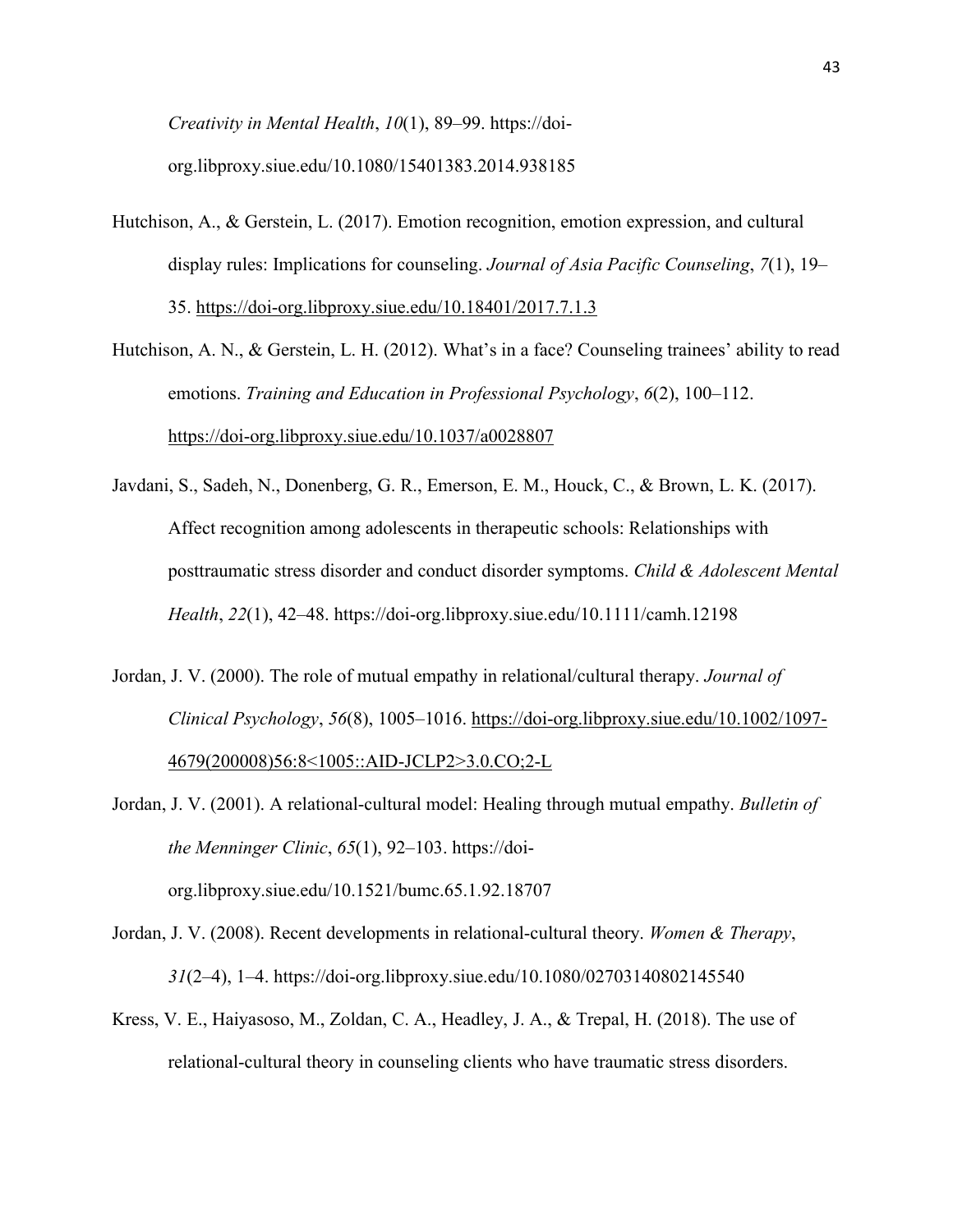*Journal of Counseling & Development*, *96*(1), 106–114. https://doi org.libproxy.siue.edu/10.1002/jcad.12182

Lambert, M. J. (2010). Yes, it is time for clinicians to routinely monitor treatment outcome. In B. L. Duncan, S. D. Miller, B. E. Wampold, & M. A. Hubble (Eds.), *The heart and soul of change: Delivering what works in therapy* (2 nd Ed.) (pp. 239-266).

Lambert, M. J., Whipple, J. L., Vermeersch, D. A., Smart, D. W., Hawkins, E. J., Nielsen, S. L., & Goates, M. (2002). Enhancing psychotherapy outcomes via providing feedback on client progress: a replication. *Clinical Psychology & Psychotherapy*, *9*(2), 91–103. https://doi-org.libproxy.siue.edu/10.1002/cpp.324

Lertora, I. M., Croffie, A., Dorn-Medeiros, C., & Christensen, J. (2020). Using relational cultural theory as a pedagogical approach for counselor education. *Journal of Creativity in Mental Health*, *15*(2), 265–276.

https://doiorg.libproxy.siue.edu/10.1080/15401383.2019.1687059

Mehta, U. M., Venkatasubramanian, G., & Chandra, P. S. (2020). The "mind" behind the "mask": Assessing mental states and creating therapeutic alliance amidst COVID-19. *Schizophrenia Research*, *222*, 503–504. [https://doi](https://doi-org.libproxy.siue.edu/10.1016/j.schres.2020.05.033) org.libproxy.siue.edu/10.1016/j.schres.2020.05.033

Mesquita, B., & Walker, R. (2003). Cultural differences in emotions: a context for interpreting emotional experiences. *Behaviour Research and Therapy*, *41*(7), 777–793

Muran, J. C. (2019). Confessions of a New York rupture researcher: An insider's guide and critique. Psychotherapy Research:J*ournal of the Society for Psychotherapy Research, 29*(1), 1–14. <https://doi-org.libproxy.siue.edu/10.1080/10503307.2017.1413261>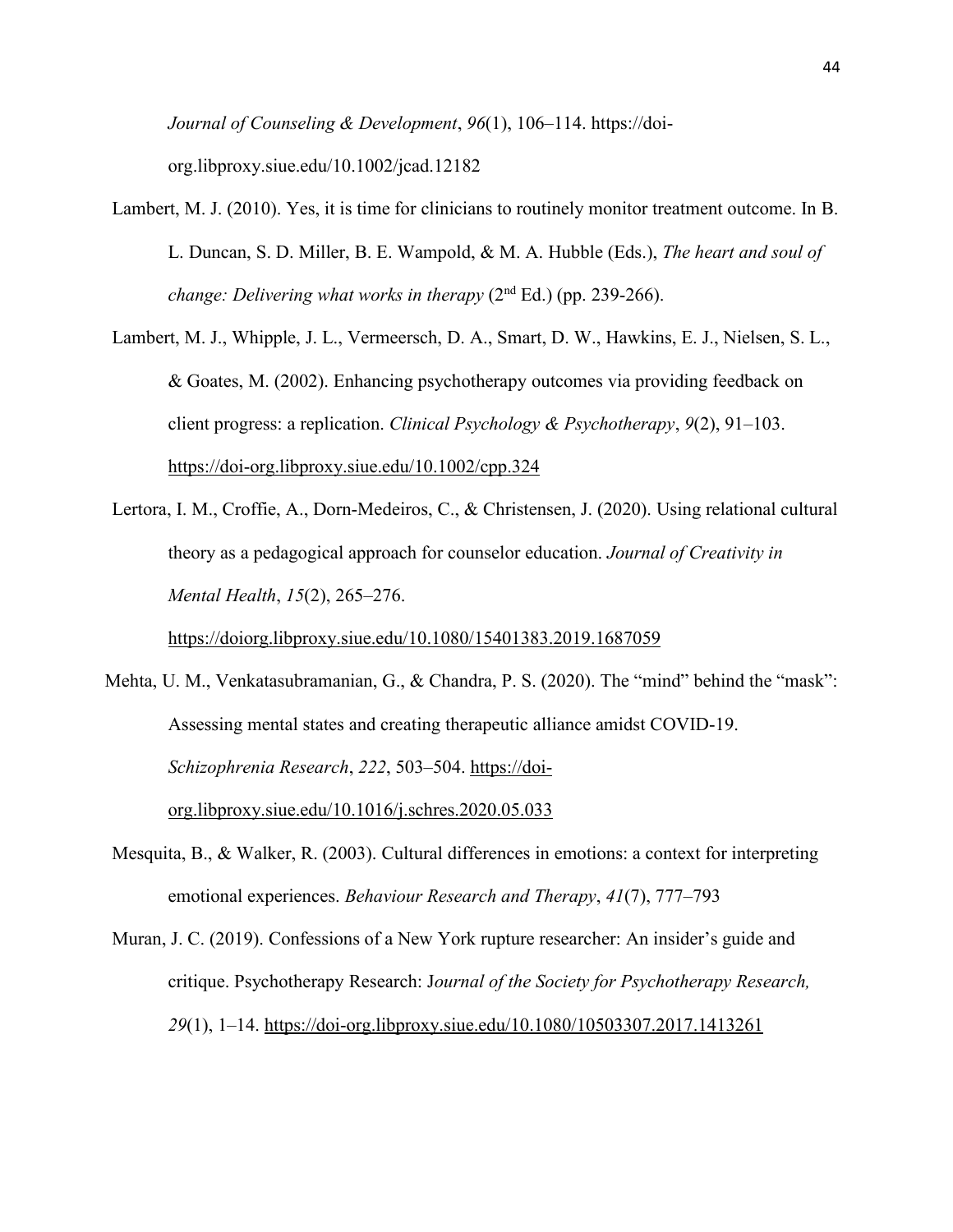- Owen, J., Imel, Z., Tao, K. W., Wampold, B., Smith, A., & Rodolfa, E. (2011). Cultural ruptures in short-term therapy: Working alliance as a mediator between clients' perceptions of microaggressions and therapy outcomes. *Counselling & Psychotherapy Research*, *11*(3), 204–212. https://doi-org.libproxy.siue.edu/10.1080/14733145.2010.491551
- Owen, J., Tao, K. W., Intel, Z. E., Wampold, B. E., & Rodolfa, E. (2014). Addressing Racial and Ethnic Microaggressions in Therapy. *Professional Psychology: Research & Practice*, *45*(4), 283–290. https://doi-org.libproxy.siue.edu/10.1037/a0037420
- Pfaltz, M. C., Passardi, S., Auschra, B., Fares-Otero, N. E., Schnyder, U., & Peyk, P. (2019). Are you angry at me? Negative interpretations of neutral facial expressions are linked to child maltreatment but not to posttraumatic stress disorder. *European Journal of Psychotraumatology*, *10*(1), 1–11. [https://doi](https://doi-org.libproxy.siue.edu/10.1080/20008198.2019.1682929) org.libproxy.siue.edu/10.1080/20008198.2019.1682929
- Porges, S. W. (2018). Polyvagal theory: A primer. InS. W. Porges, & B. Dana. (Eds.). *The clinical applications of the polyvagal theory. The emergence of polyvagal-informed therapies* (pp. 34-49)*.* W. W. Norton.
- Roter, D. L., Frankel, R. M., Hall, J. A., & Sluyter, D. (2006). The expression of emotion through nonverbal behavior in medical visits mechanism and outcomes. *JGIM: Journal of General Internal Medicine*, *21*, S28–S34. [https://doi](https://doi-org.libproxy.siue.edu/10.1111/j.1525-1497.2006.00306.x) org.libproxy.siue.edu/10.1111/j.1525-1497.2006.00306.x
- Ryu, J., Banthin, D. C., & Gu, X. (2021). Modeling therapeutic alliance in the age of telepsychiatry. *Trends in Cognitive Sciences*, *25*(1), 5–8. [https://doi](https://doi-org.libproxy.siue.edu/10.1016/j.tics.2020.10.001) org.libproxy.siue.edu/10.1016/j.tics.2020.10.001